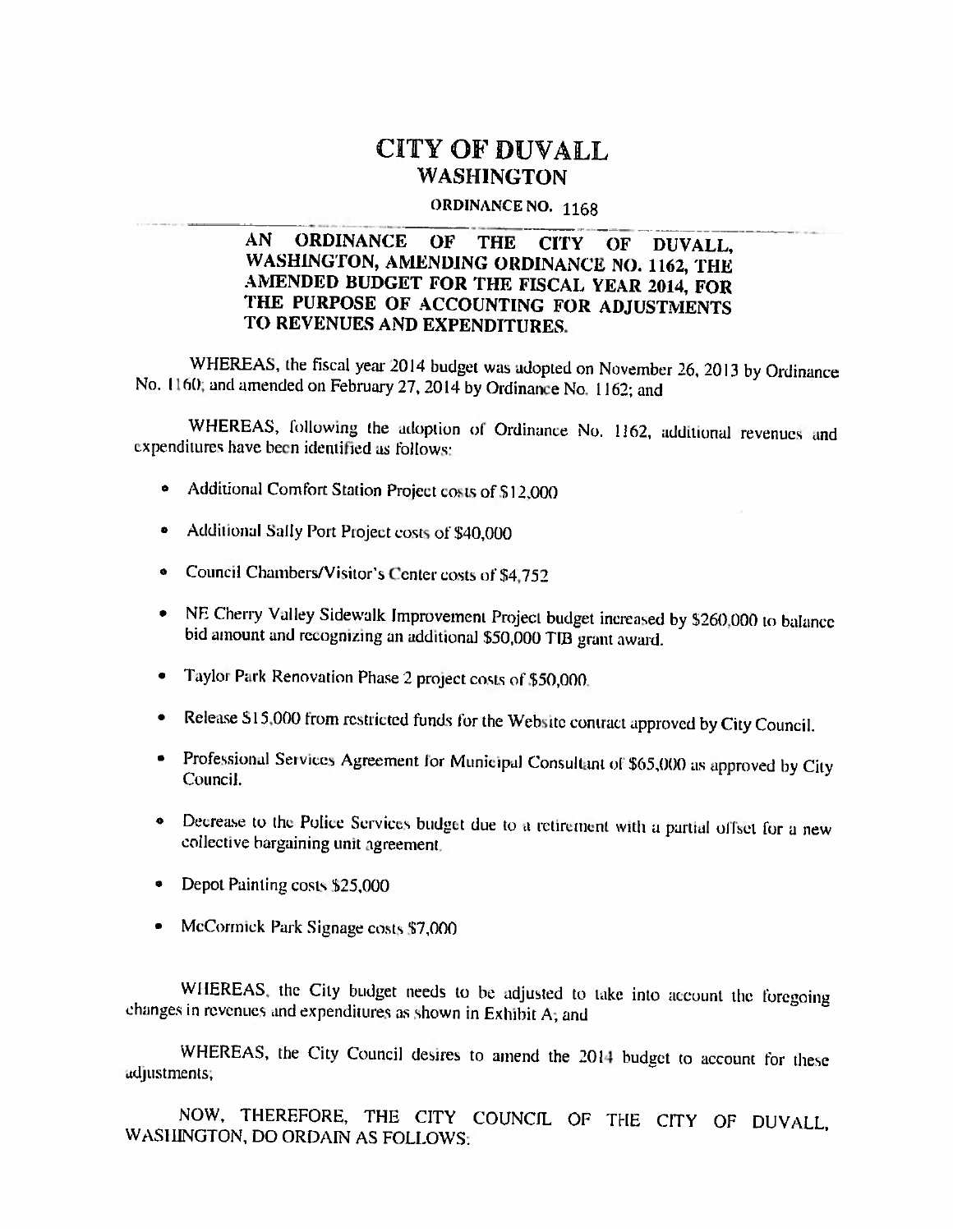|             | Section 1. Budget Amendment. The budget for fiscal year 2014, as adopted by Ordinance                                                             |                         |    |                           |                |                         |
|-------------|---------------------------------------------------------------------------------------------------------------------------------------------------|-------------------------|----|---------------------------|----------------|-------------------------|
|             | No. 1162 is hereby amended as follows:                                                                                                            |                         |    |                           |                |                         |
|             |                                                                                                                                                   | Original                |    | 1st Amendment             | 2nd Amendment  | Amended                 |
|             |                                                                                                                                                   | 2014                    |    | Increase                  | Increase       | 2014                    |
| <u>Fund</u> | Description                                                                                                                                       | <u>Budget</u>           |    | <u>(Decrease)</u>         | (Decrease)     | <u>Budget</u>           |
| 001         | General Fund                                                                                                                                      | s<br>5,640,328.97       | s  | 197,642.14                |                | \$<br>5,837,971.11      |
| 002         | Contingency Fund                                                                                                                                  | 137,631.29              |    | 46,472.56                 |                | 184,103.85              |
| 101         | <b>Street Fund</b>                                                                                                                                | 893,072.56              |    | (81,742.50)               |                | 811,330.06              |
| 106<br>107  | Big Rock Ball Park Maintenance<br><b>Sensitive Areas Mitigation Fund</b>                                                                          | 96,286.98<br>38,266.38  |    | 8.427.28<br>13.49         |                | 104,714.26<br>38,279.87 |
| 304         | Real Estate Excise Tax Fund 1                                                                                                                     | 454,330.56              |    | 24.006.75                 |                | 478,337.31              |
| 305         | Real Estate Excise Tax Fund 2                                                                                                                     | 430,443.80              |    | 57.434.84                 |                | 487,878.64              |
| 307         | <b>Street CIP Fund</b>                                                                                                                            | 1.513.437.35            |    | 828,346.95                | 50,000.00      | 2,391,784.30            |
| 308         | Parks CIP Fund                                                                                                                                    | 755,588,25              |    | 10,196.34                 |                | 765,784.59              |
| 401         | <b>Water Fund</b>                                                                                                                                 | 3.707,715.11            |    | 96,316.56                 |                | 3,804,031.67            |
| 402         | Sewar Fund                                                                                                                                        | 3.430,426.63            |    | 402,907.71                |                | 3.833,334.34            |
| 404         | Storm Drainage Fund                                                                                                                               | 989,510.58              |    | 163,621.16                |                | 1 153, 131, 74          |
| 407         | Water CIP Fund                                                                                                                                    | 607,180.40              |    | 365,268.17                |                | 972,448.57              |
| 408<br>409  | Sewer CIP Fund<br>Storm Drainage CIP Fund                                                                                                         | 808,322.95<br>21,084.77 |    | 138,921.20                |                | 947,244.15              |
| 410         | <b>Bond Redemption Fund</b>                                                                                                                       | 496,250.98              |    | 1.649.09<br>(39,324.01)   |                | 22,733.86<br>456,926.97 |
| 411         | <b>Bond Reserve Fund</b>                                                                                                                          | 262,250.00              |    |                           |                | 262,250.00              |
| 501         | <b>Equipment Fund</b>                                                                                                                             | 717,848.41              |    | 21,817.97                 |                | 739,666.38              |
| 503         | <b>Building Maintenance Fund</b>                                                                                                                  | 133,259.64              |    | 12,028.38                 |                | 145,288.02              |
|             | <b>Totals</b>                                                                                                                                     | s<br>21, 133, 235.61    | S. | 2,254,004.08              | S<br>50,000.00 | \$23,437,239.69         |
|             |                                                                                                                                                   |                         |    |                           |                |                         |
|             |                                                                                                                                                   |                         |    |                           |                |                         |
|             | Section 2. Severability. Should any section, paragraph, sentence, clause or phrase of this                                                        |                         |    |                           |                |                         |
|             |                                                                                                                                                   |                         |    |                           |                |                         |
|             | Ordinance, or its application to any person or circumstance, be declared unconstitutional or                                                      |                         |    |                           |                |                         |
|             | otherwise invalid for any reason, or should any portion of this Ordinance be pre-empted by state or                                               |                         |    |                           |                |                         |
|             | federal law or regulation, such decision or pre-emption shall not affect the validity of the remaining                                            |                         |    |                           |                |                         |
|             | portions of this Ordinance or its application to other persons or circumstances.                                                                  |                         |    |                           |                |                         |
|             |                                                                                                                                                   |                         |    |                           |                |                         |
|             | Section 3. Effective Date. This Ordinance shall be published in the official newspaper of                                                         |                         |    |                           |                |                         |
|             | the City, and shall take effect and be in full force five (5) days after the date of publication.                                                 |                         |    |                           |                |                         |
|             |                                                                                                                                                   |                         |    |                           |                |                         |
|             |                                                                                                                                                   |                         |    |                           |                |                         |
|             | <b>ADOPTED</b> BY THE CITY COUNCIL AT A REGULAR MEETING THEREOF ON THE $10^{\prime\prime}$ DAY OF $\frac{10^{\prime\prime}\sqrt{}}{2014}$ , 2014. |                         |    |                           |                |                         |
|             |                                                                                                                                                   |                         |    |                           |                |                         |
|             |                                                                                                                                                   |                         |    |                           |                |                         |
|             |                                                                                                                                                   |                         |    |                           |                |                         |
|             |                                                                                                                                                   |                         |    | <b>CITY OF DUVALE</b>     |                |                         |
|             |                                                                                                                                                   |                         |    |                           |                |                         |
|             | Approved as to form:                                                                                                                              |                         |    |                           |                |                         |
|             |                                                                                                                                                   |                         |    | Mayor Will Ibershof       |                |                         |
|             |                                                                                                                                                   |                         |    |                           |                |                         |
|             | Rachel Turpin, City Attorney                                                                                                                      |                         |    |                           |                |                         |
|             |                                                                                                                                                   |                         |    | ATTEST/AUTHENTICATED:     |                |                         |
|             |                                                                                                                                                   |                         |    |                           |                |                         |
|             |                                                                                                                                                   |                         |    |                           | Soder Schum    |                         |
|             |                                                                                                                                                   |                         |    |                           |                |                         |
|             |                                                                                                                                                   |                         |    | Jodee Schwinn, City Clerk |                |                         |

CITY OF DUVALL A

 $\bigcap$  $\overline{f}$  $\frac{1}{2}$ 

Passed by the City Council: 7/10/14 Ordinance No. 1168 Date of Publication: 7/15/14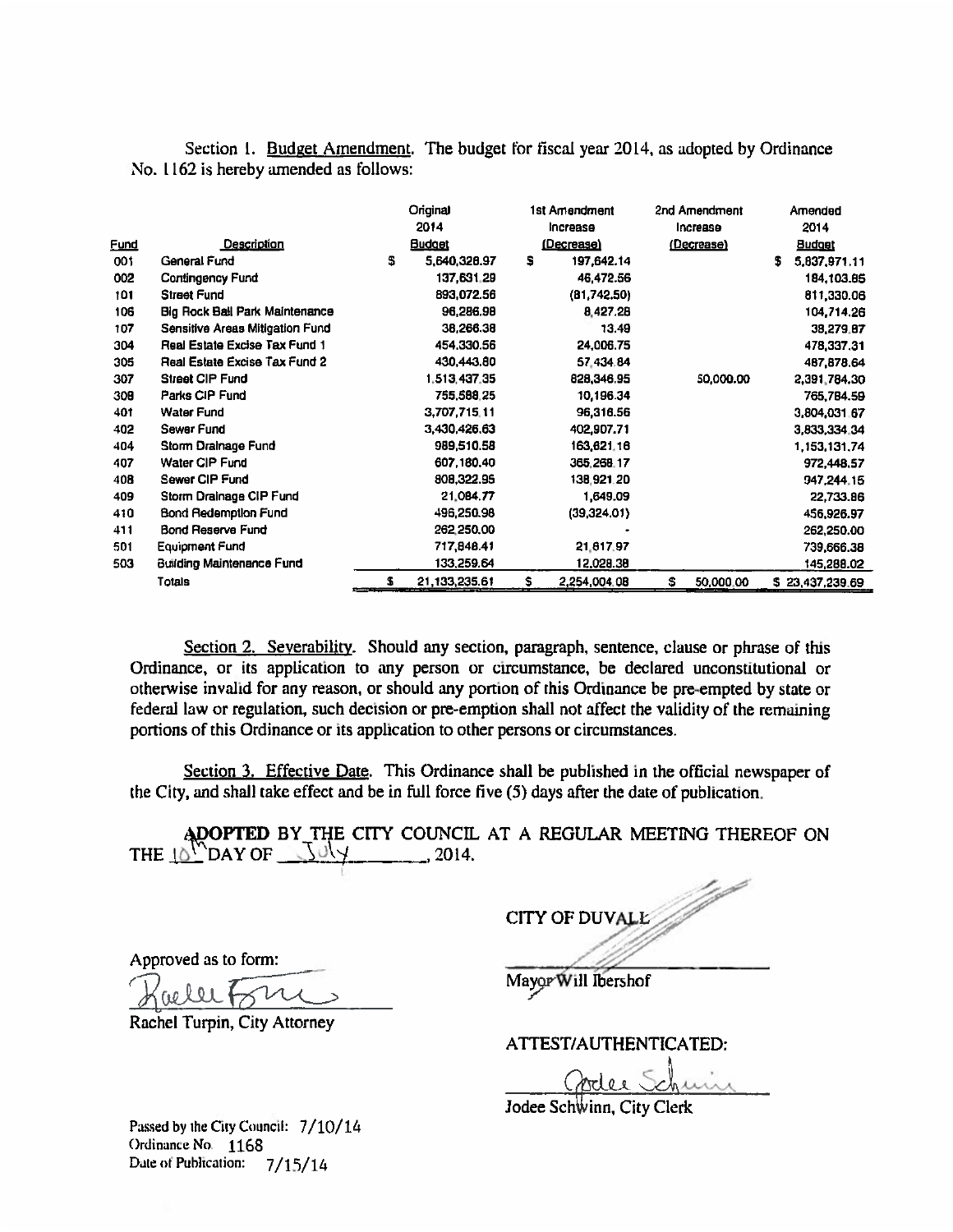#### **CITY OF DUVALL EXHIBIT A** Line Item Changes to 2014 Budget

Page 1 of 2

| Fund         | Account No.                                  | <b>Description</b>                               | Note                    | Adopted        |    | Expenditure  |    | Revenue   | Amended      |
|--------------|----------------------------------------------|--------------------------------------------------|-------------------------|----------------|----|--------------|----|-----------|--------------|
| General Fund |                                              |                                                  |                         |                |    |              |    |           |              |
|              | 001-01-511-60-49-00                          | Legislative Misc                                 | 1                       | 1,350.00       |    | 4.752.00     |    |           | 6.102.00     |
|              | 001-01-511-60-45-00                          | <b>Meeting Room Rental</b>                       | ı                       | 1,800.00       |    | (1.200.00)   |    |           | 600.00       |
|              | 001-02-513-10-11-00                          | Salaries & Wages                                 | 2                       | 77,287.00      |    | (16.000.00)  |    |           | 61.287.00    |
|              | 001-02-513-10-21-00 Personnel Benefits       |                                                  | z                       | 22.535.00      |    | (4,000.00)   |    |           | 18.535.00    |
|              |                                              | 001-02-513-10-41-0C Professional Services        | $\overline{\mathbf{z}}$ | $\sim$         |    | 65.000.00    |    |           | 65,000.00    |
|              | 001-07-521-20-11-00 Salaries & Wages         |                                                  | 2                       | 1,146,958.00   |    | (20,000,00)  |    |           | 1.126.958.00 |
|              | 001-07-521-20-21-00 Personnel Benefits       |                                                  | $\overline{\mathbf{z}}$ | 399.685.00     |    | (5,000.00)   |    |           | 394.685.00   |
|              | 001-11-518-88-41-12 Website                  |                                                  | 3                       | ÷.             |    | 15,000.00    |    |           | 15,000.00    |
|              |                                              | 001-97-508-12-00-00 Restricted Fund Balance - IT | 3                       | 85,000.00      |    | (15.000.00)  |    |           | 70,000.00    |
|              |                                              | 001-97-508-80-00-0C Ending Fund Balance          | 12                      | 166.891.93     |    | (23,552.00)  |    |           | 143.339.93   |
|              | <b>Total General Fund</b>                    |                                                  |                         |                | Ś  |              | \$ |           |              |
|              | Real Estate Excise Tax 1 Fund                |                                                  |                         |                |    |              |    |           |              |
|              | 304-07-594-21-63-05 Sally Port               |                                                  | 4                       | 35,000.00      |    | 20,000.00    |    |           | 55.000.00    |
|              |                                              | 304-15-594-76-62-00 Depot Comfort Station        | 4                       | 15.000.00      |    | 5.000.00     |    |           | 21,000.00    |
|              | 304-15-594-76-62-0C Deput Renovations        |                                                  | 4                       |                |    | 12.500.00    |    |           | 12,500.00    |
|              |                                              | 304-15-594-76-62-01 McCormick Park Signage       | 4                       |                |    | 1,000.00     |    |           | 1.000.00     |
|              | 304-15-594-76-63-13 Taylor Park              |                                                  | 4                       |                |    | 10.000.00    |    |           | 10.000.00    |
|              |                                              | 304-97-508-80-00-DC Ending Fund Balance          | 4                       | 328.33731      |    | (49,500.00)  |    |           | 278.83731    |
|              | <b>Total Real Estate Excise Fax 1 Fund</b>   |                                                  |                         |                | \$ |              | \$ |           |              |
|              | Real Estate Excise Tax 2 Fund                |                                                  |                         |                |    |              |    |           |              |
|              | 305-07-594-21-63-09 Sally Port               |                                                  | 4                       | 35.000.00      |    | 20,000.00    |    |           | 55,000.00    |
|              |                                              | 305-15-594-76-62-0C Depot Comfort Station        | $\pmb{\Lambda}$         | 15.000.00      |    | 6.000.00     |    |           | 21.000.00    |
|              | 305-15-594-76-62-00 Depct Renovations        |                                                  | 4                       | $\blacksquare$ |    | 12,500.00    |    |           | 12,500.00    |
|              |                                              | 305-15-594-76-62-01 McCormick Park Signage       | 4                       |                |    | 1,000.00     |    |           | 1.000.00     |
|              | 305-15-594-76-63-13 Taylor Park              |                                                  | 4                       |                |    | 10.000.00    |    |           | 10,000.00    |
|              | 305-97-508-80-00-00 Ending Fund Balance      |                                                  | 4                       | 305.403.53     |    | (49.500.00)  |    |           | 255.903.53   |
|              | Total Real Estate Excise Tax 2 Fund          |                                                  |                         |                | \$ |              | Ś  |           |              |
|              | Street Capital Improvement Fund              |                                                  |                         |                |    |              |    |           |              |
|              |                                              | 307-00-334-03-82-00 FIB Grant Cherry Valley      | s                       | 122 979 88     |    |              |    | 50,000.00 | 372.979.88   |
|              | 307-23-595-30-63-1C Main to Cherry           |                                                  | 5                       | 500,000.00     |    | 260,000.00   |    |           | 760,000.00   |
|              | 307-97-508-80-00-00 Ending Fund Balante      |                                                  | 4                       | 534,784.30     |    | (210,000.00) |    |           | 324.784.30   |
|              | <b>Total Street Capital Improvement Fund</b> |                                                  |                         |                | ŝ  | 50.000.00 \$ |    | 50.000.00 |              |
|              | Park Capital Improvement Fund                |                                                  |                         |                |    |              |    |           |              |
|              | 308-15-594-76-63-13 Taylor Park              |                                                  | 4                       |                |    | 30.000 00    |    |           | 30,000.00    |
|              |                                              | 308-15-594-76-62-01 McCormick Park Signage       | 4                       |                |    | 5.000.00     |    |           | 5,000.00     |
|              | 308-97-508-80-00-0C Ending Fund Balance      |                                                  | 4                       | 233.784.59     |    | (35.000.00)  |    |           | 198,784.59   |
|              | <b>Total Park Capital Improvement Fund</b>   |                                                  |                         |                | ś  |              | \$ |           |              |
|              |                                              |                                                  |                         |                |    |              |    |           |              |
|              | <b>TOTAL CHANGES</b>                         |                                                  |                         |                | Ŝ  | 50.000.00    | ŝ  | 50.000.00 |              |

Notes:

1 Visitor Center/Council Chambers<br>2 Admin: Consultant/Police Chief Retirement

3 Website<br>4 Capital Projects<br>5 Cherry Valley Project & Grant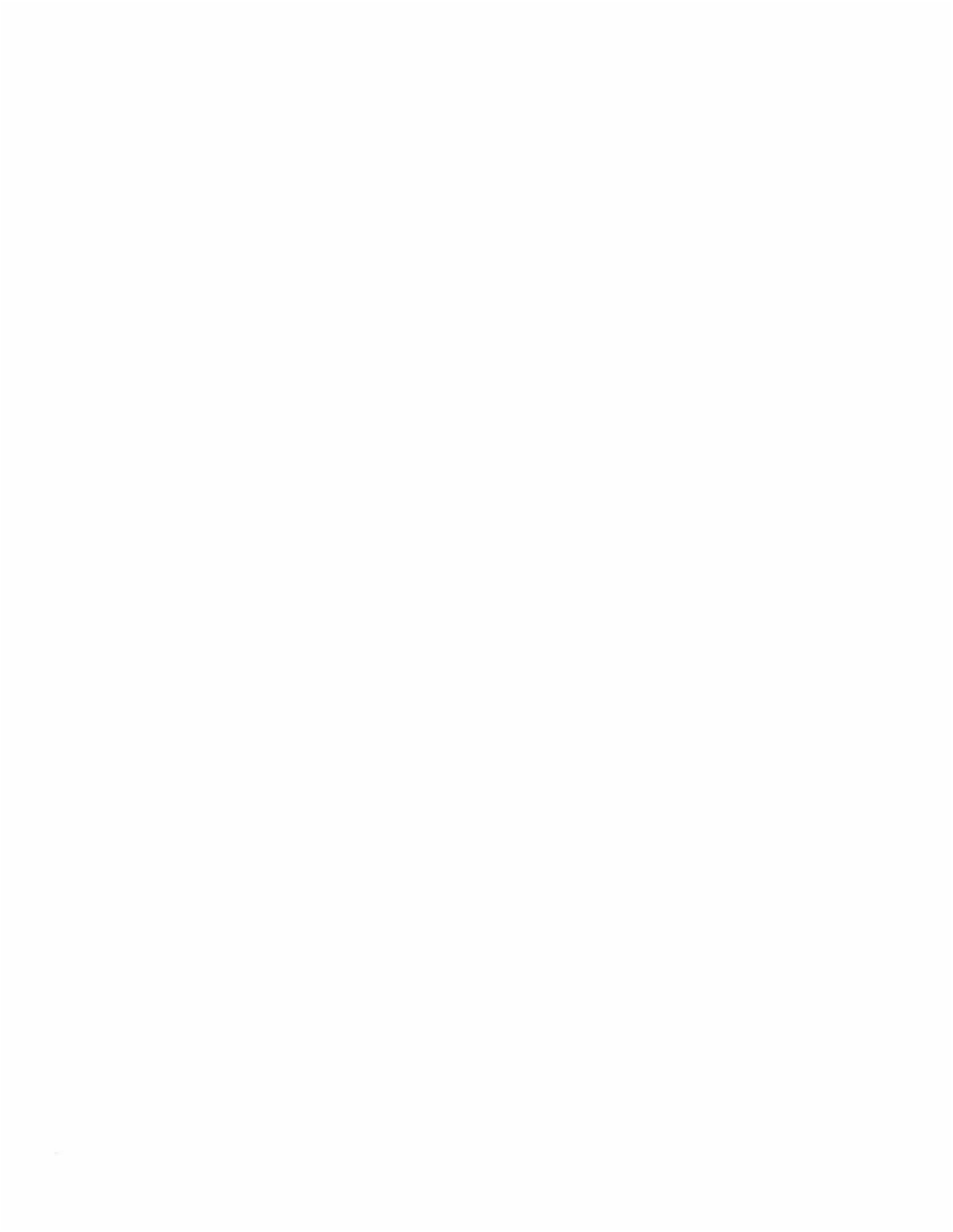|                     |                                                                 |                         | 2012            | 2013                     | 2013             | 2014          |
|---------------------|-----------------------------------------------------------------|-------------------------|-----------------|--------------------------|------------------|---------------|
| New Account #       | <b>Description</b>                                              |                         | Actual          | Adopted                  | <b>Estimated</b> | <b>Budget</b> |
|                     |                                                                 |                         |                 |                          |                  |               |
| <b>GENERAL FUND</b> |                                                                 |                         |                 |                          |                  |               |
| 001-00-308-80-00-00 | <b>Beginning Fund Balance</b>                                   |                         | 1,226,342.53    | 1,615,017.81             | 1,615,017.81     | 1,488,480.90  |
|                     | <b>Total Beginning Fund Balance</b>                             | $\overline{\mathsf{s}}$ | 1,226,342.53 \$ | $1,615,017.81$ \$        | 1,615,017.81 \$  | 1,488,480.90  |
|                     |                                                                 |                         |                 |                          |                  |               |
| 001-00-311-10-00-00 | Real & Personal Property Taxes                                  |                         | 981,893.93      | 894,486.00               | 910,000.00       | 1,030,000.00  |
| 001-00-313-11-00-00 | Local Retail Sales & Use Taxes                                  |                         | 678,274.63      | 650,000.00               | 675,000.00       | 675,000.00    |
| 001-00-313-71-00-00 | Sales Tax-Crim Justice-LOCAL                                    |                         | 138,835.24      | 133,900.00               | 140,000.00       | 144,840.00    |
| 001-00-316-42-00-00 | Interfund Utility Tax - Water                                   |                         | 61,930.89       | 48,500.00                | 60,000.00        | 100,000.00    |
| 001-00-316-44-00-00 | Interfund Utility Tax - Sewer                                   |                         | 123,932.56      | 111,000.00               | 125,000.00       | 128,000.00    |
| 001-00-316-48-00-00 | Interfund Utility Tax - Storm New#                              |                         | 39,527.14       | 35,500.00                | 39,000.00        | 40,000.00     |
| 001-00-316-41-00-00 | <b>Business Tax - Electricity</b>                               |                         | 223,851.20      | 240,000.00               | 230,000.00       | 240,000.00    |
| 001-00-316-43-00-00 | <b>Business Tax - Natural Gas</b>                               |                         | 118,530.98      | 150,000.00               | 130,000.00       | 140,000.00    |
| 001-00-316-45-00-00 | <b>Business Tax - Garbage</b>                                   |                         | 73,204.70       | 72,100.00                | 90,000.00        |               |
| 001-00-316-46-00-00 | <b>Business Tax - TV Cable</b>                                  |                         | 5,811.58        | 6,250.00                 | 6,250.00         | 80,000.00     |
| 001-00-316-47-00-00 | <b>Business Tax - Telephone</b>                                 |                         | 206,285.30      | 180,000.00               | 185,000.00       | 6,500.00      |
| 001-00-317-20-00-00 | Leasehold Excise Tax                                            |                         | 5,056.73        | 5,000.00                 |                  | 190,000.00    |
| 001-00-316-81-00-00 | <b>Gambling Tax</b>                                             |                         | 14,346.11       | 15,000.00                | 5,200.00         | 5,273.00      |
| 001-00-321-30-00-00 | <b>Fireworks Permits</b>                                        |                         | 100.00          |                          | 14,000.00        | 14,000.00     |
| 001-00-321-70-00-00 | <b>Special Events Permits</b>                                   |                         | 900.00          | 750.00                   | 100.00           | 100.00        |
| 001-00-321-99-00-00 | <b>Business Licenses &amp; Permits</b>                          |                         | 33,270.45       | 29,000.00                | 1,000.00         | 1,000.00      |
| 001-00-321-91-00-00 | Franchise Fees - Garbage                                        |                         | 96,755.95       | 106,050.00               | 33,000.00        | 33,600.00     |
| 001-00-321-91-01-00 | Franchise Fees-Cable                                            |                         | 24,203.75       |                          | 110,000.00       | 112,200.00    |
| 001-00-322-10-00-00 | <b>Building Permit Fees</b>                                     |                         | 285,743.93      | 32,187.00                | 32,187.00        | 33,000.00     |
| 001-00-322-90-00-00 | <b>Concealed Weapons Permit Fees</b>                            |                         | 937.50          | 150,000.00               | 170.265.00       | 150,000.00    |
| 001-00-333-11-66-00 | <b>DOC Planning Grant</b>                                       |                         |                 | 1,000.00                 | 1,800.00         | 1,500.00      |
| 001-00-333-97-03-12 | US FEMA Flood Damage Grant                                      |                         |                 | 207,570.00               | 25,000.00        | 207,570.00    |
| 001-00-334-03-10-00 | <b>Shoreline Grant</b>                                          |                         | 5,795.43        |                          |                  |               |
| 001-00-333-20-60-00 | <b>WTSC Grant</b>                                               |                         |                 |                          | 19,980.00        |               |
| 001-00-334-01-80-12 | State Storm Damage 2012                                         |                         | 834.27          |                          | 302.08           |               |
| 001-00-334-04-20-00 | DOC GMA Update Grant                                            |                         | 965.90          |                          |                  |               |
| 001-00-336-00-98-00 | <b>City Assistance</b>                                          |                         |                 |                          |                  | 18,000.00     |
| 001-00-336-06-21-00 | <b>Criminal Justice - Population</b>                            |                         | 8,457.27        | 3,000.00                 | 2,600.00         | 2,600.00      |
| 001-00-336-06-26-00 | <b>St Criminal Justice - Contract</b>                           |                         | 1,513.34        | 1,741.00                 | 1,741.00         | 1,820.00      |
| 001-00-336-06-51-00 | <b>DUI Assistance - Cities</b>                                  |                         | 5,689.63        | 5,959.00                 | 6,000.00         | 6,090.00      |
| 001-00-336-06-94-00 | <b>Liquor Excise Tax</b>                                        |                         | 1,255.23        | 1,100.00                 | 1,100.00         | 1,200.00      |
| 001-00-336-06-95-00 | <b>Liquor Board Profits</b>                                     |                         | 24,732.58       | 5,624.00                 | 5,624.00         | 8,330.00      |
| 001-00-337-07-03-00 | <b>4 Culture Sustained Support</b>                              |                         | 66,982.50       | 60,054.00                | 60,054.00        | 62,230.00     |
| 001-00-337-07-37-00 | King Co Haz Waste LHWMP                                         |                         | 20,000.00       | 10,000.00                | 10,000.00        | 10,000.00     |
| 001-00-337-07-38-00 | WRR Grant - Waste Red & Recycle                                 |                         | 5,766.56        | 6,531.00                 | 6,000.00         | 6,600.00      |
| 001-00-337-07-58-10 |                                                                 |                         | 7,284.94        | 14,652.00                | 9,600.00         | 14,600.00     |
| 001-00-337-07-58-20 | King Cons Dist Grant - Coe Clemmons                             |                         |                 | 21,000.00                |                  | 21,000.00     |
| 001-00-342-10-00-00 | King Cons Dist Snog Wtrsh Grnt<br>City of Carnation Police Svcs |                         | 23,791.00       | 25,000.00                | ÷                | 26,631.00     |
| 001-00-341-42-00-00 |                                                                 |                         | 522,391.39      | 505,803.00               | 520,000.00       | 120,000.00    |
| 001-00-341-75-00-00 | Admin Fee-School/Rd/Park Imp                                    |                         |                 |                          |                  | 1,500.00      |
| 001-00-342-40-00-00 | Sale of Maps & Publications                                     |                         | 9.15            | 300.00                   | 10.00            | 100.00        |
| 001-00-341-82-00-00 | <b>Bldg Inspection Fees</b>                                     |                         | 146.92          | $\overline{\phantom{a}}$ |                  |               |
| 001-00-345-29-00-00 | <b>Engineering Fees &amp; Charges</b>                           |                         | 47,131.52       | 40,000.00                | 40,000.00        | 45,000.00     |
| 001-00-345-81-00-00 | Clean-Up Day Revenues                                           |                         | 1,560.40        | 2,000.00                 | 800.00           | 1,000.00      |
|                     | Zoning, Subdivision, Dvlp Fees                                  |                         | 33,486.02       | 34,300.00                | 34,300.00        | 35,000.00     |
| 001-00-345-83-00-00 | Plan Check Fees                                                 |                         | 152,527.87      | 100,000.00               | 100,000.00       | 100,000.00    |
| 001-00-347-40-00-00 | Arts On Stage Ticket Sales                                      |                         | 915.00          | 1,000.00                 | 250.00           |               |
| 001-00-347-60-01-00 | <b>Duvall Days Parade Fees</b>                                  |                         | 675.00          |                          |                  |               |
| 001-00-347-90-00-00 | Adv/Sponsorship-Arts on Stage                                   |                         |                 | 1,000.00                 | 1,000.00         | 500.00        |
| 001-00-347-90-02-00 | <b>Centennial Revenues</b>                                      |                         | 2,105.00        |                          | 9,500.00         |               |
| 001-00-347-90-03-00 | <b>Summer Guide Fees</b>                                        |                         |                 |                          | 1,800.00         | 2,000.00      |
| 001-00-355-80-00-00 | <b>District Court Revenues</b>                                  |                         | 53,580.17       | 60,000.00                | 60,000.00        | 60,000.00     |
| 001-00-359-90-00-00 | <b>Restitution Payments</b>                                     |                         | 1,525.00        |                          | 1,500.00         |               |
| 001-00-359-90-01-00 | Sign/Banner Violation                                           |                         |                 |                          |                  |               |
| 001-00-359-90-10-00 | <b>Forfeited Property</b>                                       |                         |                 |                          | 5,000.00         |               |
| 001-00-361-11-00-00 | Interest on Investments                                         |                         | 3,879.79        | 3,500.00                 | 3,500.00         | 3.000.00      |
|                     |                                                                 |                         |                 |                          |                  |               |

O:\\_Budget\2014 Budget Process\2014 Budget with 2nd amendment.xlsx 1 Printed on: 7/15/2014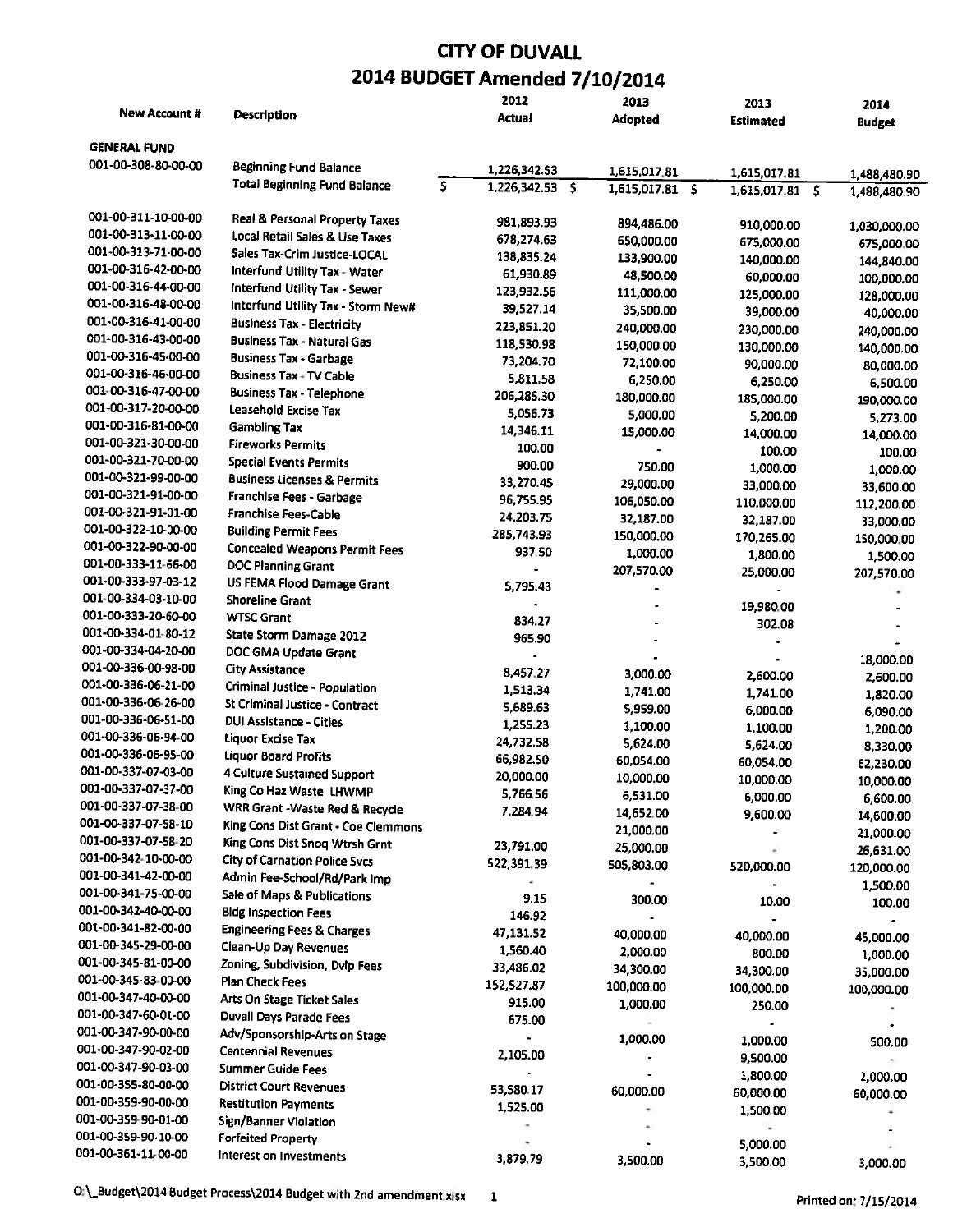|                                            |                                                               | 2012                     | 2013               | 2013               | 2014          |
|--------------------------------------------|---------------------------------------------------------------|--------------------------|--------------------|--------------------|---------------|
| <b>New Account #</b>                       | Description                                                   | <b>Actual</b>            | <b>Adopted</b>     | <b>Estimated</b>   | <b>Budget</b> |
| 001-00-361-40-01-00                        | Interest on Leasehold Taxes                                   | 1.07                     |                    |                    |               |
| 001-00-361-40-00-00                        | <b>Interest on Sales Taxes</b>                                | 292.37                   | 500.00             | 300.00             | 300.00        |
| 001-00-362-40-00-00                        | Rents, Leases                                                 | 4,934.75                 | 3,600.00           | 3,600.00           | 3,600.00      |
| 001-00-362-50-11-00                        | <b>Community Center Rent</b>                                  | 15,720.00                | 15,600.00          | 15,600.00          | 15,818.40     |
| 001-00-362-40-20-00                        | Depot Bldg Rent                                               | 7,480.00                 | 4,800.00           | 7,000.00           | 7,000.00      |
| 001-00-362-50-00-00                        | Library Lease                                                 | 15,564.12                |                    |                    |               |
| 001-00-362-50-01-00                        | Pea Patch Rentals & Leases                                    | 520.00                   | 550.00             |                    |               |
| 001-00-362-50-01-01                        | Doughtery Farm Lease                                          | 250.00                   | 300.00             | 300.00             | 300.00        |
| 001-00-362-50-10-00                        | <b>AT&amp;T Cell Tower Lease-Wtr Tank</b>                     | 28,957.78                | 27,105.48          | 29,000.00          | 30,000.00     |
| 001-00-367-00-00-00                        | <b>Private Donations</b>                                      | 5,853.47                 |                    |                    |               |
| 001-00-367-11-02-00                        | <b>Arts on Stage Donations</b>                                | 2,061.00                 |                    |                    |               |
| 001-00-367-11-03-00                        | <b>Summerstage Sponsorships</b>                               | 5,550.00                 | 7,000.00           | 6,050.00           | 6,000.00      |
| 001-00-367-11-03-10                        | Teen Summerstage Sponsorships                                 | 1,200.00                 | 250.00             | 250.00             | 250.00        |
| 001-00-367-11-04-00                        | <b>Duvall Days Sponsorships</b>                               | 5,000.00                 |                    |                    |               |
| 001-00-367-11-11-00                        | <b>Cascade Perf Arts Council</b>                              |                          |                    | 730.00             |               |
| 001-00-367-11-12-00                        | <b>Cultural Comm Gen'l Donations</b>                          | 491.42                   | 500.00             | 500.00             | 500.00        |
| 001-00-367-11-24-00                        | <b>MS Donations</b>                                           |                          |                    | 570.00             |               |
| 001-00-369-10-00-00                        | Sale of Scrap & Junk                                          | 282.00                   |                    |                    |               |
| 001-00-369-30-00-00                        | Confiscated/Forfeited Property                                | 695.59                   |                    |                    |               |
| 001-00-369-40-00-00                        | <b>Judgments &amp; Settlements</b>                            |                          |                    | 3,054.00           |               |
| 001-00-369-90-00-00                        | <b>Miscellaneous Revenues</b>                                 | 7,936.22                 | 2,500.00           | 3,500.00           | 3,500.00      |
| 001-00-397-02-00-00                        | <b>Tsf from Fund 002 Contingency</b>                          | 29,000.00                | 130,000.00         | 90,000.00          | 134,000.00    |
| 001-00-397-01-01-00                        | Tsfr from Fund 101 Street                                     | 23,308.08                | 25,550.75          | 25,550.75          | 39,384.64     |
| 001-00-397-01-06-00                        | Tsfr from Fund 106 Big Rock                                   | 1,377.08                 | 1,482.59           | 1,482.59           | 5,054.05      |
| 001-00-397-04-01-00                        | <b>Tsfr from Fund 401 Water</b>                               | 44,582.17                | 59,241.25          | 59,241.25          | 77,299.17     |
| 001-00-397-04-02-00                        | <b>Tsfr from Fund 402 Sewer</b>                               | 53,262.43                | 60,322.36          | 60,322.36          | 89,441.22     |
| 001-00-397-04-04-00                        | <b>Tsfr from Fund 404 Storm Drn</b>                           | 38,008.86                | 48,105.15          | 48,105.15          | 57,258.73     |
|                                            | <b>Total Operating Revenues</b>                               | 4,398,722.86             | 4,358,264.58       | 4,238,619.18       | 4.349,490.21  |
|                                            |                                                               |                          |                    |                    |               |
|                                            |                                                               |                          |                    |                    |               |
|                                            | <b>Total Available Resources</b>                              | S.<br>5,625,065.39<br>Ś. | 5,973,282.39 \$    | S.<br>5,853,636.99 | 5,837,971.11  |
|                                            |                                                               |                          |                    |                    |               |
|                                            |                                                               |                          |                    |                    |               |
| Legislative:                               |                                                               | \$<br>41,500.00          | 42,000.00          | 42,000.00          | 42,000.00     |
| 001-01-511-60-11-00                        | <b>Salaries &amp; Wages</b><br><b>Personnel Benefits</b>      | 3,227.37                 | 3,382.00           | 3.382.00           | 3,376.00      |
| 001-01-511-60-21-00                        | <b>Official Publications</b>                                  | 2,781.96                 | 4,200,00           | 4,200.00           | 4,700.00      |
| 001-01-511-30-44-00<br>001-01-511-60-42-00 | Communications                                                |                          |                    |                    | 3,000.00      |
|                                            | Travel                                                        | 1.027.82                 | 1,000.00           |                    | 2,000.00      |
| 001-01-511-60-43-00                        | Training                                                      | 960.84                   | 1,000.00           | 1,600.00           | 2,950.00      |
| 001-01-511-60-49-01                        | <b>Council Meeting Room Rental</b>                            | 936.00                   | 2,000.00           | 1,800.00           | 600.00        |
| 001-01-511-60-45-00                        | <b>Miscellaneous</b>                                          | 1,061.82                 | 1,500.00           | 2,100.00           | 6,102.00      |
| 001-01-511-60-49-00                        | Election Costs                                                | 3,710.40                 |                    |                    |               |
| 001-01-511-70-51-00                        |                                                               | 9,505.19                 | 12,000,00          | 12,000.00          | 16,000.00     |
| 001-01-514-90-51-01                        | <b>Voter Registration Fees</b><br><b>Total Legislative</b>    | 64,711.40                | 67,082.00          | 67,082.00          | 80,728.00     |
|                                            |                                                               |                          |                    |                    |               |
| Executive:                                 |                                                               |                          |                    |                    |               |
| 001-02-513-10-11-00                        | <b>Salaries &amp; Wages</b>                                   | 76,833.45                | 76,467.00          | 77,000.00          | 61,287.00     |
| 001-02-513-10-11-01                        | <b>Salaries OT and Buyouts</b>                                |                          |                    |                    | 4,000.00      |
| 001-02-513-10-21-00                        | <b>Personnel Benefits</b>                                     | 20,033.17                | 21,769.00          | 22,000.00          | 18,535.00     |
| 001-02-513-10-21-01                        | <b>Benefits OT and Buyouts</b>                                | ۰                        |                    |                    | 1,000.00      |
| 001-02-513-10-32-00                        | Fuel                                                          | 266.57                   | 350.00             | 350.00             | 350.00        |
| 001-02-513-10-41-00                        | <b>Professional Services</b>                                  |                          |                    |                    | 65,000.00     |
| 001-02-513-10-42-00                        | <b>Communication &amp; Postage</b>                            | 784.41                   | 1,500.00           | 1,200.00           | 1,200.00      |
| 001-02-513-10-49-00                        | Miscellaneous                                                 | 3,530.13                 | 3,000.00           | 3,000.00           | 3,250.00      |
| 001-02-513-10-49-01<br>001-02-513-10-49-02 | Volunteer Appreciation (use misc.)<br><b>Meeting Expenses</b> | 131.03<br>775.15         | 250.00<br>1,000.00 | 250.00<br>1,700.00 | ۰<br>3,000.00 |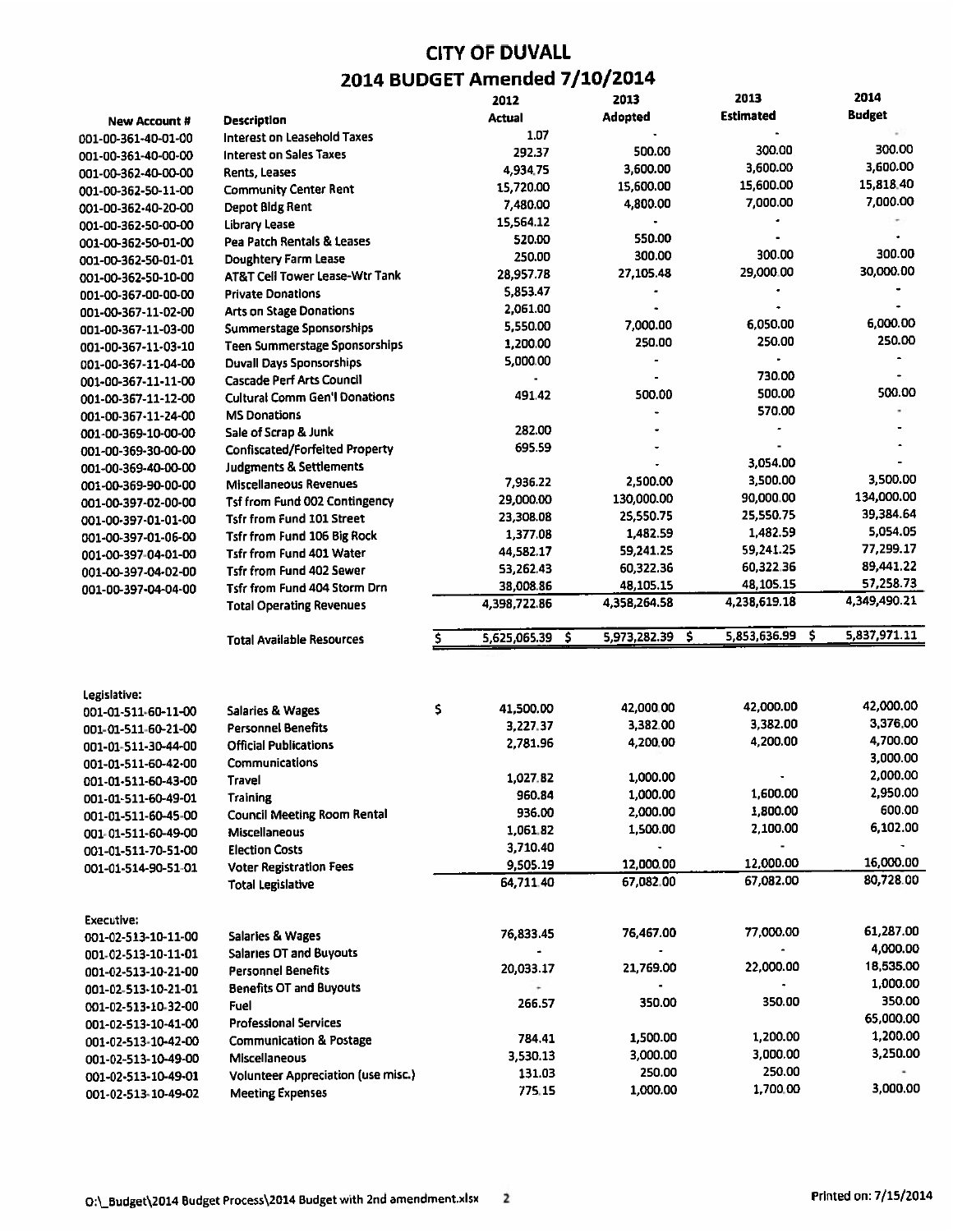|                                       |                                            | 2012       | 2013       | 2013       | 2014                    |
|---------------------------------------|--------------------------------------------|------------|------------|------------|-------------------------|
| New Account #                         | <b>Description</b>                         | Actual     | Adopted    | Estimated  | <b>Budget</b>           |
| 001-02-513-10-43-00                   | Travel                                     | 652.78     | 750.00     | 100.00     | 1,000.00                |
| 001-02-513-10-49-03                   | <b>Training</b>                            | 545,00     | 750.00     | 850.00     | 850.00                  |
|                                       | <b>Total Executive</b>                     | 103,551.69 | 105,836.00 | 106,450.00 | 159,472.00              |
| <b>Community Events and Services:</b> |                                            |            |            |            |                         |
| 001-03-573-90-31-00                   | <b>Holiday Lighting Supplies</b>           | 1,656.87   | 2,000.00   | 2,000.00   | 2,000.00                |
| 001-03-573-90-35-00                   | Com. Events Sm Tools/equip                 |            |            | 3,132.00   |                         |
| 001-03-573-91-41-00                   | <b>Community Events - Duvall Days</b>      | 500.00     |            | 500.00     | 1,000.00                |
| 001-03-573-97-49-00                   | Centennial                                 | 5,457.03   | 15,000.00  | 20,000.00  |                         |
| 001-03-573-90-49-06                   | Comm Events & Outreach Grants              | 23,225.10  | 15,000.00  | 14,000.00  | 10,000.00               |
| 001-03-569-50-49-07                   | <b>Human Services Grants</b>               |            | 15,000.00  | 12,000.00  | 10,000.00               |
| 001-03-576-90-49-00                   | Pea Patch                                  | 186.78     | 1,500.00   |            |                         |
|                                       | <b>Total Community Events and Services</b> | 31,025.78  | 48,500.00  | 51,632.00  | 23,000.00               |
| <b>Finance and Administration:</b>    |                                            |            |            |            |                         |
| 001-04-514-23-11-00                   | <b>Salaries &amp; Wages</b>                | 140,563.02 | 141,685.00 | 142,000.00 | 160,550.00              |
| 001-04-514-23-11-01                   | <b>Salaries OT and Buyouts</b>             |            |            |            | 1,500.00                |
| 001-04-514-23-21-00                   | <b>Personnel Benefits</b>                  | 43,594.87  | 48,081.00  | 49,000.00  | 55,055.00               |
| 001-04-514-23-21-01                   | <b>Benefits OT and Buyouts</b>             |            |            |            | 400.00                  |
| 001-04-514-23-32-00                   | Fuel                                       | 35.00      |            |            | 50.00                   |
| 001-04-514-23-35-00                   | Small Tools & Minor Equipment              | 386.62     | 400.00     | 400.00     | 400.00                  |
| 001-04-514-23-35-02                   | Computer Hardware & Software               |            | 600.00     | 581.54     | 360.00                  |
| 001-04-514-23-41-00                   | <b>Professional Services</b>               | 18,684.40  | 4,000.00   | 2,000.00   | 2,000.00                |
| 001-04-514-23-41-01                   | State Audit Fees-Fin/Court                 | 5.154.81   | 20,000.00  | 15,160.68  | 25,000.00               |
| 001-04-514-23-41-02                   | Advertising                                | 217.85     |            | 500.00     | 500.00                  |
| 001-04-514-23-49-00                   | Miscellaneous                              | 4,884.21   | 5,310.00   | 5,310.00   | 5,710.00                |
| 001-04-514-23-43-00                   | Travel                                     | 572.14     | 1,750.00   | 750.00     | 1,750.00                |
| 001-04-514-23-49-01                   | <b>Training</b>                            | 1,556.20   | 3,000.00   | 1,500.00   |                         |
| 001-04-514-81-49-00                   | <b>Business License Admin Fees</b>         | 480.12     | 500.00     | 500.00     | 2,500.00<br>600.00      |
|                                       | <b>Total Finance and Administration</b>    | 216,129.24 | 225,326.00 | 217,702.22 | 256,375.00              |
| Planning:                             |                                            |            |            |            |                         |
| 001-05-558-60-11-00                   | <b>Salaries &amp; Wages</b>                | 163,742.97 | 179,637.00 | 172,367.00 |                         |
| 001-05-558-60-11-01                   | <b>Salaries OT and Buyouts</b>             |            |            |            | 193,785.00              |
| 001-05-558-60-21-00                   | <b>Personnel Benefits</b>                  | 47,791.03  | 53,319.00  | 50,000.00  | 5,000.00                |
| 001-05-558-60-21-01                   | <b>Benefits OT and Buyouts</b>             |            |            |            | 57,133.00               |
| 001-05-558-60-31-00                   | <b>Operating Supplies</b>                  | 930.80     | 150.00     | 150.00     | 878.00                  |
| 001-05-558-60-32-00                   | Fuel                                       | 245.33     | 150.00     | 150.00     | 150.00<br>150.00        |
| 001-05-558-60-35-00                   | <b>Small Tools &amp; Minor Equipment</b>   | 166.15     | 100.00     | 100.00     |                         |
| 001-05-558-60-35-01                   | <b>Furniture &amp; Fixtures</b>            |            | 250.00     | 250.00     | 100.00                  |
| 001-05-558-60-43-00                   | Travel                                     | 94.40      | 1,000.00   | 1,000.00   | 250.00                  |
| 001-05-558-60-49-01                   | <b>Training</b>                            | 1,408.06   | 1,100.00   | 1,100.00   | 1,000.00                |
| 001-05-558-60-35-02                   | Computer Hardware & Software               | 2,338.57   | 1,800.00   | 1,294.86   | 1,500.00                |
| 001-05-558-60-41-00                   | Professional Services-Billable             | 5,239.85   | 15,000.00  | 15,000.00  | 15,000.00               |
| 001-05-558-60-41-06                   | Coe Clemmons Beaver Pipe                   | (2,461.64) |            |            |                         |
| 001-05-558-60-41-07                   | <b>Professional Services-Planning</b>      | 1,868.50   | 3.500.00   | 3,500.00   | 3,500.00                |
| 001-05-558-60-41-08                   | Long Range Planning                        | 12,667.19  | 100,000.00 | 75,000.00  |                         |
| 001-05-558-60-41-09                   | DOC GMA Land Use Grant                     |            | 207,570.00 | 25,000.00  | 116,000.00              |
| 001-05-558-60-42-00                   | <b>Communication &amp; Postage</b>         | 56.17      | 1,380.00   | 1,000.00   | 207,570.00              |
| 001-05-558-60-41-02                   | Advertising                                | 1,450.57   | 3,000.00   | 3,000.00   | 1,240.00                |
| 001-05-558-60-49-00                   | Miscellaneous                              | 392.00     | 750.00     | 750.00     | 3,000.00                |
| 001-05-558-60-49-02                   | <b>Printing Services</b>                   |            | 500.00     | 1,000.00   | 750.00                  |
| 001-05-558-60-51-00                   | Snoqualmie Watershed Forum                 | 26,434.00  | 29,471.00  | 2,947.00   | 750.00                  |
|                                       | <b>Total Planning</b>                      | 262,363.95 | 598,677.00 | 353,608.86 | 29,631.00<br>637,387.00 |
|                                       |                                            |            |            |            |                         |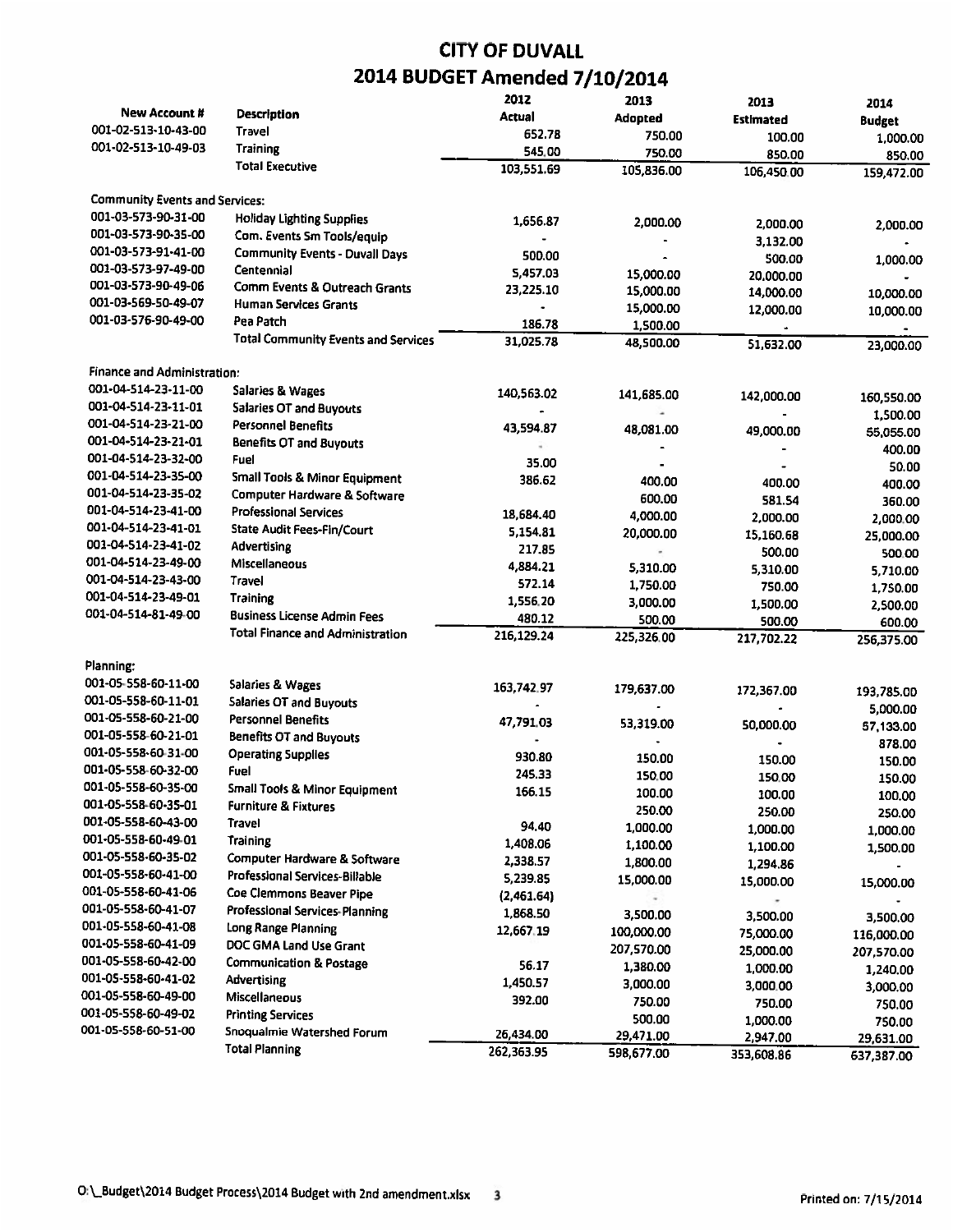|                                |                                          | 2012           | 2013           | 2013           | 2014          |
|--------------------------------|------------------------------------------|----------------|----------------|----------------|---------------|
| <b>New Account #</b>           | <b>Description</b>                       | Actual         | <b>Adopted</b> | Estimated      | <b>Budget</b> |
| Building:                      |                                          |                |                |                |               |
| 001-06-558-50-11-00            | <b>Salaries &amp; Wages</b>              | 70,009.29      | 75,710.00      | 75,710.00      | 107,874.00    |
| 001-06-558-50-11-01            | <b>Salaries OT and Buyouts</b>           |                |                |                |               |
| 001-06-558-50-21-00            | <b>Personnel Benefits</b>                | 32,097.81      | 39,320.00      | 39,320.00      | 54,758.00     |
| 001-06-558-50-21-01            | <b>Benefits OT and Buyouts</b>           |                |                |                |               |
| 001-06-558-50-31-00            | <b>Operating Supplies</b>                | 1,473.45       | 1,300.00       | 1,500.00       | 1,500.00      |
|                                | Fuel                                     | 342.80         | 300.00         | 300.00         | 400.00        |
| 001-06-558-50-32-00            | Supplies for inventory/resale            | 197.65         | ÷              |                |               |
| 001-06-559-60-34-00            |                                          | 56.80          | 500.00         | 500.00         | 500.00        |
| 001-06-558-50-43-00            | Travel                                   | 888.83         | 300.00         | 1,600.00       | 1,700.00      |
| 001-06-558-50-49-01            | <b>Training</b>                          | 41,241.41      | 35,000.00      | 10,000.00      | 20,000.00     |
| 001-06-558-50-41-00            | <b>Professional Services</b>             | 580.98         | 1,400.00       | 1,400.00       | 1,400.00      |
| 001-06-558-50-42-00            | <b>Communication &amp; Postage</b>       | 272.39         |                | 100.00         |               |
| 001-06-558-50-49-00            | Miscellaneous<br><b>Total Building</b>   | 147,161.41     | 153,830.00     | 130,430.00     | 188,132.00    |
|                                |                                          |                |                |                |               |
|                                |                                          |                |                |                |               |
| Police:<br>001-07-521-20-11-00 | Salaries & Wages                         | 1,360,542.16   | 1,510,587.00   | 1,451,467.00   | 1,126,958.00  |
|                                | <b>Salaries OT and Buyouts</b>           |                |                |                | 142,414.00    |
| 001-07-521-20-11-01            | <b>Personnel Benefits</b>                | 475,824.80     | 495.134.00     | 495,134.00     | 394,685.00    |
| 001-07-521-20-21-00            | <b>Benefits OT and Buyouts</b>           |                |                |                | 19,266.00     |
| 001-07-521-20-21-01            |                                          | 16,452.63      | 20,700.00      | 11,700.00      | 18,683.00     |
| 001-07-521-20-22-00            | <b>Uniforms</b>                          | 23,130.48      | 11,957.00      | 10,957.00      | 9,800.00      |
| 001-07-521-20-31-00            | <b>Office &amp; Operating Supplies</b>   | 47,753.32      | 54,613.00      | 45,000.00      | 40,320.00     |
| 001-07-521-20-32-00            | Fuel                                     |                | 7,738.00       | 4,838.00       | 3,000.00      |
| 001-07-521-20-35-00            | <b>Small Tools &amp; Minor Equipment</b> | 7,585.99       | 800.00         | 800.00         | 1,200.00      |
| 001-07-521-20-35-02            | <b>Computers and Software</b>            | 208.39         |                | 81,000.00      | 80,000.00     |
| 001-07-512-50-51-00            | <b>Court System</b>                      | 59,825.17      | 69,000.00      |                | 16,740.00     |
| 001-07-515-91-41-00            | Indigent Legal Defense                   | 24,145.00      | 14,412.00      | 16,412.00      | 40,560.00     |
| 001-07-515-31-41-00            | <b>Prosecution Services</b>              | 37,342.91      | 40,575.00      | 37,575.00      |               |
| 001-07-521-50-41-00            | I/F to 503                               | 25,520.00      | 20,940.00      | 24,540.00      | 23,477.00     |
| 001-07-521-20-41-00            | <b>Professional Services</b>             | 20,943.94      | 27,840.00      | 24,000.00      | 17,090.00     |
| 001-07-521-20-42-00            | <b>Communication &amp; Postage</b>       | 40,198.52      | 39,612.00      | 39,612.00      | 32,700.00     |
| 001-07-521-20-49-00            | Misc                                     | 7,333.54       | 3,564.00       | 4,800.00       | 3,750.00      |
| 001-07-521-20-49-00            | Carnation (will split out later)         | $\blacksquare$ |                | $\blacksquare$ |               |
| 001-07-522-20-51-00            | <b>Dispatch Services</b>                 | 132,500.00     | 136,475.00     | 136,475.00     | 105,111.00    |
| 001-07-521-30-41-08            | Drug Awareness & Resistance Ed           | 1,542.51       | 2,800.00       | 1,550.00       | 2,000.00      |
| 001-07-521-30-49-00            | R.A.D. Program                           | 263.67         | 1,000.00       | 250.00         | 1,000.00      |
| 001-07-521-20-43-00            | Travel                                   | 2,414.32       | 8,300.00       | 3,800.00       | 4,000.00      |
| 001-07-521-40-49-01            | Training                                 | 16,415.56      | 19,718.00      | 19,000.00      | 12,500.00     |
| 001-07-521-50-46-00            | Insurance                                | 25,698.58      | 26,656.00      | 29,220.83      | 32,142.00     |
| 001-07-521-80-45-00            | <b>Tech Center Storage Rent</b>          | 13,380.64      | 12,684.85      | 14,309.85      | 15,288.00     |
| 001-07-523-60-51-00            | Jail Services                            | 55,249.49      | 85,800.00      | 105,000.00     | 87,300.00     |
| 001-07-565-50-41-00            | <b>Domestic Violence Programs</b>        | 1,193.95       | 2,000.00       | 1,500.00       | 1,500.00      |
|                                | <b>Total Police</b>                      | 2,395,465.57   | 2,612,905.85   | 2,558,940.68   | 2,231,484.00  |
|                                |                                          |                |                |                |               |
| <b>Economic Development:</b>   |                                          |                |                |                |               |
| 001-08-558-70-11-00            | <b>Salaries &amp; Wages</b>              |                |                |                |               |
| 001-08-558-70-21-00            | <b>Personnel Benefits</b>                |                |                |                |               |
| 001-08-558-70-49-03            | <b>Econ Development - Printing</b>       |                |                |                |               |
| 001-08-558-70-41-00            | <b>Econ Development</b>                  | 136,88         |                |                | 6,000.00      |
|                                | <b>Total Economic Development</b>        | 136.88         |                |                | 6,000.00      |
|                                |                                          |                |                |                |               |
| Recycling:                     |                                          |                |                |                |               |
| 001-09-554-90-11-00            | Salaries Recycle                         | 138.75         |                |                |               |
| 001-09-554-90-49-02            | Clean Up Day                             | 19.19          |                |                |               |
| SEE SUPPLIES BELOW             | Supplies Clean Up Day                    | 383,89         |                |                |               |
| SEE PROF. SVC BELOW            | Professional Svs Clean Up Day            | 6,489.95       |                |                |               |
| 001-09-554-90-11-00            | <b>Salaries &amp; Wages</b>              | 3,049.18       | 6,000.00       | 6,000.00       | 6,000.00      |
| 001-09-554-90-11-01            | <b>Salaries OT and Buyouts</b>           |                |                |                |               |
| 001-09-554-90-21-00            | <b>Personnel Benefits</b>                | 788.63         | 2,000.00       |                |               |
| 001-09-554-90-21-01            | <b>Benefits OT and Buyouts</b>           |                |                |                |               |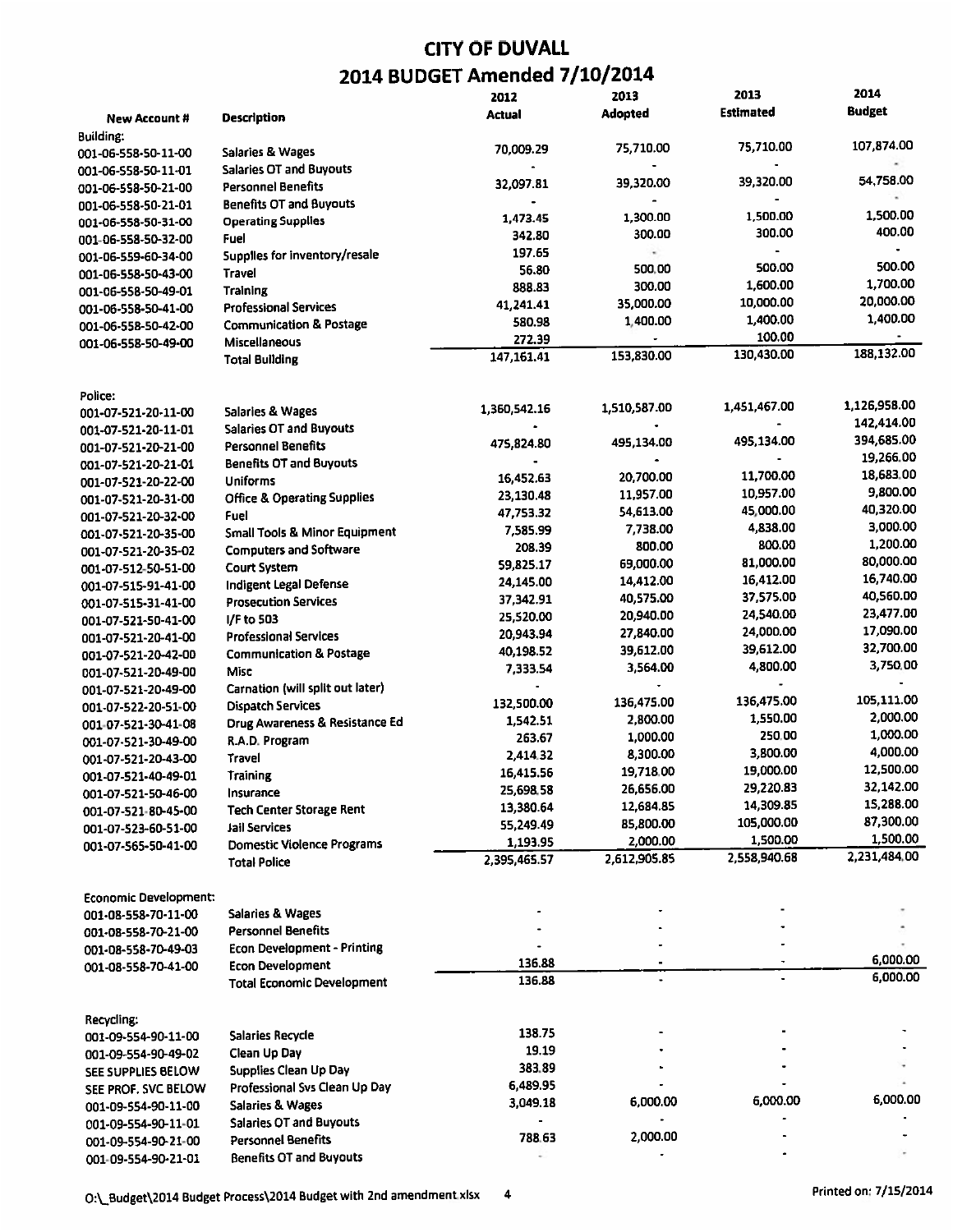|                                       |                                          | 2012      | 2013           | 2013       | 2014          |
|---------------------------------------|------------------------------------------|-----------|----------------|------------|---------------|
| <b>New Account #</b>                  | <b>Description</b>                       | Actual    | <b>Adopted</b> | Estimated  | <b>Budget</b> |
| 001-09-554-90-31-00                   | <b>Office &amp; Operating Supplies</b>   |           | 1.150.00       | 1,100.00   | 1,250.00      |
| 001-09-554-90-41-00                   | <b>Professional Services</b>             | 191.10    | 8,700.00       | 7,500.00   | 9,400.00      |
| 001-09-554-90-42-00                   | <b>Communication &amp; Postage</b>       | 893.93    | 2,050.00       | 1,000.00   | 3,100.00      |
| 001-09-554-90-43-00                   | Travel/Training                          |           | 50.00          |            | 150.00        |
| 001-09-554-90-49-00                   | Miscellaneous                            |           |                |            | 1,300.00      |
| 001-09-554-90-49-02                   | Clean-Up Day                             |           | 1,100.00       |            |               |
|                                       | <b>Total Recycling</b>                   | 11,954.62 | 21,050.00      | 15,600.00  | 21,200.00     |
|                                       |                                          |           |                |            |               |
| Civil Service:<br>001-10-521-11-31-00 |                                          |           |                |            |               |
| 001-10-521-11-41-00                   | <b>Civil Service Office Supplies</b>     |           |                |            |               |
|                                       | Civil Service Prof. Services             | 1,221.00  | 2,780.00       | 1,500.00   | 2,700.00      |
| 001-10-521-11-43-00                   | Civil Service Travel                     |           |                |            |               |
| 001-10-521-11-41-01                   | <b>Civil Service Advertising</b>         |           |                |            |               |
| 001-10-521-11-49-00                   | <b>Civil Service Training</b>            |           |                |            |               |
|                                       | <b>Total Civil Service</b>               | 1,221.00  | 2,780.00       | 1,500.00   | 2,700.00      |
| Information Technology:               |                                          |           |                |            |               |
| 001-11-518-80-11-00                   | IT Salaries & Wages                      | 39,442.12 |                |            |               |
| 001-11-518-80-21-00                   | <b>IT Personnel Benefits</b>             | 12,975.27 | 41,547.00      | 41,547.00  | 42,988.00     |
| 001-11-518-80-31-00                   | IT Office & Operating Supplies           | 87.28     | 14,604.00      | 14,604.00  | 15,558.00     |
| 001-11-518-80-32-00                   | IT Fuel                                  |           | 1,100.00       | 1,100.00   | 100.00        |
| 001-11-518-80-35-00                   | IT Small Tools & Minor Equip             |           | 50.00          | 50.00      | 50.00         |
| 001-11-518-80-35-02                   | <b>Computers</b>                         | 6,251.80  | 12,520.00      | 12,520.00  | 5,200.00      |
| 001-11-518-88-41-01                   | <b>EA Agreement (New)</b>                | 1,277.94  | 12,982.00      | 6,700.00   | 79,900.00     |
| 001-11-518-88-41-02                   | Springbrook Maint. (moved from 04)       | 23,132.60 | 24,000.00      | 27,407.16  | 28,000.00     |
| 001-11-518-88-41-03                   |                                          |           | 17,100.00      | 17,100.00  | 20,100.00     |
| 001-11-518-88-41-04                   | Spillman Maint (police only)             |           | 3,100.00       | 3,100.00   | 3,100.00      |
| 001-11-518-88-41-05                   | I Net Internet Access (moved from 99)    |           | 4,500.00       | 4,200.00   | 4,500.00      |
| 001-11-518-88-41-06                   | Shoretel Annual Maint. (new)             |           | 10,784.00      | 10,784.80  |               |
| 001-11-518-88-41-07                   | Copiers - city wide maint(moved various) |           | 13,144.00      | 14,000.00  | 15,840.00     |
| 001-11-518-88-41-08                   | Firewall Support - Sonicwall (new)       |           | 230.00         |            | 600.00        |
| 001-11-518-88-41-09                   | iWork Annual Service                     |           | 3,090.00       | 4,617.00   | 3,100.00      |
| 001-11-518-88-41-10                   | <b>ESRI GIS Licensing - annual</b>       |           | 3,000.00       | 2,523.51   | 3,000.00      |
| 001-11-518-88-41-11                   | <b>PMP Annual Support</b>                |           | 1,000.00       | 1,000.00   | 1,100.00      |
|                                       | Lexipol Annual fee (police only)         |           | 2,500.00       |            | 2,500,00      |
| 001-11-518-88-41-12                   | Website Improvements                     |           |                | ۰          | 15,000.00     |
| 001-11-518-88-41-13                   | <b>Professional Svcs Consultants</b>     |           | 7,000.00       | 7,500.00   | ۰             |
| 001-11-518-88-41-14                   | Postage Meter Maintenance                |           | 3,430.00       | 3,100.00   | 3,430.00      |
| 001-11-518-88-41-15                   | Wonderware Annual (W&S only)             |           |                |            | 3,100.00      |
| 001-11-518-88-41-16                   | AutoDesk Annual                          |           |                |            | 600.00        |
| 001-11-518-88-41-17                   | Starwind Annual                          |           |                |            | 1,400.00      |
| 001-11-518-88-41-18                   | <b>BlueBean Support</b>                  |           |                |            | 350.00        |
| 001-11-518-80-42-00                   | IT Communication & Postage               | 513.39    | 215.00         | 500.00     | 400.00        |
| 001-11-518-80-43-00                   | <b>IT Travel</b>                         | 1,410.44  | 800.00         | 500.00     | 800.00        |
| 001-11-518-80-48-00                   | IT Room/Equipment                        |           | 15,000.00      | 16,247.00  |               |
| 001-11-518-80-49-00                   | <b>IT Training</b>                       | 1,279.47  | 3,800.00       | 3,800.00   | 3,800.00      |
|                                       | <b>Total Information Technology</b>      | 86,370.31 | 195,496.00     | 192,900.47 | 254,516.00    |
| Parks:                                |                                          |           |                |            |               |
| 001-15-576-80-11-00                   |                                          |           |                |            |               |
| 001-15-576-80-11-01                   | Salaries & Wages                         | 39,131,23 | 45,859.00      | 45,859.00  | 109,247.00    |
|                                       | Salaries OT and Buyouts                  |           |                |            | 1,600.00      |
| 001-15-576-80-21-00                   | <b>Personnel Benefits</b>                | 15,830.18 | 19,082.00      | 19,082.00  | 42,394.00     |
| 001-15-576-80-21-01                   | <b>Benefits OT and Buyouts</b>           |           |                |            | 275.00        |
| 001-15-576-80-31-00                   | <b>Office &amp; Operating Supplies</b>   | 8,923.37  | 12,260.00      | 12,260.00  | 12,260.00     |
| 001-15-576-80-32-00                   | Fuel                                     | 2,690.73  | 3,300.00       | 3,300.00   | 3,300.00      |
| 001-15-576-80-35-00                   | <b>Small Tools &amp; Minor Equipment</b> | 2,208.91  | 1,448.00       | 1,000.00   | 1,448.00      |
| 001-15-576-80-35-01                   | <b>Computers and Software</b>            |           | 56.00          | 56.00      | 126.00        |
| 001-15-576-80-41-00                   | <b>Professional Services</b>             | 10,995.43 | 10,728.00      | 10,728.00  | 16,228.00     |
| 001-15-576-80-42-00                   | <b>Communication &amp; Postage</b>       | 663.71    | 832.00         | 832.00     | 832.00        |
| 001-15-576-80-41-01                   | Advertising                              | 500.00    | 250.00         | 250.00     | 250.00        |
| 001-15-576-80-46-00                   | Insurance                                | 15,419.16 | 15,993.60      | 17,532.50  | 19,285.75     |
|                                       |                                          |           |                |            |               |

O:\\_Budget\2014 Budget Process\2014 Budget with 2nd amendment.xlsx 5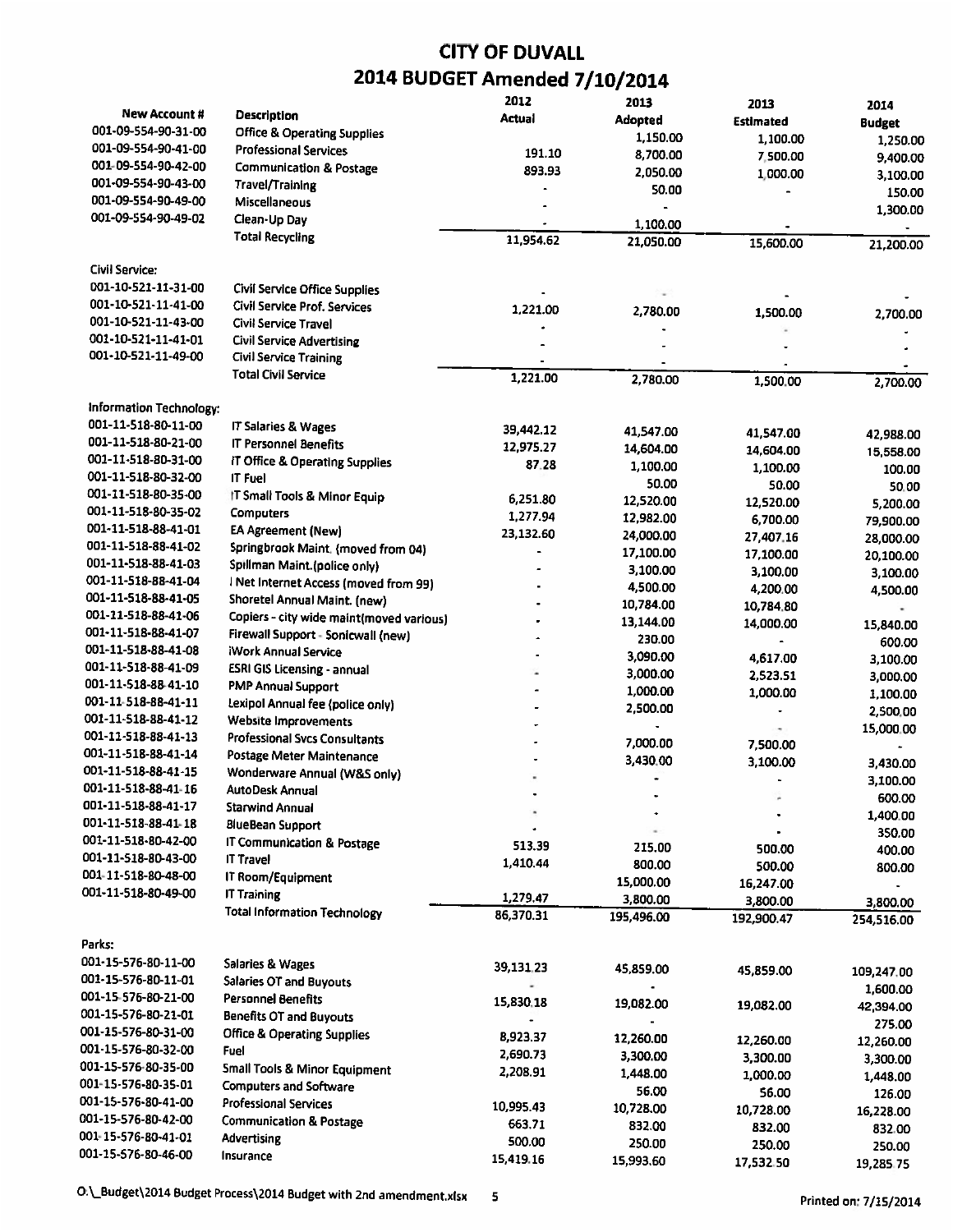|                                            |                                                                    | 2012           | 2013               | 2013             | 2014          |
|--------------------------------------------|--------------------------------------------------------------------|----------------|--------------------|------------------|---------------|
| New Account #                              | Description                                                        | Actual         | Adopted            | <b>Estimated</b> | <b>Budget</b> |
| 001-15-576-80-47-00                        | <b>Public Utilities</b>                                            | 4,068.93       | 3,000.00           | 3,000.00         | 4,000.00      |
| 001-15-576-80-48-00                        | Janitorial/HVAC/Fac Maint                                          | 113.32         | 1,477.00           | 1,477.00         | 1,477.00      |
| 001-15-576-80-48-01                        | Repairs & Maintenance                                              | 1,267.99       | 6,800.00           | 8,000.00         | 6,800.00      |
| 001-15-576-80-49-00                        | Miscellaneous                                                      | 98.00          | 1,000.00           | 100.00           | 1,000.00      |
| 001-15-576-80-49-01                        | <b>Flower Baskets on Main Street</b>                               | 160.73         |                    |                  |               |
|                                            | <b>Total Parks</b>                                                 | 102,071.69     | 122,085.60         | 123,476.50       | 220,522,75    |
| <b>Cultural Commission:</b>                |                                                                    |                |                    |                  |               |
| 001-18-573-20-11-00                        | <b>Salaries &amp; Wages</b>                                        | 14,874.60      | 30,500.00          | 30,500.00        | 31,523.00     |
| 001-18-573-20-21-00                        | <b>Personnel Benefits</b>                                          | 1,198.78       | 4,775.00           | 4,775.00         | 5,500.00      |
| 001-18-573-20-35-01                        | <b>Computers and Software</b>                                      |                | 800.00             | 773.00           |               |
|                                            | <b>Cultural Commission Expenses</b>                                | 1,645.62       | 2,400.00           | 2,700.00         | 6,000.00      |
| 001-18-573-20-49-10<br>001-18-573-20-49-00 | <b>Contracted Music Licenses</b>                                   | 650.63         | 640.00             | 640.00           | 660.00        |
| 001-18-573-20-49-01                        | Comm Events-Arts On Stage                                          | 5,308.54       | 6,000.00           | 7,567.00         | 6,000.00      |
| 001-18-573-20-49-03                        | Summerstage                                                        | 18,117.66      | 22,500.00          | 22,000.00        | 19,500.00     |
|                                            | <b>Cascade Theater Re-Grant</b>                                    | 4,000.00       | 2,000.00           | 2,000.00         | 2,000.00      |
| 001-18-573-20-49-05                        | <b>Teen Summer Stage</b>                                           | 2,364.94       | 1,250.00           | 1,258.12         | 1,250.00      |
| 001-18-573-20-49-06                        | <b>Duvall Heritage Festival</b>                                    | 2,014.49       | 1,800.00           | 2,250.00         | 2,200.00      |
| 001-18-573-20-49-08                        | Poetry Reading/Other events                                        | 420.00         |                    | 360.00           |               |
| 001-18-573-20-49-20                        | <b>Community Events - Duvall Days</b>                              | 1,710.36       |                    |                  |               |
| 001-18-573-91-41-00                        |                                                                    | 1,416.67       |                    |                  |               |
| 001 18-573-91-41-01                        | <b>Events Support Services</b><br><b>Total Cultural Commission</b> | 53,722.29      | 72,665.00          | 74.823.12        | 74,633.00     |
|                                            |                                                                    |                |                    |                  |               |
| <b>City Mitigation Projects:</b>           |                                                                    | 6,627.00       | 5,000.00           | 1.000.00         | 5,000.00      |
| 001-19-554-93-41-00                        | <b>Depot Tree Mitigation Services</b>                              |                | 2,500.00           |                  |               |
| 001-19-554-94-41-00                        | Lake Rasmussen Mitigation                                          |                | 2,500.00           |                  |               |
| 001-19-554-95-41-00                        | <b>Coe Clemmons Mitigation</b>                                     | 6,627.00       | 10,000.00          | 1,000.00         | 5,000.00      |
|                                            | <b>Total City Mitigation Projects</b>                              |                |                    |                  |               |
| Engineering:                               |                                                                    |                | 75,887.00          | 75,887.00        | 77,091.00     |
| 001-21-542-10-11-00                        | Salaries & Wages                                                   | 74,345.40      | ¥                  |                  |               |
| 001-21-542-10-11-01                        | <b>Salaries OT and Buyouts</b>                                     |                |                    | 29,811.00        | 30,590.00     |
| 001-21-542-10-21-00                        | <b>Personnel Benefits</b>                                          | 25,858.05      | 29,811.00          |                  |               |
| 001-21-542-10-21-01                        | Benefits OT and Buyouts                                            |                | -                  | 1,000.00         | 1,000.00      |
| 001-21-542-10-31-00                        | <b>Office &amp; Operating Supplies</b>                             | 792.47         | 1,000.00<br>500.00 | 500.00           | 500.00        |
| 001-21-542-10-32-00                        | Fuel                                                               | 421.91         | 100.00             | 100.00           | 100.00        |
| 001-21-542-10-35-00                        | <b>Small Tools &amp; Minor Equipment</b>                           |                |                    | 2,150.00         | 2,045.00      |
| 001-21-542-10-35-01                        | <b>Computer Hardware &amp; Software</b>                            | 2,000.00       | 2,150.00           | 15,000.00        | 15,000.00     |
| 001-21-542-10-41-00                        | <b>Professional Svcs - Developer</b>                               | 7,266.29       | 37,000.00          |                  | 4,000.00      |
| 001-21-542-10-41-01                        | <b>Professional Svcs - Other</b>                                   | 2,168.30       | 2,500.00           | 2,500.00         | 42,462.00     |
| 001-21-542-10-41-03                        | <b>KCG Coe Clemmons Creek</b>                                      | 64,739.89      | 34,324.70          | 34,324.70        | 4,500.00      |
| 001-21-542-10-42-00                        | <b>Communication &amp; Postage</b>                                 | 4,231.92       | 4,900.00           | 4,900.00         | 300.00        |
| 001-21-542-10-41-02                        | Advertising                                                        | 360.10         | 300.00             | 300.00           |               |
| 001-21-542-10-49-00                        | Miscellaneous                                                      | 3,295.46       | 1,000.00           | 1,000.00         | 1,000.00      |
| 001-21-542-10-43-00                        | Travel                                                             | 112.26         | 800.00             | 800.00           | 800.00        |
| 001-21-542-10-49-03                        | <b>Training</b>                                                    | 850.00         | 500.00             | 500.00           | 1,000.00      |
| 001-21-544-40-41-02                        | Comp Plan Update-Traffic Elemt                                     | $\blacksquare$ | 30,000.00          | 15,000.00        | 18,000.00     |
|                                            | <b>Total Engineering</b>                                           | 186,442.05     | 220,772.70         | 183,772.70       | 198,388.00    |
| Fire:                                      |                                                                    |                |                    |                  |               |
| 001-45-522-20-51-20                        | <b>Fire Service Permits/Other</b>                                  |                |                    |                  | 2,000.00      |
|                                            | <b>Total Fire</b>                                                  |                |                    |                  | 2,000.00      |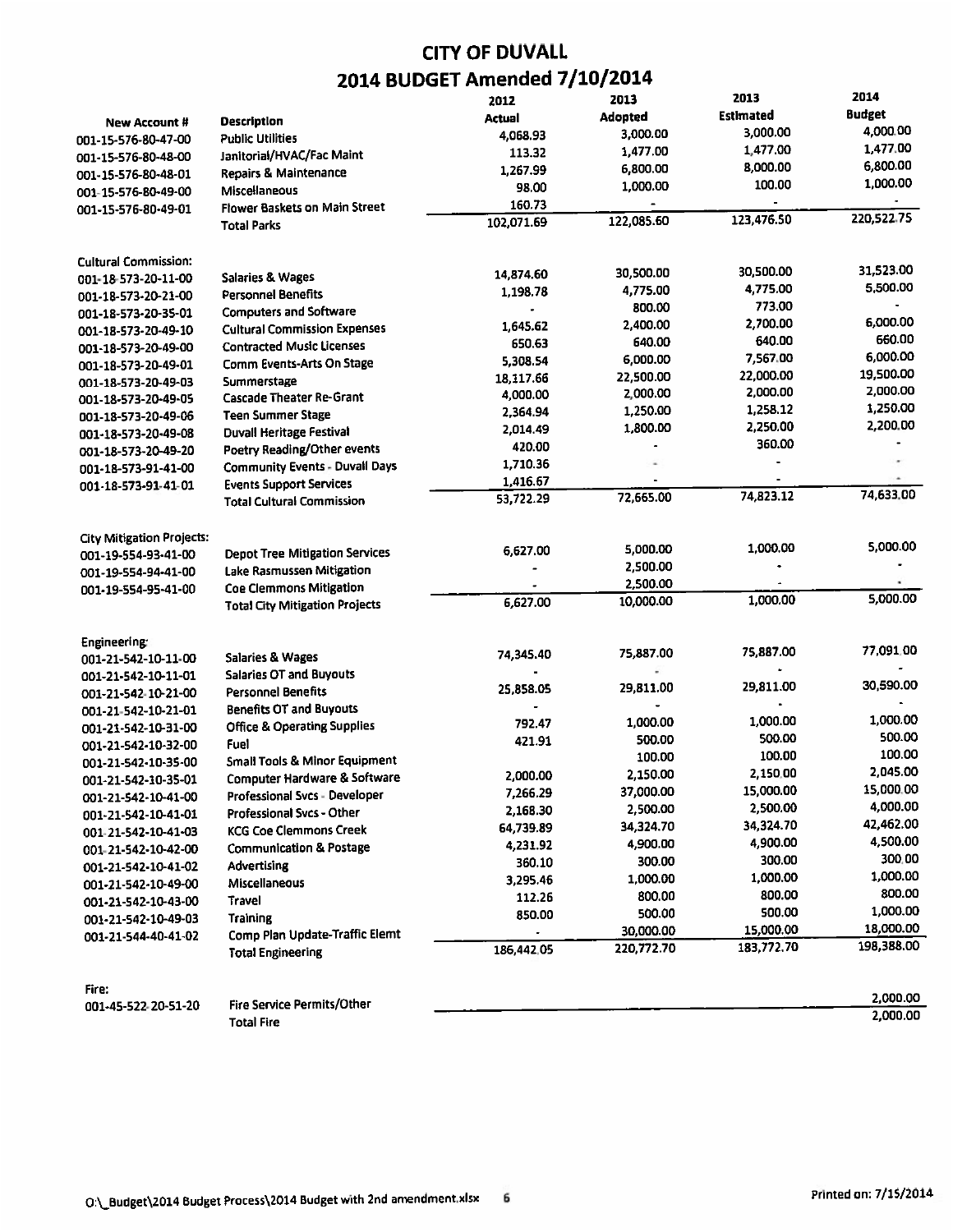|                             |                                       | 2012                  | 2013                  | 2013               | 2014               |
|-----------------------------|---------------------------------------|-----------------------|-----------------------|--------------------|--------------------|
| <b>New Account #</b>        | <b>Description</b>                    | <b>Actual</b>         | <b>Adopted</b>        | <b>Estimated</b>   | Budget             |
| <b>Ending Fund Balance:</b> |                                       |                       |                       |                    |                    |
| 001-97-508-80-00-00         | <b>Ending Fund Balance</b>            | 857,550.81            | 368,414.22            | 629,175.66         | 143,339.93         |
| 001-97-508-10-00-01         | <b>Restricted Fund Balance</b>        | 732,467.00            | 732,467.00            | 732,467.00         | 740,058.00         |
| 001-97-508-11-00-00         | <b>Restr Fund Bal/Disaster Relief</b> | 25,000.00             | 25,000.00             | 25,000.00          | 25,000.00          |
| 001-97-508-12-00-00         | <b>Restricted Fund Balance - IT</b>   |                       |                       |                    | 70,000.00          |
|                             | <b>Total Ending Fund Balance</b>      | 1,615,017.81          | 1,125,881.22          | 1,386,642.66       | 978,397.93         |
| Non Departmental:           |                                       |                       |                       |                    |                    |
| 001-99-518-90-31-00         | <b>Office Supplies</b>                | 8.923.20              | 10,600.00             | 9,000.00           | 10,000.00          |
| 001-99-515-30-41-00         | <b>City Attorney Services</b>         | 43,286.59             | 60,000.00             | 54,000.00          | 60,000.00          |
| 001-99-517-90-49-00         | <b>Employee Wellness Program</b>      | 38.56                 |                       |                    |                    |
| <b>DO NOT USE</b>           | INET (move to IT Dept.)               | 4,125.00              |                       |                    |                    |
| 001-99-519-90-35-02         | Computer Hardware & Software          | 216.56                |                       |                    |                    |
| 001-99-518-90-41-00         | <b>Professional Services</b>          | 5,115,50              | 9,000.00              | 9.000.00           | 9,000.00           |
| 001-99-518-90-42-00         | <b>Communication &amp; Postage</b>    | 20.713.14             | 18,080.00             | 20,000.00          | 23,000.00          |
| 001-99-518-90-46-00         | Insurance                             | 17,704.09             | 17,326.40             | 18,993.54          | 20,892.89          |
| 001-99-518-90-46-01         | L & I Retro Program Premium           | 3,871.80              | 4,200.00              | 4,513.00           | 4,620.00           |
| 001-99-518-90-49-00         | <b>Misc Organization Dues</b>         | 3,391.00              | 1,927.00              | 1,000.00           | 1,000.00           |
| 001-99-518-90-49-01         | <b>Puget Sound Regional Council</b>   | 2,293.00              | 2,500.00              | 2,500.00           | 2,500.00           |
| 001-99-518-90-49-02         | Miscellaneous General Gov't           | 25.00                 | 2,500.00              | 2,500.00           | 2,500.00           |
| 001-99-518-90-49-03         | <b>AWC Membership Dues</b>            | 4,131.00              | 4,400.00              | 4,245.00           | 4,500.00           |
| 001-99-518-90-49-05         | Suburban Cities Association           | 3,759.06              | 4,000.00              | 3,862.62           | 4,000.00           |
| 001-99-518-90-49-06         | <b>Wellness Program Materials</b>     | 596.68                | 1,250.00              | 1,250.00           | 1,250.00           |
| 001-99-522-30-51-00         | <b>Fire Investigation Fees</b>        |                       | 2,000.00              | 2,000.00           | 2,000.00           |
| 001-99-525-60-31-00         | <b>Emergency Prep. Supplies</b>       | 250.85                | $\tilde{\phantom{a}}$ |                    |                    |
| 001-99-525-60-48-01         | 800MHz Radio Maintenance              | 4.476.56              | 5,000.00              | 4,400.00           | 5,000.00           |
| 001-99-518-90-53-00         | <b>Conservation/Property Taxes</b>    | 1,388.99              | 1,500.00              | 900.00             | 1,500.00           |
| 001-99-553-70-51-00         | Nat Resources-Pollution Cont          | 3,294.00              | 3,487.00              | 3,487.00           | 3,456.00           |
| 001-99-525-60-49-00         | <b>Disaster Preparedness</b>          |                       |                       |                    | 5,000.00           |
| 001-99-566-20-51-00         | <b>Alcohol Rehab</b>                  | 1.748.85              | 1,500.00              | 1,500.00           | 1,500.00           |
| 001-99-597-01-01-00         | Tsfr to Fund 101 Street               | 50,000.00             | 50,000.00             | 50,000.00          | 100,000.00         |
| 001-99-597-01-06-00         | Tsfr to Fund 106 Big Rock             | 45,150.00             | 35,000.00             | 35,000.00          | 45,000.00          |
| 001-99-554-30-50-00         | King County Animal Control            | 8,492.00              | 3,200.00              | 4,000.00           | 10,000.00          |
| 001-99-518-20-41-00         | Cap. Facilities Plan                  |                       |                       |                    | 10,000.00          |
| 001-99-522-20-47-00         | I/F to 401 for hydrant                |                       |                       |                    |                    |
| 001-99-518-30-41-01         | I/F to 503 for City Hall              | 8,130.72              | 6,504.58              | 6,504.58           | 7.259.75           |
| 001-99-573-90-41-05         | I/F to 503 for Library                | 5,000.00              | 13,236.00             | 13,236.00          | 8,354.04           |
| 001-99-575-50-41-02         | I/F to 503 for Community Center       | 7,150.00              | 7,690.00              | 10,690.00          | 27,630.00          |
| 001-99-575-50-41-03         | I/F to 503 for Depot Building         | 4,590.00              | 3,320.00              | 3,320.00           | 5,390.00           |
| 001-99-575-30-41-04         | I/F to 503 for Doughtery House        | 11,040.00             | 6,950.00              | 6,950.00           | 5,530.00           |
| 001-99-518-30-41-21         | I/F to 503 - PW                       | 1,734.55              | 7,413.04              | 7,413.04           | 7,259.75           |
| 001-99-518-90-41-04         | I/F to 501 Equipment                  | 13,849.00             | 19,354.00             | 19,354.00          | 19,436.00          |
| 001-99-521-20-41-00         | I/F to 501 Equipment for police       | 56,607.00             | 88,457.00             | 88,457.00          | 90,457.00          |
|                             | <b>Total Non Departmental</b>         | 341,092.70            | 390,395.02            | 388,075.78         | 498,035.43         |
|                             |                                       |                       |                       |                    |                    |
|                             | <b>Total Uses</b>                     | \$<br>5,625,065.39 \$ | 5,973,282.39          | -S<br>5,853,636.99 | \$<br>5.837.971.11 |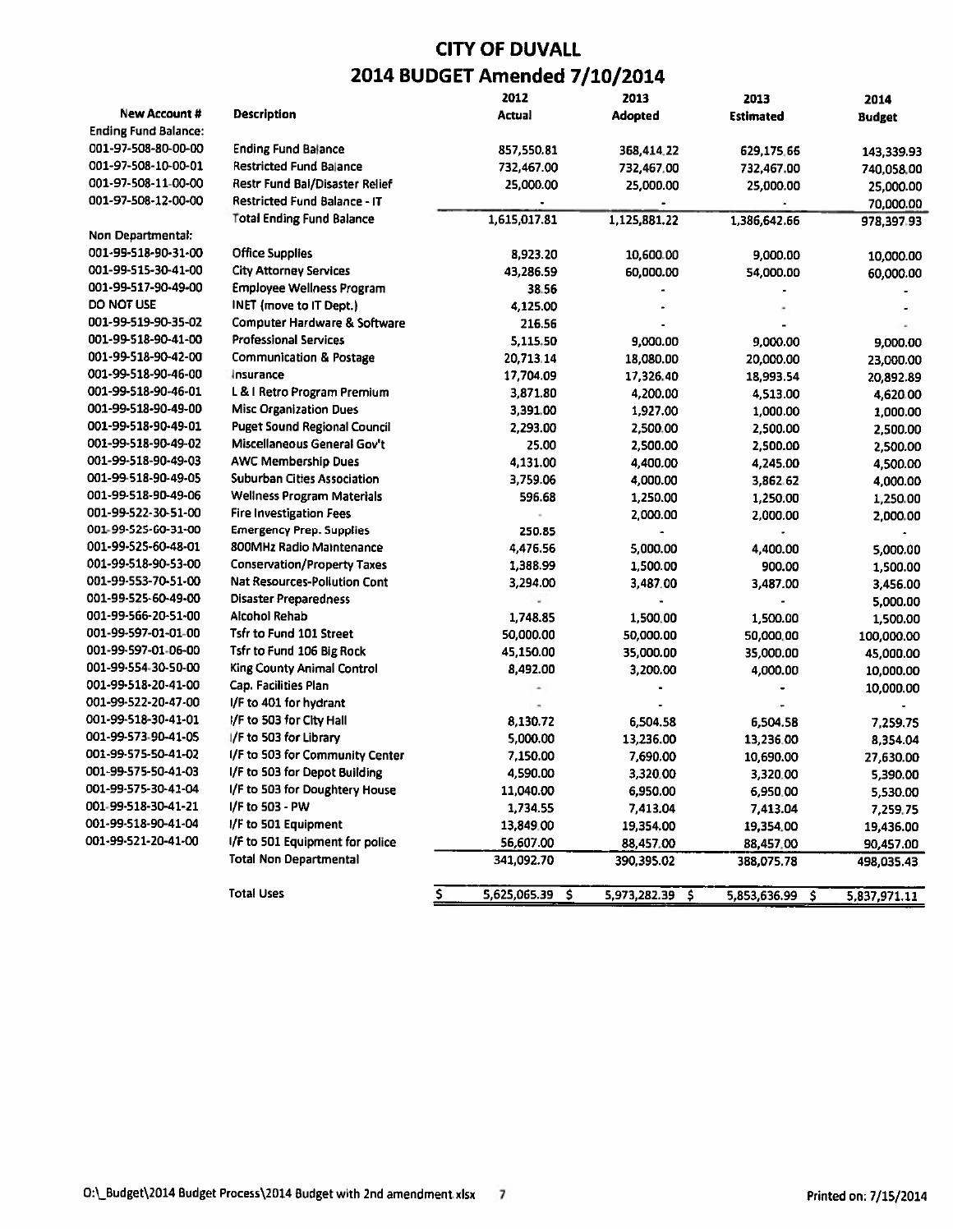| <b>New Account #</b><br><b>CONTINGENCY FUND</b> | <b>Description</b>                            |    | 2012<br>Actual  | 2013<br>Adopted | 2013<br><b>Estimated</b> | 2014<br><b>Budget</b> |
|-------------------------------------------------|-----------------------------------------------|----|-----------------|-----------------|--------------------------|-----------------------|
| 002-00-308-80-00-00                             | <b>Beginning Fund Balance</b>                 |    | 255,440.08      | 227,081.29      | 227,081.29               | 184,053,85            |
|                                                 | <b>Total Beginning Fund Balance</b>           | S. | 255,440.08<br>s | 227,081.29 \$   | 227,081.29 \$            | 184,053.85            |
| 002-00-361-11-00-00<br>002-00-397-00-01-00      | Interest on Investments<br>Tsfr from Fund 001 |    | 641.21          | 500.00          | 500.00                   | 50.00                 |
|                                                 | <b>Total Operating Revenues</b>               |    | 641.21          | 500.00          | 500.00                   | 50.00                 |
|                                                 | <b>Total Available Resources</b>              |    | 256,081.29<br>s | 227,581.29      | 227,581.29               | 184,103.85            |
| 002-97-508-80-00-00                             | <b>Ending Fund Balance</b>                    |    | 227,081.29      | 97,581.29       | 137,581.29               | 50,103.85             |
|                                                 | Total Ending Fund Balance                     |    | 227,081.29      | 97.581.29       | 137,581.29               | 50.103.85             |
| 002-99-597-00-01-00                             | Transfer to 001                               |    | 29,000.00       | 130,000.00      | 90,000.00                | 134,000.00            |
|                                                 | Total Non Departmental                        |    | 29,000.00       | 130,000.00      | 90.000.00                | 134,000.00            |
|                                                 | <b>Total Uses</b>                             |    | 256,081.29 \$   | 227,581,29 \$   | 227.581.29 \$            | 184,103.85            |

Ò.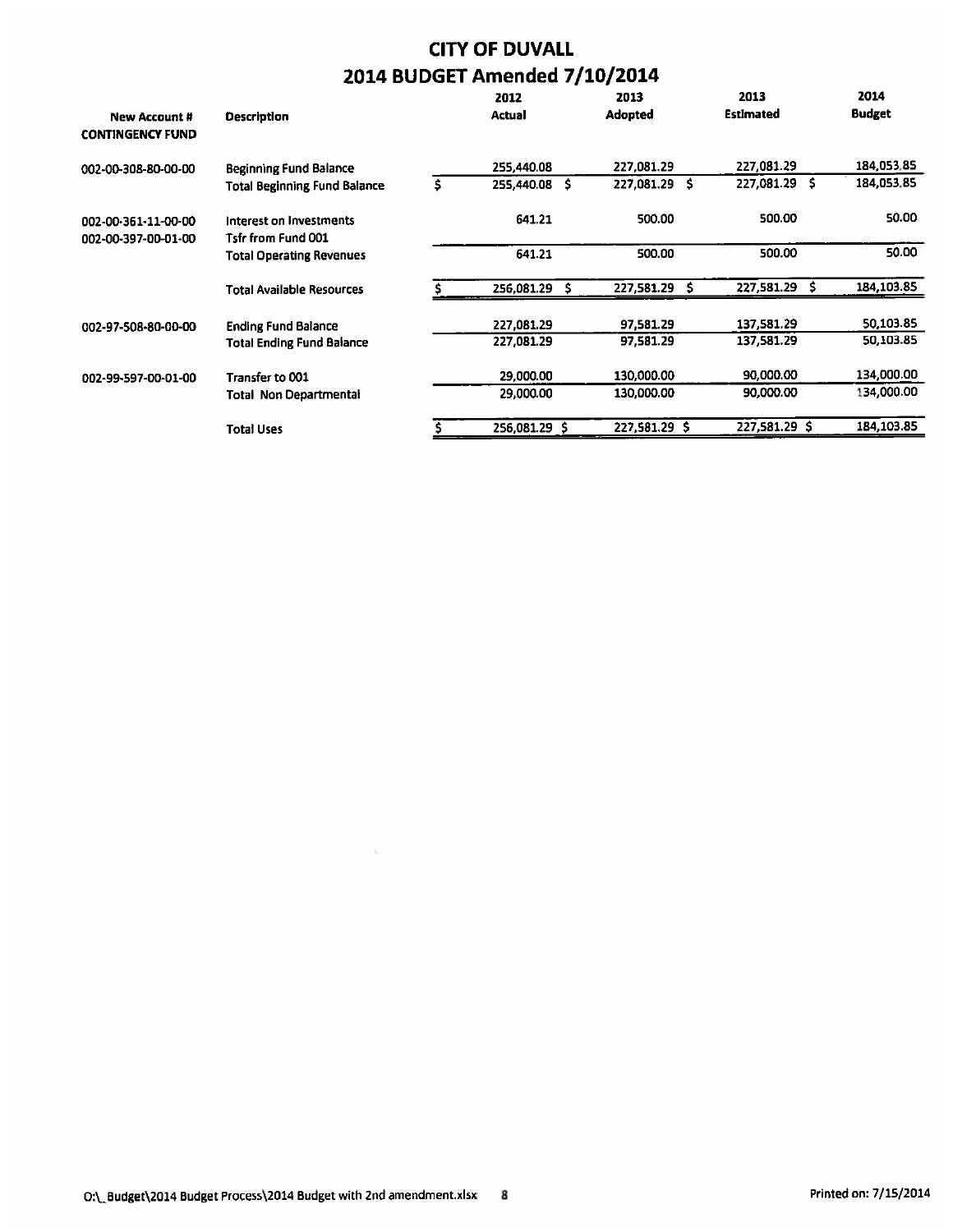#### CITY OF DUVALL 7/10/2014 2014 BUDGET Amended

|                                     |                                        |     | 2012          | 2013                          | 2013                        | 2014          |
|-------------------------------------|----------------------------------------|-----|---------------|-------------------------------|-----------------------------|---------------|
| New Account #<br><b>STREET FUND</b> | <b>Description</b>                     |     | Actual        | <b>Adopted</b>                | Estimated                   | <b>Budget</b> |
| 101-00-308-80-00-00                 | <b>Beginning Fund Balance</b>          |     | 112,969.71    |                               |                             |               |
|                                     | <b>Total Beginning Fund Balance</b>    | \$. | 112,969.71 \$ | 125,084.93<br>$125,084.93$ \$ | 125,084.93<br>125,084.93 \$ | 101,890.06    |
|                                     |                                        |     |               |                               |                             | 101,890.06    |
| 101-00-311-10-00-00                 | Real & Personal Property Taxes         |     | 245,473.48    | 196,351.00                    | 210,000.00                  | 235,200.00    |
| 101-00-322-40-00-00                 | <b>Street Use Permits</b>              |     | 10,415.80     | 3,000.00                      | 17,000.00                   | 6,000.00      |
| 101-00-333-97-03-12                 | FEMA Storm Damage 2012                 |     | 9,187.01      |                               |                             |               |
| 101-00-334-01-80-12                 | State Storm Damage 2012                |     | 1,531.17      |                               |                             |               |
| 101-00-334-03-80-00                 | TIB Grant - Big Rock Rd                |     | 2.863.40      |                               |                             |               |
| 101-00-334-03-80-01                 | TIB - Big Rock - Roney                 |     |               | 165,190.00                    | 33,545.00                   | 165,190.00    |
| 101-00-334-04-20-01                 | <b>CDBG Grant - ADA ramps</b>          |     |               | 60,000.00                     | 50,000.00                   | 60,000.00     |
| 101-00-336-00-87-00                 | MV Fuel Tax - City Streets             |     | 137,197.72    | 138,185.00                    | 138,185.00                  | 142,800.00    |
| 101-00-337-07-58-40                 | <b>KCD Grant - Knotweed</b>            |     |               | 498.00                        | 498.00                      |               |
| 101-00-361-11-00-00                 | Interest on Investments                |     | 278.73        | 300.00                        | 250.00                      | 250.00        |
| 101-00-367-11-00-00                 | <b>Private Contributions</b>           |     | 649.00        |                               |                             |               |
| 101-00-369-90-00-00                 | Miscellaneous Revenues                 |     |               |                               | 2,500.00                    |               |
| 101-00-395-20-00-00                 | Insurance Recoveries-Capital           |     | 640.74        |                               |                             |               |
| 101-00-397-00-01-00                 | Tsfr from Fund 001 Asphalt             |     | 50,000.00     | 50,000.00                     | 50,000.00                   | 100,000.00    |
|                                     | <b>Total Operating Revenues</b>        |     | 458,237.05    | 613,524.00                    | 501,978.00                  | 709,440.00    |
|                                     | Total Available Resources              | \$  | 571,206.76 \$ | 738,608.93 \$                 | 627,062.93 \$               | 811,330.06    |
|                                     |                                        |     |               |                               |                             |               |
| 101-23-542-30-11-00                 | Salaries & Wages                       |     | 181,427.01    | 197,310.00                    | 197,310.00                  | 180,941.00    |
| 101-23-542-30-11-01                 | <b>Salaries OT and Buyouts</b>         |     |               |                               |                             | 3,220.00      |
| 101-23-542-30-21-00                 | <b>Personnel Benefits</b>              |     | 65,608.67     | 76,675.00                     | 76,675.00                   | 73,398.00     |
| 101-23-542-30-21-01                 | <b>Benefits OT and Buyouts</b>         |     |               |                               |                             | 620.00        |
| 101-23-542-30-31-00                 | <b>Office &amp; Operating Supplies</b> |     | 16,785.51     | 16,504.00                     | 16,504.00                   | 16,504.00     |
| 101-23-542-30-32-00                 | <b>Fuel</b>                            |     | 4,314.49      | 4,000.00                      | 4,000.00                    | 4,000.00      |
| 101-23-542-30-35-00                 | Small Tools & Minor Equipment          |     | 1,005.81      | 1,500.00                      | 1,500.00                    | 1,500.00      |
| 101-23-542-30-35-01                 | <b>Equipment &amp; Furniture</b>       |     | 1,095.45      | 3,120.00                      | 3,120.00                    | 3,120.00      |
| 101-23-542-30-35-02                 | Computers & Software                   |     |               | 504.00                        | 523.00                      | 855.00        |
| 101-23-542-64-31-00                 | <b>Traffic Control</b>                 |     |               | 520.00                        | 520.00                      | 520.00        |
| 101-23-542-30-41-00                 | <b>Professional Services</b>           |     | 20,474.06     | 19,000.00                     | 19,000.00                   | 26,003.60     |
| 101-23-542-30-42-00                 | <b>Communication &amp; Postage</b>     |     | 1,400.37      | 2,500.00                      | 2,500.00                    | 2,500.00      |
| 101-23-542-30-43-00                 | Travel                                 |     |               | 250.00                        | 250.00                      | 250.00        |
| 101-23-542-30-41-01                 | Advertising                            |     |               | 50.00                         | 50.00                       | 50.00         |
| 101-23-542-30-46-00                 | Insurance                              |     | 14,776.69     | 15,327.20                     | 16,801.98                   | 18,482.17     |
| 101-23-542-30-47-00                 | <b>Public Utilities</b>                |     | 2,794.70      |                               | 3,000.00                    | 3,000.00      |
| 101-23-542-30-48-00                 | Repairs & Maintenance                  |     | 381,97        | 700.00                        | 700.00                      | 700.00        |
| 101-23-542-30-48-01                 | Janitorial/HVAC/Fac Maint (see 503)    |     |               | 400.00                        |                             |               |
| 101-23-542-30-49-00                 | Training                               |     | 78.50         | 500.00                        | 500.00                      | 500.00        |
| 101-23-542-30-49-01                 | Miscellaneous                          |     | 656.60        | 500.00                        | 500,00                      | 500.00        |
| 101-23-542-30-51-00                 | <b>King County Street Permits</b>      |     | 450.00        | 500.00                        | 500.00                      | 500.00        |
| 101-23-542-63-47-00                 | <b>Street Lighting</b>                 |     | 73,301.13     | 73,000.00                     | 73,000.00                   | 74,000.00     |
| 101-23-542-64-31-00                 | Traffic Control (see new number)       |     | 3,446.12      | 3,000.00                      | 3,000.00                    | 10,000.00     |
| 101-23-542-67-41-00                 | <b>Street Cleaning</b>                 |     | 11,116.76     | 10,500.00                     | 10,500.00                   | 11,500.00     |
| 101-23-595-30-63-01                 | <b>Asphalt Overlay</b>                 |     | 3,861.63      |                               |                             | 25,000.00     |
| 101-23-595-30-63-02                 | <b>Roadway Reconstruction</b>          |     |               |                               |                             | 25,000.00     |
| 101-23-595-61-63-00                 | <b>ADA Ramp Upgrades</b>               |     | 13,660.35     | 60,000.00                     | 50,000.00                   | 60,000.00     |
| 101-23-595-30-63-05                 | Big Rock - Roney Project TIB grant     |     |               | 183,545.00                    | 33,545.00                   | 200,000.00    |
|                                     | <b>Total Streets</b>                   |     | 416,635.82    | 669,905.20                    | 480,453.98                  | 742,663.77    |
|                                     |                                        |     |               |                               |                             |               |
| 101-97-508-80-00-00                 | <b>Ending Fund Balance</b>             |     | 125,084.93    | 29,272.34                     | 107,177.56                  | 14,884.98     |
|                                     |                                        |     | 125,084.93    | 29,272.34                     | 107,177.56                  | 14,884.98     |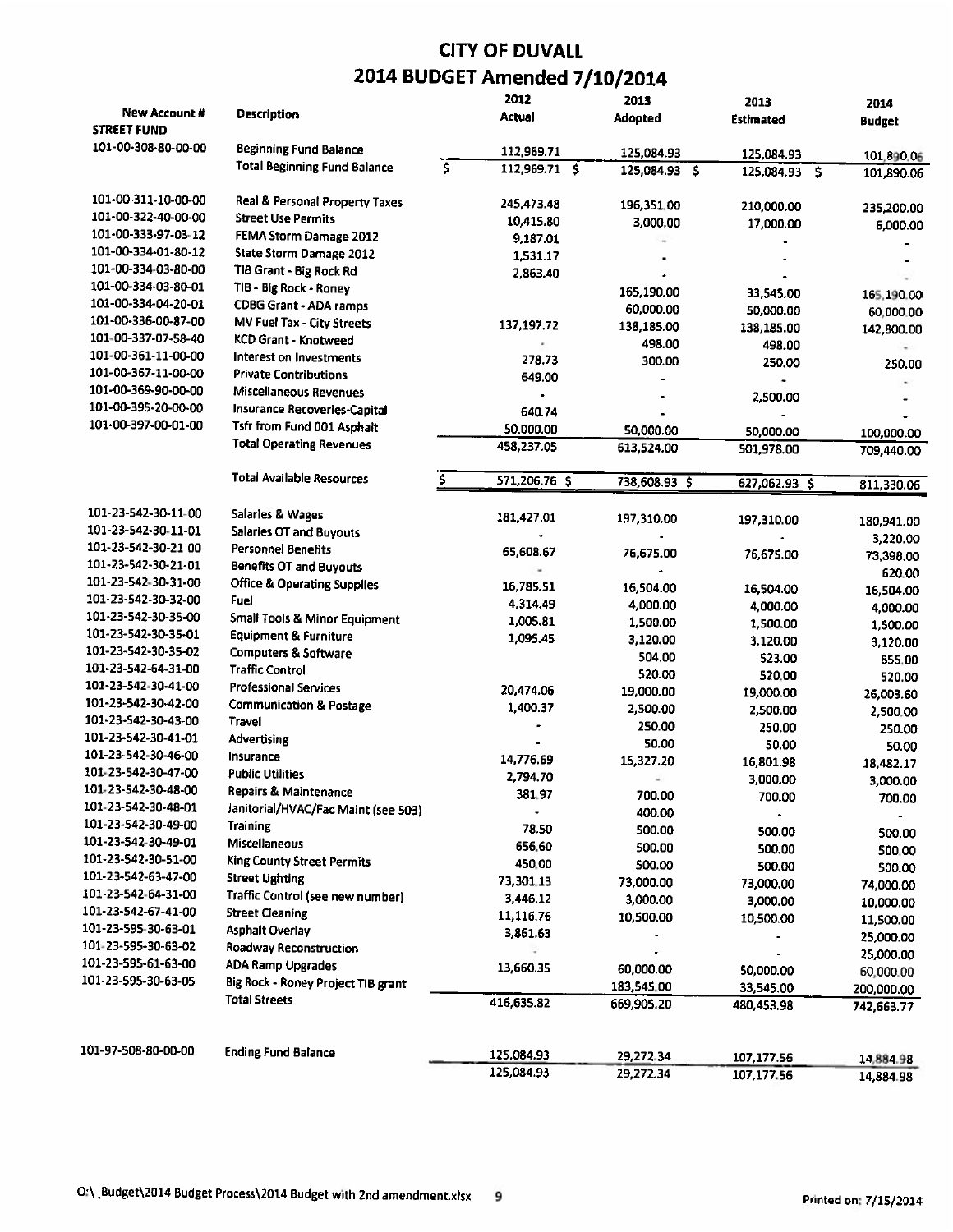| <b>New Account #</b> | <b>Description</b>                                    | 2012<br><b>Actual</b> | 2013<br><b>Adopted</b> | 2013<br><b>Estimated</b> | 2014<br><b>Budget</b> |
|----------------------|-------------------------------------------------------|-----------------------|------------------------|--------------------------|-----------------------|
| 101-99-597-00-01-00  | Tsfr to Fund 001 Admin Ohead                          | 23,308.08             | 25,550.75              | 25.550.75                | 39,384.64             |
| 101-99-542-30-41-03  | I/F to 503 Building                                   | 1,145.93              | 1,616.64               | 1,616.64                 | 1,642.67              |
| 101-99-542-30-41-01  | I/F to 501 Equipment<br><b>Total Non Departmental</b> | 5,032.00              | 12.264.00              | 12,264.00                | 12,754.00             |
|                      |                                                       | 29.486.01             | 39.431.39              | 39.431.39                | 53,781.31             |
|                      | <b>Total Uses</b>                                     | 571,206.76 \$         | 738,608.93             | 643,835.43 \$            | 811.330.06            |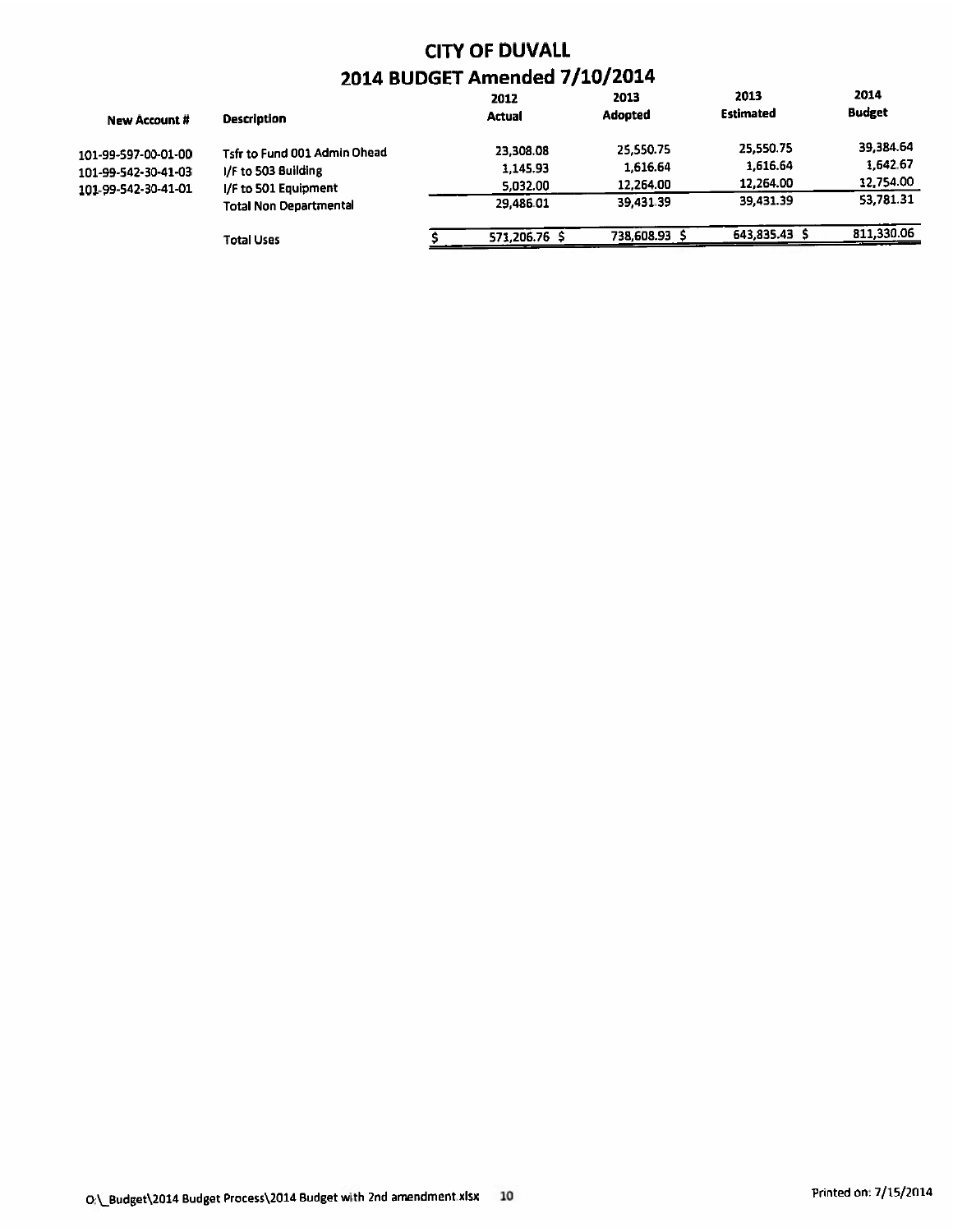|                           |                                          |    | 2012          | 2013          | 2013             | 2014          |
|---------------------------|------------------------------------------|----|---------------|---------------|------------------|---------------|
| <b>New Account #</b>      | <b>Description</b>                       |    | <b>Actual</b> | Adopted       | <b>Estimated</b> | <b>Budget</b> |
| <b>BIG ROCK PARK FUND</b> |                                          |    |               |               |                  |               |
| 106-00-308-80-00-00       | <b>Beginning Fund Balance</b>            |    | 59.661.54     | 54,792.43     | 54,792.43        | 45,614.26     |
|                           | <b>Total Beginning Fund Balance</b>      | \$ | 59.661.54 \$  | 54,792.43 \$  | 54,792.43 S      | 45,614.26     |
| 106-00-347-30-00-00       | <b>Big Rock Activity Fees</b>            |    | 13.014.00     | 13,000.00     | 13,000.00        | 14,000.00     |
| 106-00-361-11-00-00       | Interest on Investments                  |    | 156.35        | 125.00        | 100.00           | 100.00        |
| 106-00-397-00-01-00       | <b>Tsfr from Fund 001 General</b>        |    | 45,150.00     | 35,000.00     | 35,000.00        | 45,000.00     |
|                           | <b>Total Operating Revenues</b>          |    | 58.320.35     | 48,125.00     | 48,100.00        | 59,100.00     |
|                           | <b>Total Available Resources</b>         | Ŝ  | 117,981.89 \$ | 102,917.43 \$ | 102,892.43 \$    | 104,714.26    |
|                           |                                          |    |               |               |                  |               |
| 106-15-576-40-11-00       | <b>Salaries &amp; Wages</b>              |    | 8,360.36      | 8,189.00      | 8,900.00         | 23,070.00     |
| 106-15-576-40-11-01       | <b>Salaries OT and Buyouts</b>           |    |               |               |                  |               |
| 106-15-576-40-21-00       | <b>Personnel Benefits</b>                |    | 2,892.53      | 3,211.00      | 3,700.00         | 9,157.00      |
| 106-15-576-40-21-01       | <b>Benefits OT and Buyouts</b>           |    |               |               |                  |               |
| 106-15-576-40-31-00       | <b>Office &amp; Operating Supplies</b>   |    | 3.592.82      | 6,150.00      | 3.500.00         | 5,000.00      |
| 106-15-576-40-32-00       | Fuel                                     |    | 492.39        | 800.00        | 800.00           | 800.00        |
| 106-15-576-40-35-00       | <b>Small Tools &amp; Minor Equipment</b> |    | 237.59        | 300.00        | 300.00           | 300.00        |
| 106-15-576-40-35-01       | Computers & Software                     |    |               | 14.00         | 14.00            | 32.40         |
| 106-15-576-40-41-00       | <b>Professional Services</b>             |    | 19,410.48     | 27,500.00     | 27,500.00        | 27,500.00     |
| 106-15-576-40-42-00       | <b>Communication &amp; Postage</b>       |    | 126.77        | 250.00        | 150.00           | 250.00        |
| 106-15-576-40-41-01       | <b>Advertising</b>                       |    |               | 150.00        |                  | 150.00        |
| 106-15-576-40-46-00       | Insurance                                |    | 3,405.06      | 3,531.92      | 3,871.76         | 4,258.94      |
| 106-15-576-40-47-00       | <b>Public Utilities</b>                  |    | 11,466.94     | 19,500.00     | 14,000.00        | 14,000.00     |
| 106-15-576-40-48-00       | <b>Repairs &amp; Maintenance</b>         |    | 915.29        | 424.00        | 424.00           | 424.00        |
| 106-15-576-40-49-00       | <b>Miscellaneous</b>                     |    | 24.74         | 1,000.00      |                  | 1,000.00      |
|                           | <b>Total Parks</b>                       |    | 50,924.97     | 71,019.92     | 63,159.76 \$     | 85,942.34     |
| 106-97-508-80-00-00       | <b>Ending Fund Balance</b>               |    | 54,792.43     | 29,351.82     | 37,186.98        | 12,091.00     |
|                           | <b>Total Ending Fund Balance</b>         |    | 54,792.43     | 29,351.82     | 37,186.98        | 12,091.00     |
|                           |                                          |    |               |               |                  |               |
| 106-99-597-00-01-00       | Tsfr to Fund 001 Admin Ohead             |    | 1,377.08      | 1,482.59      | 1.482.59         | 5,054.05      |
| 106-99-576-40-41-03       | <b>Tsf to 503</b>                        |    | 67.41         | 95.10         | 95.10            | 97.87         |
| 106-99-576-40-41-01       | I/F to 501 Equipment                     |    | 10,820.00     | 968.00        | 968.00           | 1,529.00      |
|                           | <b>Total Transfers</b>                   |    | 12,264.49     | 2,545.69      | 2,545.69         | 6,680.92      |
|                           | <b>Total Uses</b>                        | \$ | 117,981.89 \$ | 102.917.43 \$ | 102,892.43 \$    | 104,714.26    |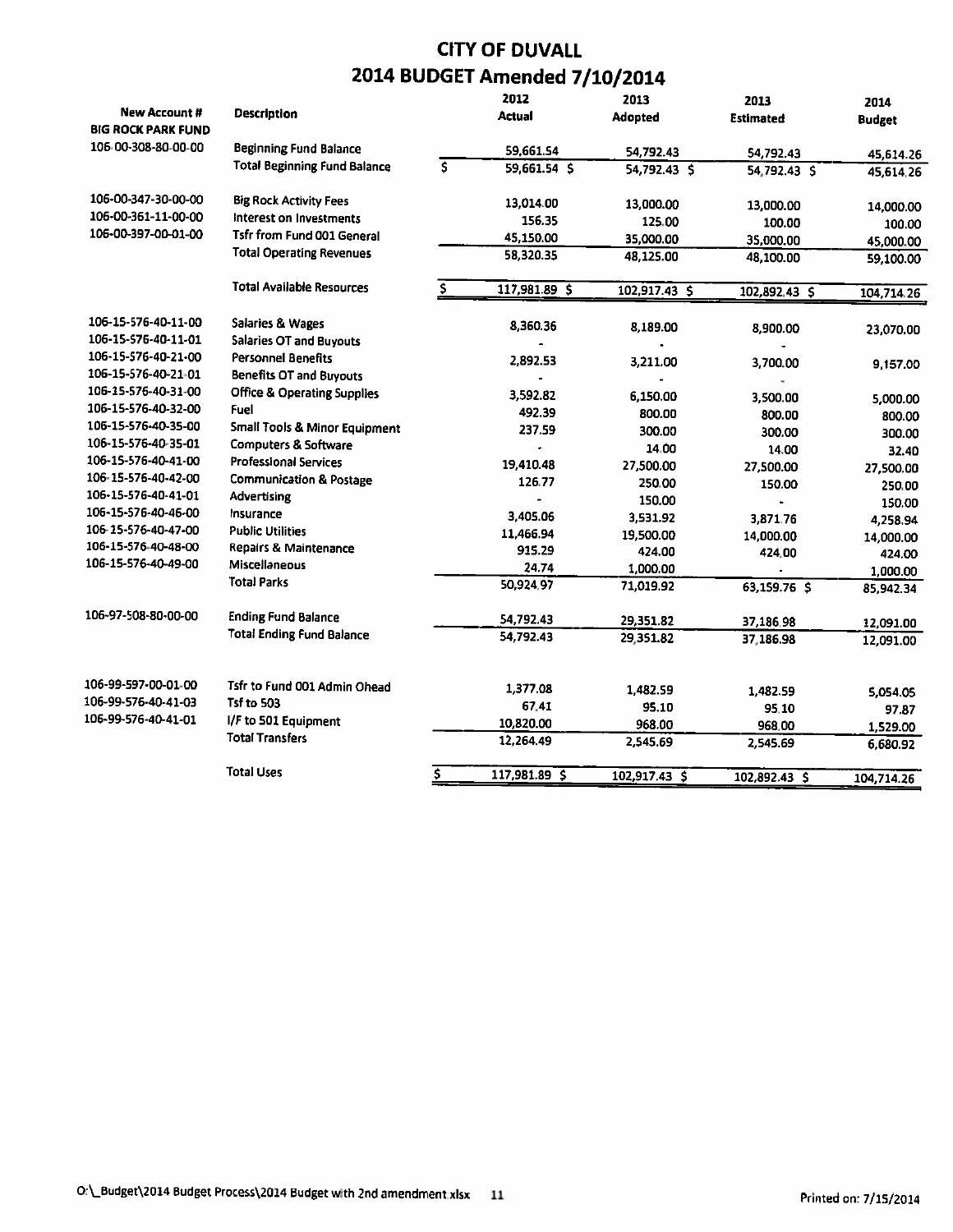| <b>New Account #</b>            | Description                         | 2012<br>Actual           | 2013<br>Adopted | 2013<br><b>Estimated</b> | 2014<br><b>Budget</b> |
|---------------------------------|-------------------------------------|--------------------------|-----------------|--------------------------|-----------------------|
| SENSITIVE AREAS MITIGATION FUND |                                     |                          |                 |                          |                       |
| 107-00-308-80-00-00             | <b>Beginning Fund Balance</b>       | 38,043.78                | 38,141.38       | 38,141.38                | 38,229.87             |
|                                 | <b>Total Beginning Fund Balance</b> | \$<br>38.043.78 \$       | 38,141.38 \$    | 38,141.38 \$             | 38,229.87             |
| 107-00-361-11-00-00             | Interest on Investments             | 97.60                    | 125.00          | 75.00                    | 50.00                 |
|                                 | <b>Total Operating Revenues</b>     | -5<br>97.60              | 125.00 \$       | 75.00 \$                 | 50.00                 |
|                                 | <b>Total Available Resources</b>    | 38,141.38 \$             | 38,266.38 \$    | 38,216.38 \$             | 38,279.87             |
| 107-05-554-90-31-00             | <b>Supplies</b>                     | $\overline{\phantom{a}}$ | 15,000.00       |                          | 15,000.00             |
| 107-05-554-90-41-00             | <b>Professional Services</b>        | ٠                        | 16,200.00       |                          | 16,200.00             |
| 107-05-554-90-49-00             | <b>Miscellaneous</b>                | $\blacksquare$           |                 |                          |                       |
|                                 | <b>Total Mitigation</b>             | ۰                        | 31,200.00       |                          | 31,200.00             |
| 107-97-508-80-00-00             | <b>Ending Fund Balance</b>          | 38,141.38                | 7.066.38        | 38,216.38                | 7,079.87              |
|                                 | <b>Total Ending Fund Balance</b>    | 38,141.38                | 7.066.38        | 38,216.38                | 7,079.87              |
|                                 | <b>Total Uses</b>                   | 38,141.38 \$             | 38,266.38 \$    | 38,216.38 \$             | 38,279.87             |
|                                 |                                     |                          |                 |                          |                       |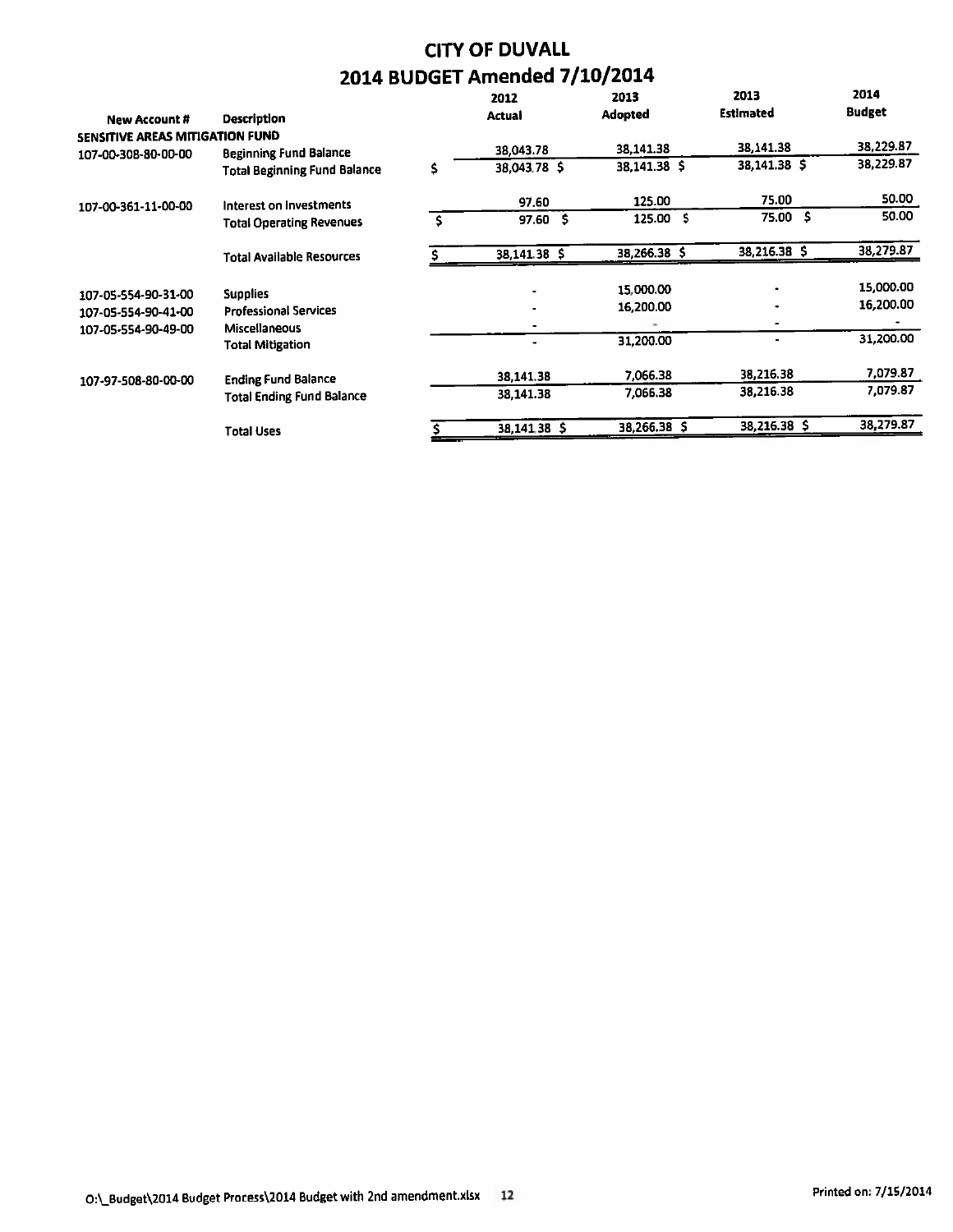| <b>New Account #</b>            | <b>Description</b>                  |     | 2012<br><b>Actual</b> | 2013<br>Adopted | 2013<br><b>Estimated</b> | 2014<br><b>Budget</b> |
|---------------------------------|-------------------------------------|-----|-----------------------|-----------------|--------------------------|-----------------------|
| <b>HYDRANT MAINTENANCE FUND</b> |                                     |     |                       |                 |                          |                       |
| 141-00-308-80-00-00             | <b>Beginning Fund Balance</b>       |     | 15,946.98             | 23,370.23       | 23.370.23                |                       |
|                                 | <b>Total Beginning Fund Balance</b> | Ŝ.  | 15,946.98 \$          | 23,370.23 \$    | 23,370.23 \$             |                       |
| 141-00-316-42-00-00             | Interfund Utility Tax - Water       |     | 35.088.00             | 36,140.00       | 36,140.00                |                       |
| 141-00-361-11-00-00             | Interest on Investments             |     | 69.48                 | 50.00           | 50.00                    |                       |
|                                 | <b>Total Revenues</b>               |     | 35,157.48             | 36,190.00       | 36,190.00                |                       |
|                                 | <b>Total Available Resources</b>    |     | $51,104.46$ \$        | 59,560.23 \$    | 59,560.23 \$             |                       |
| 141-25-534-80-11-00             | <b>Salaries &amp; Wages</b>         |     | 11,286.42             | 10,000.00       |                          |                       |
| 141-25-534-80-21-00             | <b>Personnel Benefits</b>           |     | 2,311.59              | 3,000.00        |                          |                       |
| 141-25-534-80-35-01             | Machinery & Equipment               |     | 1,104.22              | 2,500.00        |                          |                       |
| 141-99-594-34-63-01             | <b>Hydrant Replacement</b>          |     |                       | 4,500.00        | ٠                        |                       |
|                                 | <b>Total Water</b>                  |     | 14,702.23             | 20,000.00       | ۰                        |                       |
| 141-97-508-80-00-00             | <b>Ending Fund Balance</b>          |     | 23.370.23             | 39,560.23       |                          |                       |
|                                 | <b>Total Ending Fund Balance</b>    |     | 23.370.23             | 39,560.23       | $\blacksquare$           |                       |
| 141-99-597-04-01-00             | Tsf to 401                          |     |                       |                 | 59,560.23                |                       |
| 141-99-594-34-63-00             | Stella St. Hydrant Replacement      |     | 13,032.00             |                 |                          |                       |
|                                 | <b>Total Transfers</b>              |     | 13,032.00             |                 | 59.560.23                |                       |
|                                 |                                     | \$. | 51,104.46 \$          | 59,560.23 \$    | 59,560.23 \$             |                       |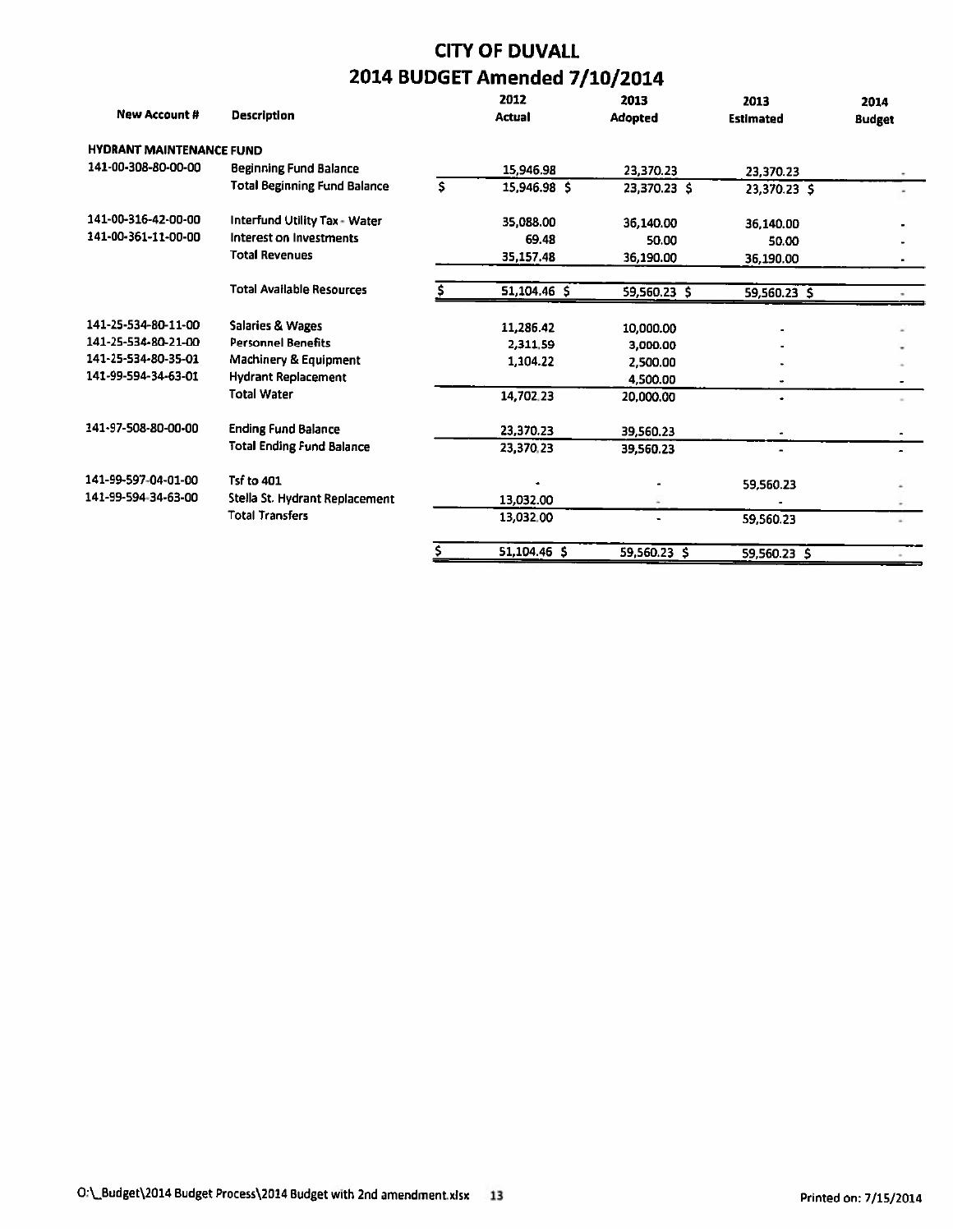| <b>Description</b>                  |                                                                      | 2012<br><b>Actual</b> | 2013<br>Adopted | 2013<br><b>Estimated</b> | 2014<br><b>Budget</b> |
|-------------------------------------|----------------------------------------------------------------------|-----------------------|-----------------|--------------------------|-----------------------|
|                                     |                                                                      |                       |                 |                          |                       |
|                                     |                                                                      | 28,236.02             | ۰               |                          |                       |
| <b>Total Beginning Fund Balance</b> | s                                                                    | 28,236.02 \$          |                 |                          |                       |
| Interest on Investments             |                                                                      | 29.82                 |                 |                          |                       |
| <b>Total Revenues</b>               |                                                                      | 29.82                 |                 |                          |                       |
| <b>Total Available Resources</b>    |                                                                      | 28,265.84 \$          |                 |                          |                       |
| Jail                                |                                                                      | 28,265.84             |                 |                          |                       |
| <b>Total Police</b>                 |                                                                      | 28,265.84             |                 |                          |                       |
| <b>Ending Fund Balance</b>          |                                                                      |                       |                 |                          |                       |
| <b>Total Ending Fund Balance</b>    |                                                                      | ۰                     |                 |                          |                       |
| <b>Total Uses</b>                   |                                                                      | $28,265.84$ \$        |                 |                          |                       |
|                                     | GEN'L GOVT CAPITAL IMPROVEMENT FUND<br><b>Beginning Fund Balance</b> |                       |                 |                          |                       |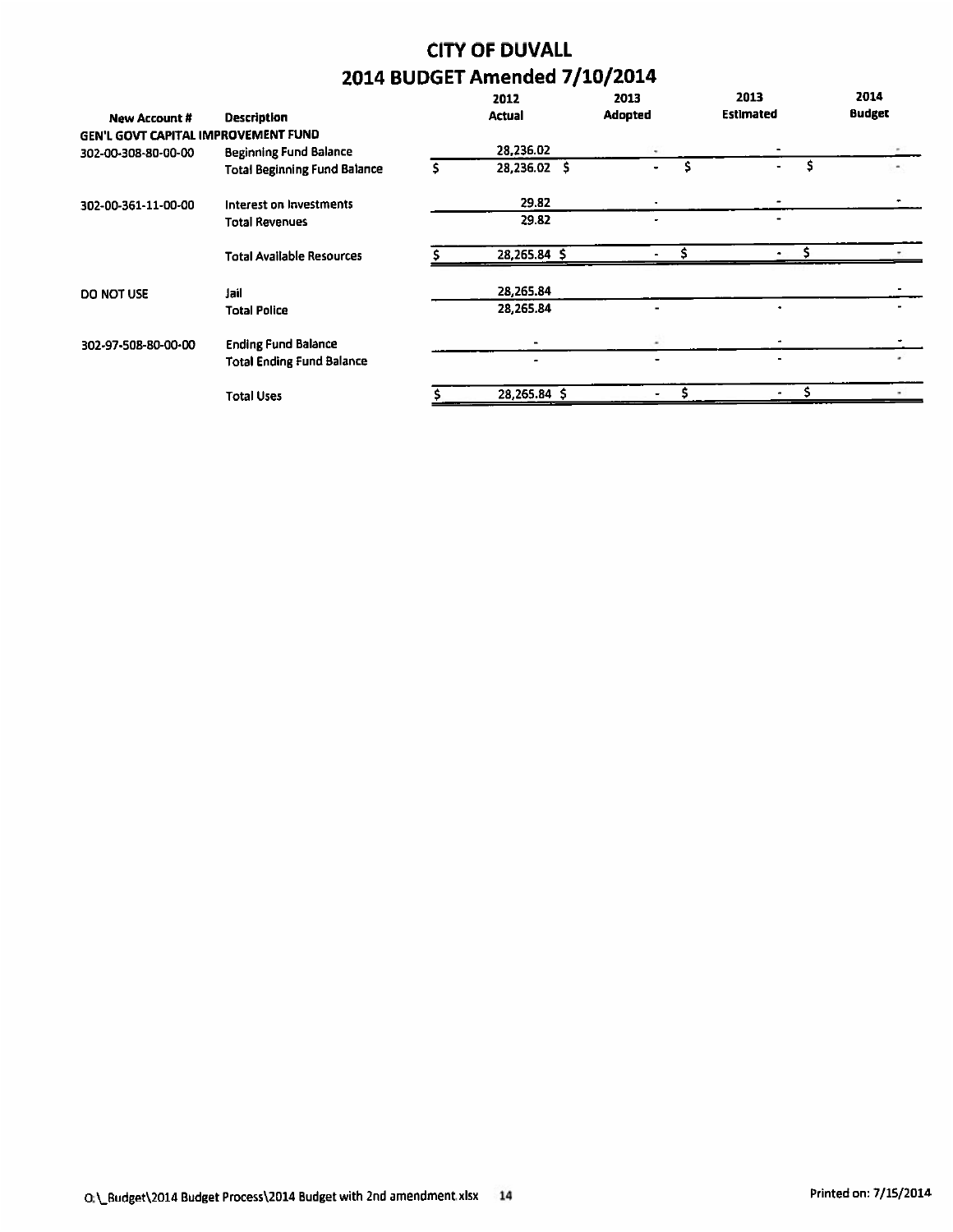|                               |                                     |     | 2012          | 2013           | 2013             | 2014          |
|-------------------------------|-------------------------------------|-----|---------------|----------------|------------------|---------------|
| <b>New Account #</b>          | <b>Description</b>                  |     | <b>Actual</b> | <b>Adopted</b> | <b>Estimated</b> | <b>Budget</b> |
| REAL ESTATE EXCISE TAX 1 FUND |                                     |     |               |                |                  |               |
| 304-00-308-80-00-00           | <b>Beginning Fund Balance</b>       |     | 194.926.82    | 188,330.56     | 188,330.56       | 342,837.31    |
|                               | <b>Total Beginning Fund Balance</b> | \$. | 194,926.82 \$ | 188,330.56 \$  | 188,330.56 \$    | 342,837.31    |
| 304-00-318-34-00-00           | Real Estate Excise Tax 1            |     | 177.465.11    | 123,600.00     | 130,000.00       | 135,000.00    |
| 304-00-361-11-00-00           | interest on Investments             |     | 575.34        | 500.00         | 500.00           | 500.00        |
|                               | <b>Total Revenues</b>               |     | 178,040.45    | 124,100.00     | 130,500.00       | 135,500.00    |
|                               | <b>Total Available Resources</b>    |     | 372,967.27 \$ | 312,430.56 \$  | 318,830.56 \$    | 478,337.31    |
| 304-07-594-21-63-09           | <b>Police Station Sally Port</b>    |     |               |                |                  | 55,000.00     |
| 304-15-594-76-62-00           | <b>Depot Comfort Station</b>        |     |               | 15,000.00      | 15,000.00        | 21,000.00     |
| 304-15-594-72-62-01           | McCormick Park Signage              |     |               |                |                  | 1,000.00      |
| 304-15-594-76-62-02           | <b>Depot Building Renovations</b>   |     |               |                |                  | 12,500.00     |
| 304-15-594-76-63-05           | <b>Big Rock Turf</b>                |     |               |                |                  |               |
| 304-15-594-76-63-13           | <b>Taylor Park</b>                  |     |               |                |                  | 10,000.00     |
| 304-21-594-18-61-00           | PW Yard Expansion Project           |     | 122,730.01    | 40,000.00      | 3,000.00         | 100,000.00    |
| 304-21-594-38-63-00           | <b>Carrie Rae Pond</b>              |     | 8.005.71      | 5,000.00       | 1,000.00         |               |
|                               | Total                               |     | 130,735.72    | 60,000.00      | 19,000.00        | 199,500.00    |
| 304-97-508-80-00-00           | <b>Ending Fund Balance</b>          |     | 188,330.56    | 252,430.56     | 318,830.56       | 278,837.31    |
| 304-97-508-10-00-05           | <b>Restricted Big Rock Turf</b>     |     |               |                |                  |               |
|                               | <b>Total Ending Fund Balance</b>    |     | 188,330.56    | 252,430.56     | 318,830.56       | 278,837.31    |
| 304-99-591-21-78-06           | Police Fac Loan Principal           |     | 52,938.54     |                |                  |               |
| 304-99-592-21-83-06           | Police Fac Loan Interest            |     | 962.45        |                |                  |               |
|                               | <b>Total Non Departmental</b>       |     | 53.900.99     |                | $\bullet$        |               |
|                               | <b>Total Uses</b>                   |     | 372,967.27 \$ | 312,430.56 S   | 337,830.56 S     | 478,337.31    |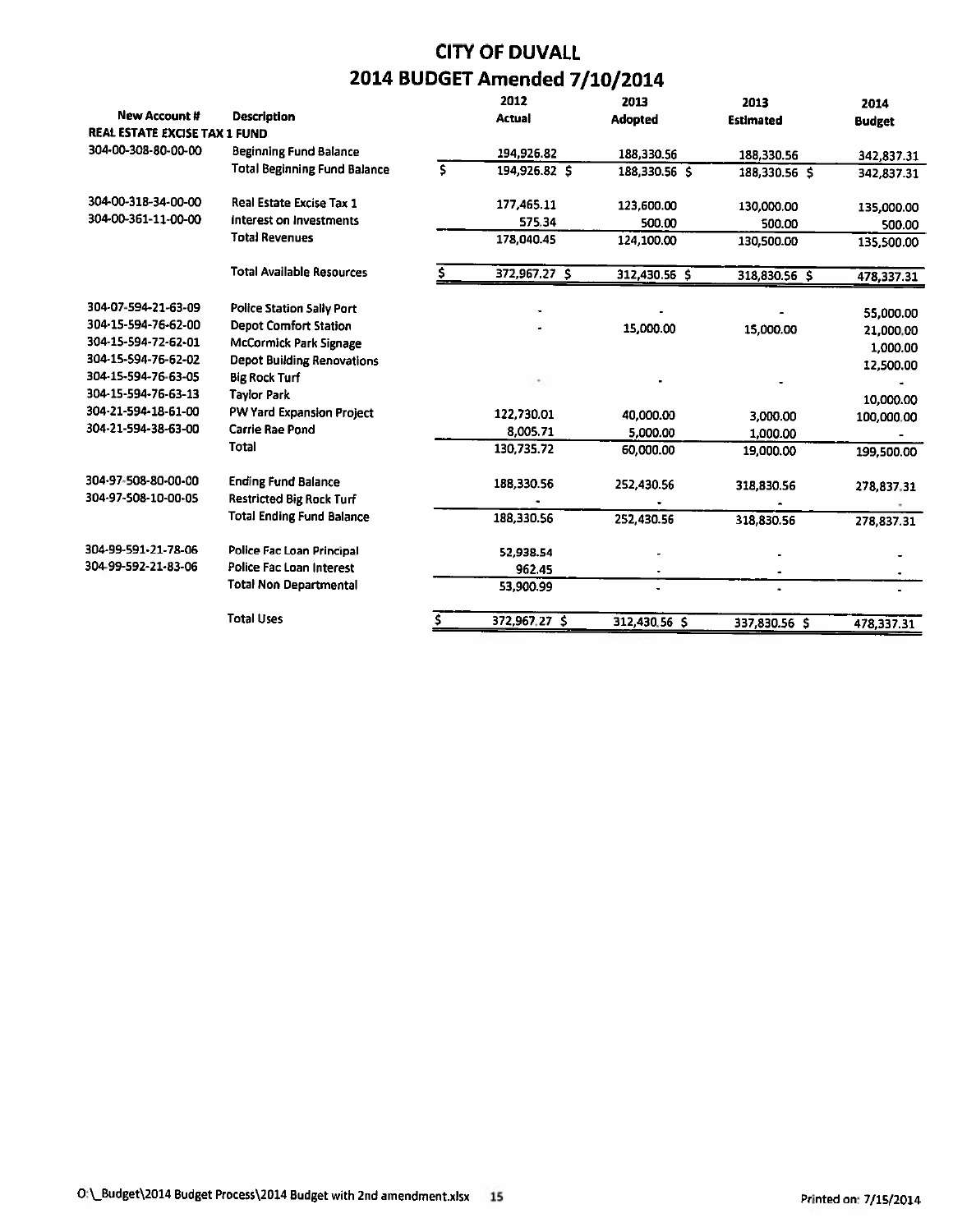|                               |                                     |     | 2012          | 2013          | 2013             | 2014          |
|-------------------------------|-------------------------------------|-----|---------------|---------------|------------------|---------------|
| <b>New Account #</b>          | <b>Description</b>                  |     | <b>Actual</b> | Adopted       | <b>Estimated</b> | <b>Budget</b> |
| REAL ESTATE EXCISE TAX 2 FUND |                                     |     |               |               |                  |               |
| 305-00-308-80-00-00           | <b>Beginning Fund Balance</b>       |     | 621,639.83    | 558,939.80    | 558,939.80       | 352,178.64    |
|                               | <b>Total Beginning Fund Balance</b> | \$. | 621.639.83 \$ | 558,939.80 \$ | 558,939.80 \$    | 352,178.64    |
| 305-00-318-35-00-00           | <b>Real Estate Excise Tax 2</b>     |     | 177,437.54    | 123,600.00    | 130,000.00       | 135,000.00    |
| 305-00-361-11-00-00           | Interest on Investments             |     | 1,601.13      | 500.00        | 700.00           | 700.00        |
| 305-00-367-11-00-01           | <b>Capital Contributions - WAVE</b> |     |               |               | 6,000.00         |               |
|                               | <b>Total Revenues</b>               |     | 179,038.67    | 124,100.00    | 136,700.00       | 135,700.00    |
|                               | <b>Total Available Resources</b>    |     | 800,678.50 \$ | 683,039.80 \$ | 695,639.80 \$    | 487,878.64    |
| 305-15-594-76-62-00           | <b>Depot Comfort Station</b>        |     |               | 15,000.00     | 15,000.00        | 21,000.00     |
| 305-15-594-76-62-01           | <b>McCormick Park Signage</b>       |     |               |               |                  | 1,000.00      |
| 305-15-594-76-62-02           | <b>Depot Building Renovations</b>   |     |               |               |                  | 12,500.00     |
| 305-15-594-76-63-00           | <b>Parks/Scout Projects</b>         |     |               | 44,500.00     | 44,500.00        | 10,000.00     |
| 305-15-594-76-63-05           | <b>Big Rock Turf</b>                |     |               | 30,000.00     |                  |               |
| 305-15-594-76-63-06           | <b>Centennial Project</b>           |     | 99,103.69     | 352,396.00    | 352,396.00       | 22,475.11     |
| 305-15-594-76-63-13           | <b>Taylor Park</b>                  |     |               |               |                  | 10,000.00     |
| 305-07-594-21-63-09           | <b>Police Sally Port</b>            |     |               |               |                  | 55,000.00     |
|                               | Total                               |     | 99,103.69     | 441,896.00    | 396,896.00       | 131,975.11    |
| 305-21-594-18-61-00           | PW Yard Expansion Project           |     | 121,633.72    | 40,000.00     | 3,000.00         | 100,000.00    |
| 305-21-594-38-63-00           | <b>Carrie Rae Pond</b>              |     | 21,001.29     | 5,000.00      | 1,000.00         |               |
|                               | <b>Total Engineering</b>            |     | 142,635.01    | 45.000.00     | 4,000.00         | 100,000.00    |
| 305-97-508-80-00-00           | <b>Ending Fund Balance</b>          |     | 558,939.80    | 196,143.80    | 294,743.80       | 255,903.53    |
|                               | <b>Ending Fund Balance</b>          |     | 558,939.80    | 196,143.80    | 294,743.80       | 255,903.53    |
|                               |                                     |     |               |               |                  | 487,878.64    |
|                               | <b>Total Uses</b>                   |     | 800,678.50 \$ | 683,039.80 \$ | 695,639.80 \$    |               |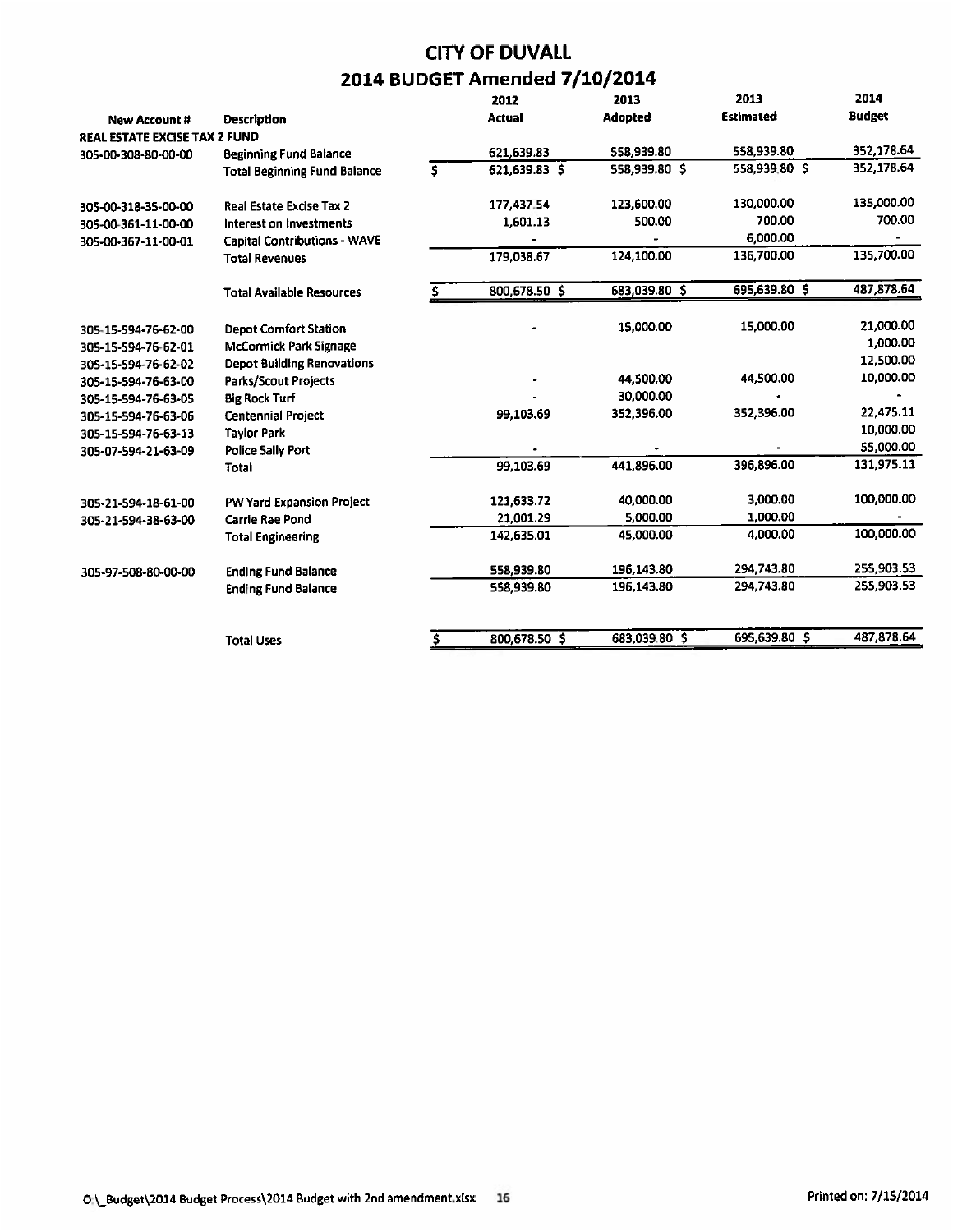|                                 |                                     | 2012                | 2013            | 2013             | 2014          |
|---------------------------------|-------------------------------------|---------------------|-----------------|------------------|---------------|
| <b>New Account #</b>            | <b>Description</b>                  | <b>Actual</b>       | Adopted         | <b>Estimated</b> | <b>Budget</b> |
| STREET CAPITAL IMPROVEMENT FUND |                                     |                     |                 |                  |               |
| 307-00-308-80-00-00             | <b>Beginning Fund Balance</b>       | 543,528.92          | 1,021,972.35    | 1,021,972.35     | 1,277,484.11  |
|                                 | <b>Total Beginning Fund Balance</b> | \$<br>543,528.92 \$ | 1,021,972.35 \$ | 1,021,972.35 \$  | 1,277,484.11  |
| 307-00-334-03-82-00             | TIB grant Cherry Valley Road        |                     | 350,000.00      | 350,000.00       | 372,979.88    |
| 307-00-333-20-21-00             | PSRC - Grant Main St Design         |                     | 580,000.00      | 400,000.00       | 522,320.31    |
| 307-00-345-85-00-00             | Impact Fees                         | 523,980.53          | 179,520.00      | 354,465.00       | 217,000.00    |
| 307-00-361-11-00-00             | Interest on Investments             | 2,139.40            | 1,000.00        | 2,000.00         | 2,000.00      |
|                                 | <b>Total Revenues</b>               | 526,119.93          | 1,110,520.00    | 1,106,465.00     | 1.114,300.19  |
|                                 | <b>Total Available Resources</b>    | 1,069,648.85 \$     | 2,132,492.35 \$ | 2,128,437.35 \$  | 2,391,784.30  |
| 307-23-595-20-41-00             | <b>Professional Services</b>        |                     |                 | 1,000.00         |               |
| 307-21-595-19-61-00             | PW Yard Expansion - Frontage        |                     |                 |                  | 200,000.00    |
| 307-23-595-30-63-05             | 145th Street Construction           |                     |                 |                  | 380,000.00    |
| 307-23-595-30-63-08             | 145th Street design                 |                     | 40,000.00       |                  | 50,000.00     |
| 307-23-595-30-63-09             | <b>1st Ave Project</b>              | 29,311.63           |                 |                  |               |
| 307-23-595-61-63-10             | Cherry Valley Sidewalks             | 18,364.87           |                 |                  |               |
| 307-23-595-30-63-03             | Main St. Design Valley - Big Rock   |                     | 725,000.00      | 500,000.00       | 677,000.00    |
| 307-23-595-30-63-10             | Main to Cherry Valley               |                     | 578,000.00      | 518,000.00       | 760,000.00    |
| 307-23-595-61-63-00             | CDBG Grant - ADA Ramp Upgrades      |                     |                 |                  |               |
|                                 | <b>Total Streets</b>                | 47,676.50           | 1.343,000.00    | 1,019,000.00     | 2,067,000.00  |
| 307-97-508-80-00-00             | <b>Ending Fund Balance</b>          | 1,021,972.35        | 789,492.35      | 1,109,437.35     | 324,784.30    |
|                                 | <b>Total Ending Fund Balance</b>    | 1,021,972.35        | 789,492.35      | 1,109,437.35     | 324,784.30    |
|                                 | <b>Total Uses</b>                   | 1,069,648.85 \$     | 2,132,492.35 \$ | 2,128,437.35 \$  | 2.391.784.30  |
|                                 |                                     |                     |                 |                  |               |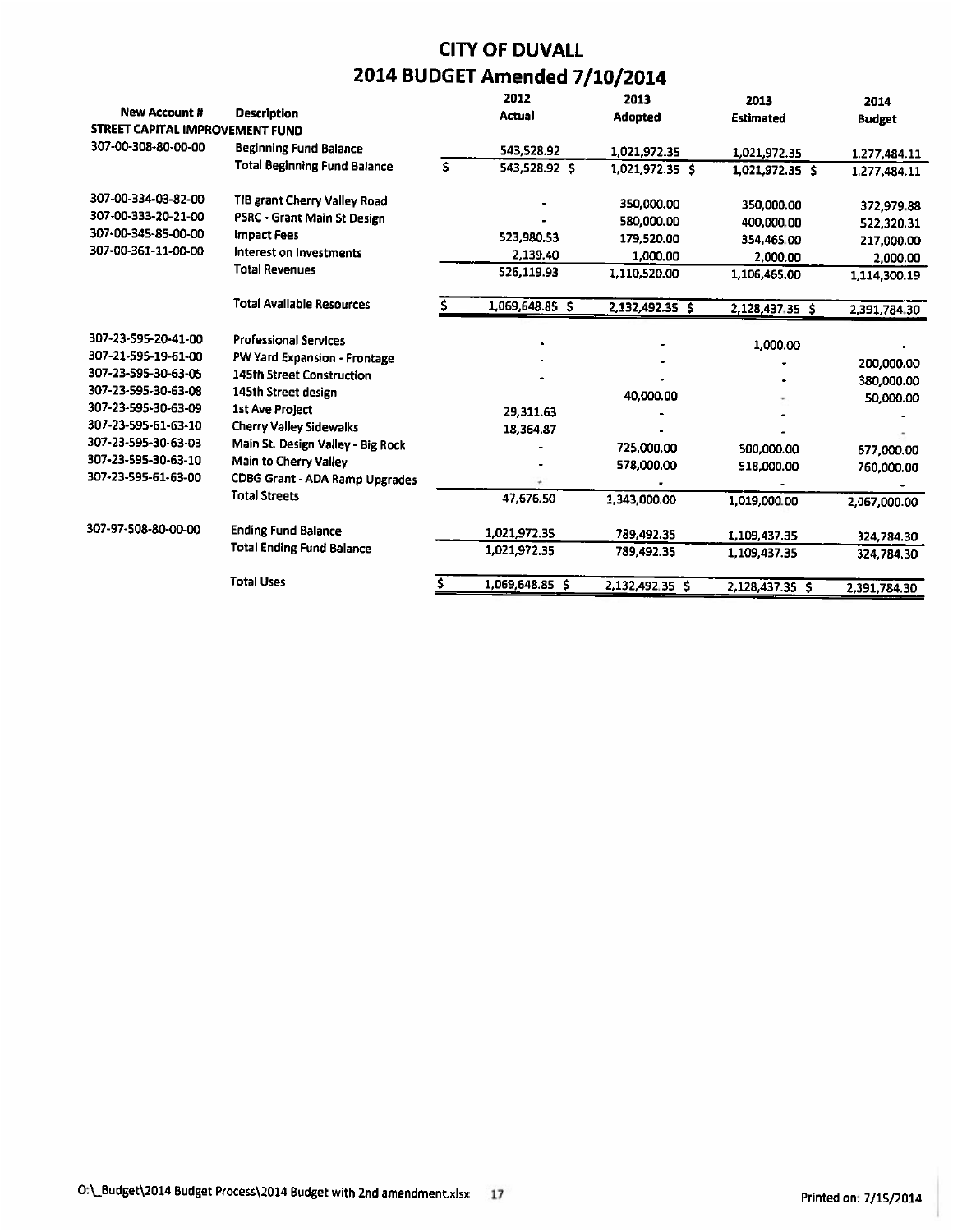|                                |                                      |    | 2012          | 2013           | 2013             | 2014          |
|--------------------------------|--------------------------------------|----|---------------|----------------|------------------|---------------|
| <b>New Account #</b>           | <b>Description</b>                   |    | <b>Actual</b> | <b>Adopted</b> | <b>Estimated</b> | <b>Budget</b> |
| PARKS CAPITAL IMPROVEMENT FUND |                                      |    |               |                |                  |               |
| 308-00-308-80-00-00            | <b>Beginning Fund Balance</b>        |    | 302.940.46    | 519.958.25     | 519,958.25       | 626,784.59    |
|                                | <b>Total Beginning Fund Balance</b>  | s. | 302.940.46 S  | 519,958.25 \$  | 519,958.25 \$    | 626,784.59    |
| 308-00-337-07-76-00            | <b>KC Prop 2 Parks Levy</b>          |    | 13,346.07     | 12,000.00      | 12,000.00        | 12,000.00     |
| 308-00-345-85-00-00            | <b>Impact Fees</b>                   |    | 276.288.90    | 103.320.00     | 198,630.00       | 126,000.00    |
| 308-00-361-11-00-00            | Interest on Investments              |    | 1.112.82      | 500.00         | 1,000.00         | 1,000.00      |
| 308-00-367-11-00-01            | <b>Big Rock Boy Scout Donation</b>   |    | 1,000.00      |                |                  |               |
|                                | <b>Total Revenue</b>                 |    | 291,747.79    | 115,820.00     | 211,630.00       | 139,000.00    |
|                                | <b>Total Available Resources</b>     |    | 594,688.25 \$ | 635,778.25 \$  | 731,588.25 \$    | 765,784.59    |
| 308-15-594-76-61-00            | <b>Purchase of New Park Property</b> |    |               |                |                  | 500,000.00    |
| 308-15-594-76-62-01            | <b>McCormick Park Signage</b>        |    |               |                |                  | 5,000.00      |
| 308-15-594-76-63-00            | Centennial (signage 35k & ADA 25k)   |    |               | 115,000.00     | 115,000.00       |               |
| 308-15-594-76-63-05            | <b>Big Rock Ball Pk Construction</b> |    | 20,010.99     |                |                  |               |
| 308-15-594-76-63-06            | <b>Big Rock Turf</b>                 |    |               |                |                  |               |
| 308-15-594-76-63-10            | <b>Big Rock Play Equipment</b>       |    | 29.833.89     |                |                  |               |
| 308-15-594-76-63-11            | Hix Park Play Equipment              |    | 24,885.12     |                |                  |               |
| 308-15-594-76-63-12            | <b>Judd Park Enhancements</b>        |    |               |                |                  | 32,000.00     |
| 308-15-594-76-63-13            | <b>Taylor Park</b>                   |    |               |                |                  | 30,000.00     |
|                                | <b>Total Parks</b>                   |    | 74,730.00     | 115,000.00     | 115,000.00       | 567,000.00    |
| 308-97-508-80-00-00            | <b>Ending Fund Balance</b>           |    | 519,958.25    | 520,778.25     | 616,588.25       | 198,784.59    |
|                                | <b>Total Ending Fund Balance</b>     |    | 519,958.25    | 520,778.25     | 616,588.25       | 198,784.59    |
|                                | <b>Total Uses</b>                    |    | 594,688.25 \$ | 635,778.25 \$  | 731,588.25 \$    | 765,784.59    |

ĵ.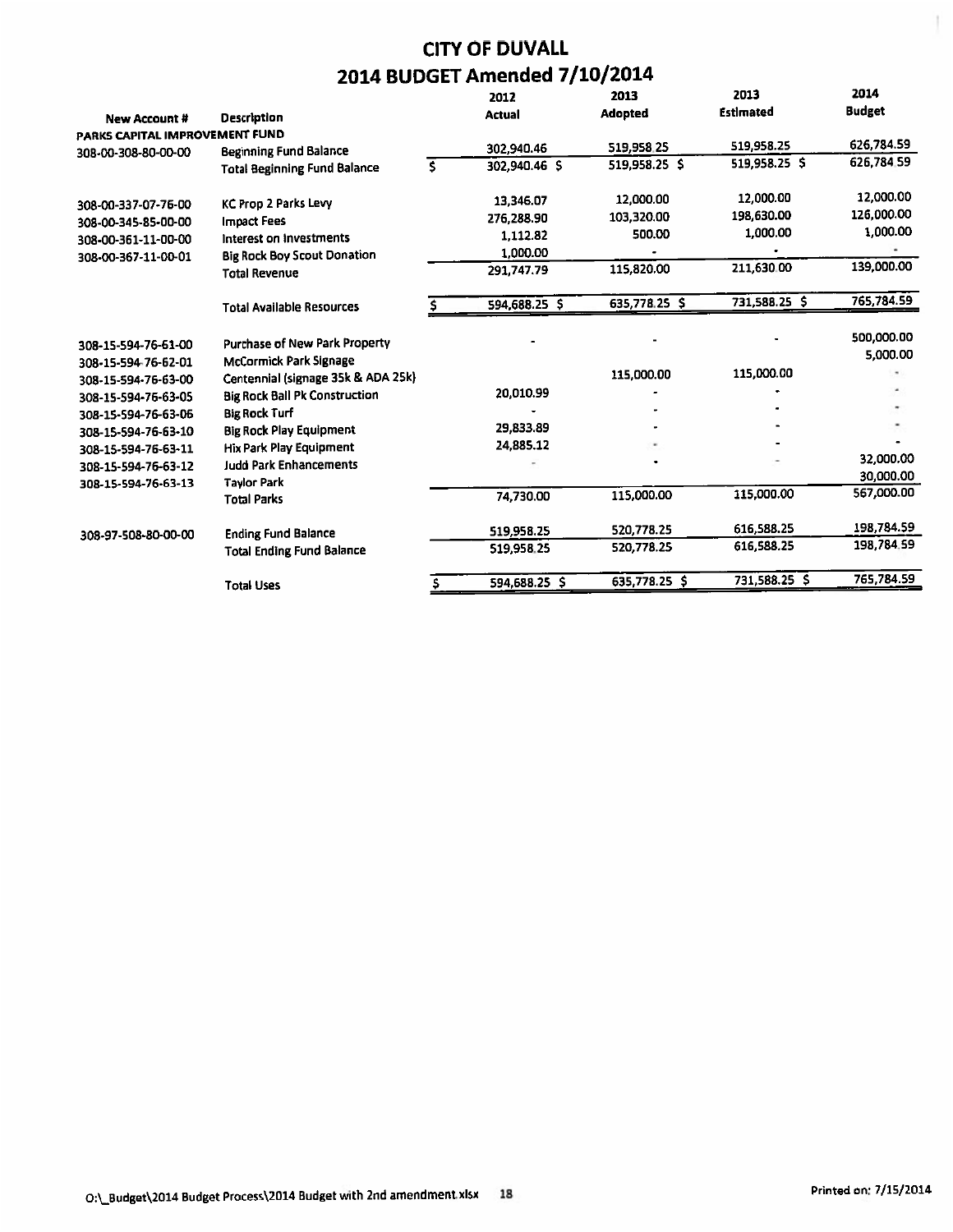|                           |                                                                        | 2012            | 2013            | 2013             | 2014          |
|---------------------------|------------------------------------------------------------------------|-----------------|-----------------|------------------|---------------|
| <b>New Account #</b>      | <b>Description</b>                                                     | Actual          | <b>Adopted</b>  | <b>Estimated</b> | <b>Budget</b> |
| <b>WATER UTILITY FUND</b> |                                                                        |                 |                 |                  |               |
| 401-00-308-80-00-00       | <b>Beginning Fund Balance</b>                                          | 1,588,419.29    | 1,522,884.68    | 1,522,884.68     | 2,011,711.67  |
|                           | <b>Total Beginning Fund Balance</b><br>$\overline{\boldsymbol{\zeta}}$ | 1,588,419.29 \$ | 1,522,884.68 \$ | 1,522,884.68 \$  | 2,011,711.67  |
| 401-00-375-14-21-01       | <b>CDBG Stella</b>                                                     |                 | 39,500.00       |                  |               |
| 401-00-343-40-00-00       | <b>Water Charges</b>                                                   | 1,558,760.21    |                 | 151,847.00       |               |
| 401-00-343-47-00-00       | Water Main/Hydrant Repairs                                             |                 | 1,510,000.00    | 1,590,000.00     | 1,628,160.00  |
| 401-00-343-48-00-00       | Water Hook-Up Fees                                                     | 38,800.00       |                 | 280.00           |               |
| 401-00-343-49-00-00       | <b>Water Connect Fees</b>                                              | 8,540.00        | 15,000.00       | 20,000.00        | 20,000.00     |
| 401-00-343-49-00-01       | Water SPU GFC Fees                                                     | 65,772.00       | 5,000.00        | 8,000.00         | 8,000.00      |
| 401-00-343-49-00-02       | <b>Miscellaneous Penalties</b>                                         | 63,092.66       | 15,000.00       | 40,000.00        | 40,000.00     |
| 401-00-361-11-00-00       | Interest on Investments                                                | 4,080.16        | 40,000.00       | 65,000.00        | 65,000.00     |
| 401-00-362-10-00-00       | <b>Rental of Hydrant</b>                                               | 150.00          | 4,500.00        | 3,000.00         | 3,000.00      |
| 401-00-362-50-10-00       | Verizon Cell Tower Lease-Wtr T                                         |                 |                 |                  |               |
| 401-00-369-10-00-00       | Sales of Scrap & Junk                                                  | 17,900.00       | 22,000.00       | 22,000.00        | 22,660.00     |
| 401-00-369-90-00-00       | Miscellaneous Revenues                                                 | 455.32          | 500.00          | 500.00           | 500.00        |
| 401-00-343-47-01-00       | I/F from 001 Fund Hydrant                                              | 7,023.00        | 4,000.00        | 5,000.00         | 5,000.00      |
| 401-00-397-01-41-00       | I/F from 141 fund                                                      |                 |                 |                  |               |
|                           | <b>Total Revenues</b>                                                  |                 |                 | 39,560.23        |               |
|                           |                                                                        | 1,764,573.35    | 1,655,500.00    | 1,945,187.23     | 1,792,320.00  |
|                           | <b>Total Available Resources</b><br>\$                                 | 3,352,992.64 \$ | 3,178,384.68 \$ | 3,468,071.91 \$  | 3,804,031.67  |
|                           |                                                                        |                 |                 |                  |               |
| 401-25-534-80-11-00       | Salaries & Wages                                                       | 386,851.47      | 415,284.00      | 415,284.00       | 377,621.00    |
| 401-25-534-80-11-01       | <b>Salaries OT and Buyouts</b>                                         |                 |                 |                  | 5,350.00      |
| 401-25-534-80-21-00       | <b>Personnel Benefits</b>                                              | 141,505.55      | 162,340.00      | 162,340.00       | 149,053.00    |
| 401-25-534-80-21-01       | <b>Benefits OT and Buyouts</b>                                         |                 |                 |                  | 800.00        |
| 401-25-534-80-31-00       | <b>Office &amp; Operating Supplies</b>                                 | 37,393.03       | 15,934.00       | 25,000.00        | 15,834.00     |
| 401-25-534-80-32-00       | Fuel                                                                   | 9,779.19        | 5,200.00        | 9,000.00         | 5,200.00      |
| 401-25-534-80-33-00       | City of Seattle Water Purchase                                         | 424,010.51      | 475,000.00      | 420,000.00       | 475,000.00    |
| 401-25-534-80-33-01       | Seattle Public Utilities GFC                                           | 65,772.00       |                 | 40,000.00        | 40,000.00     |
| 401-25-534-80-35-00       | <b>Small Tools &amp; Minor Equipment</b>                               | 1,791.91        | 1,560.00        | 1,560.00         | 4,060.00      |
| 401-25-534-80-35-02       | <b>Computer Hardware &amp; Software</b>                                | 666.66          | 6,560.00        | 6,560.00         | 6,560.00      |
| 401-25-534-40-43-00       | Travel                                                                 | 401.07          | 1,500.00        | 1,000.00         | 1,500.00      |
| 401-25-534-40-49-00       | Training                                                               | 5,452.94        | 6,808.00        | 6,808.00         | 6,808.00      |
| 401-25-534-50-35-00       | Maint of Meters/Valves                                                 | 26,254.30       | 20,217.46       | 20,217.46        | 20,217.46     |
| 401-25-534-80-41-00       | <b>Professional Services</b>                                           | 43,605.64       | 89,027.00       | 60,000.00        | 89,027.00     |
| 401-25-534-80-42-00       | <b>Communication &amp; Postage</b>                                     | 12,803.90       | 16,120.00       | 16,120.00        | 16,120.00     |
| 401-25-534-80-43-00       | Travel                                                                 | 24.44           |                 |                  |               |
| 401-25-534-80-41-01       | Advertising                                                            | 50.00           | 820.00          | 820.00           | 820.00        |
| 401-25-534-80-46-00       | Insurance                                                              | 30,581.32       | 31,720,64       | 34,772.78        | 38,250.06     |
| 401-25-534-80-47-00       | <b>Public Utilities</b>                                                | 5,785.43        | 20,200.00       | 15,000.00        | 20,200.00     |
| 401-25-534-80-48-00       | Janitorial/HVAC/Fac Maint                                              | 363.99          |                 |                  |               |
| 401-25-534-80-49-00       | Membership Dues/Fees                                                   | 5,668.07        | 14,300.00       | 14,300.00        | 14,300.00     |
| 401-25-534-80-49-01       | Miscellaneous                                                          | 4,347.47        | 2,540.00        | 4,450.00         | 4,800.00      |
| 401-25-594-34-63-00       | <b>Hydrant Replacement</b>                                             |                 |                 |                  | 4,500.00      |
| 401-25-594-34-63-01       | New Meter Installs (formerly Touch Read)                               |                 | 11,623.40       | 11,623.40        | 11,623.40     |
| 401-25-594-34-63-07       | 3rd Ave Watermain Construction                                         |                 |                 | 618.66           |               |
| 401-25-594-34-63-08       | Stella St Water Main                                                   | 371,739.93      | 39,500.00       | 18,835.00        |               |
|                           | <b>Total Water</b>                                                     | 1,574,848.82    | 1,336,254.50    | 1,284,309.30     | 1,307,643.92  |
| 401-97-508-80-00-00       |                                                                        |                 |                 |                  |               |
| 401-97-508-10-00-00       | <b>Ending Fund Balance</b>                                             | 886,966.28      | 978,844.28      | 1,279,476.71     | 1,554,017,56  |
|                           | <b>Restricted Fund Balance</b>                                         | 635,918.40      | 635,918.40      | 635,918.40       | 644,821.00    |
|                           | <b>Total Ending Fund Balance</b>                                       | 1,522,884.68    | 1,614,762.68    | 1,915,395.11     | 2,198,838.56  |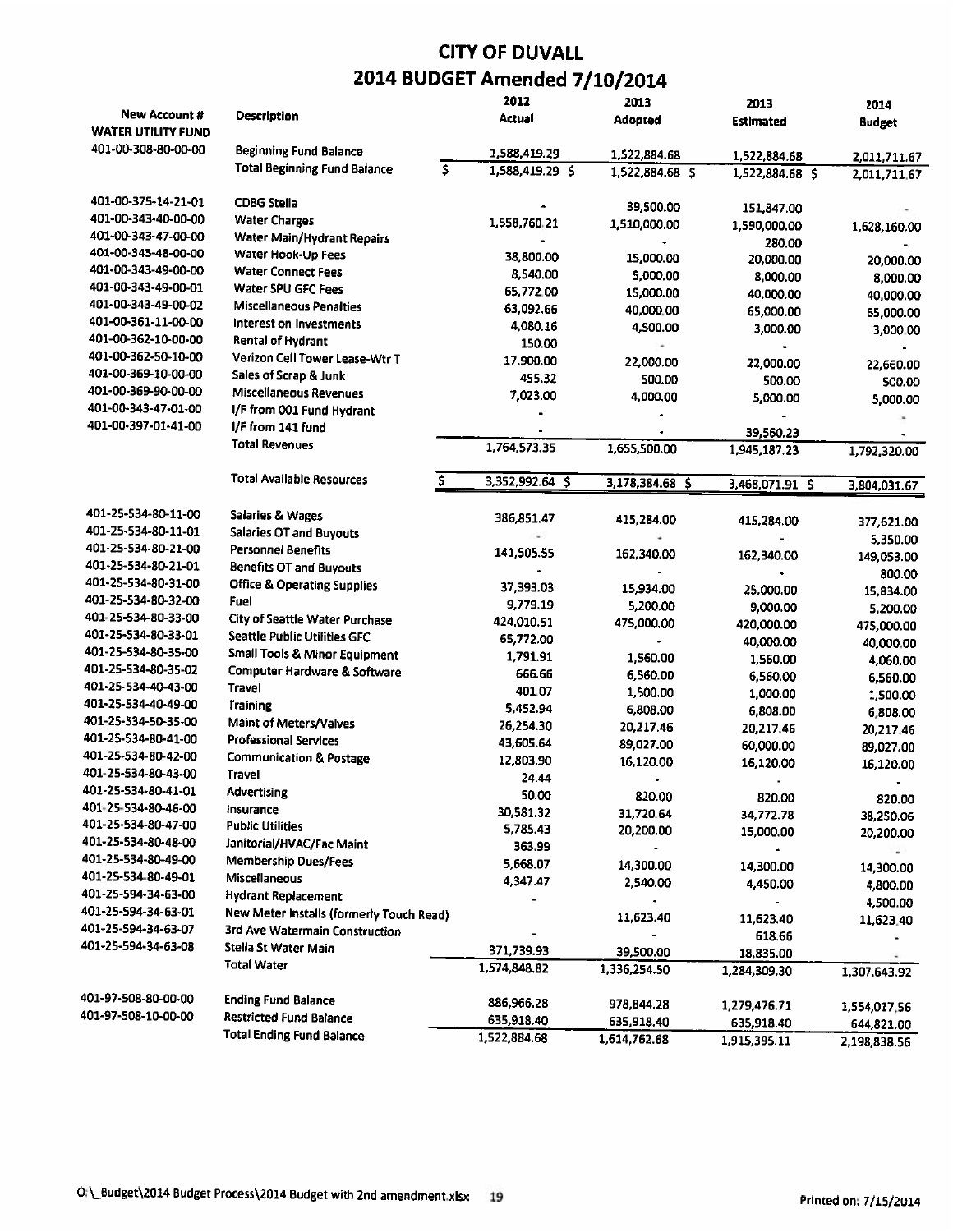|                     |                                    | 2012            | 2013            | 2013             | 2014          |
|---------------------|------------------------------------|-----------------|-----------------|------------------|---------------|
| New Account #       | <b>Description</b>                 | <b>Actual</b>   | <b>Adopted</b>  | <b>Estimated</b> | <b>Budget</b> |
| 401-99-534-10-44-00 | <b>Taxes-Department of Revenue</b> | 76.188.79       | 52.000.00       | 78,000.00        | 86,000.00     |
| 401-99-534-10-44-06 | Utility Taxes-Trf 001 General      | 103,098.62      | 90,000.00       | 105,000.00       | 107,001.00    |
| 401-99-597-00-01-00 | Transfer Out-001 Gen Admin         | 44,582.17       | 59,241.25       | 59,241.25        | 77,299.17     |
| 401-99-534-80-41-03 | I/F to 503 Building                | 2,438.56        | 3,440.25        | 3,440.25         | 3,489.02      |
| 401-99-534-80-41-01 | I/F to 501 Equipment               | 28,951.00       | 22,686.00       | 22,686.00        | 23,760.00     |
|                     | Total Non Departmental             | 255.259.14      | 227,367.50      | 268.367.50       | 297.549.19    |
|                     | <b>Total Uses</b>                  | 3,352,992.64 \$ | 3,178,384.68 \$ | 3,468,071.91     | 3,804,031.67  |
|                     |                                    |                 |                 |                  |               |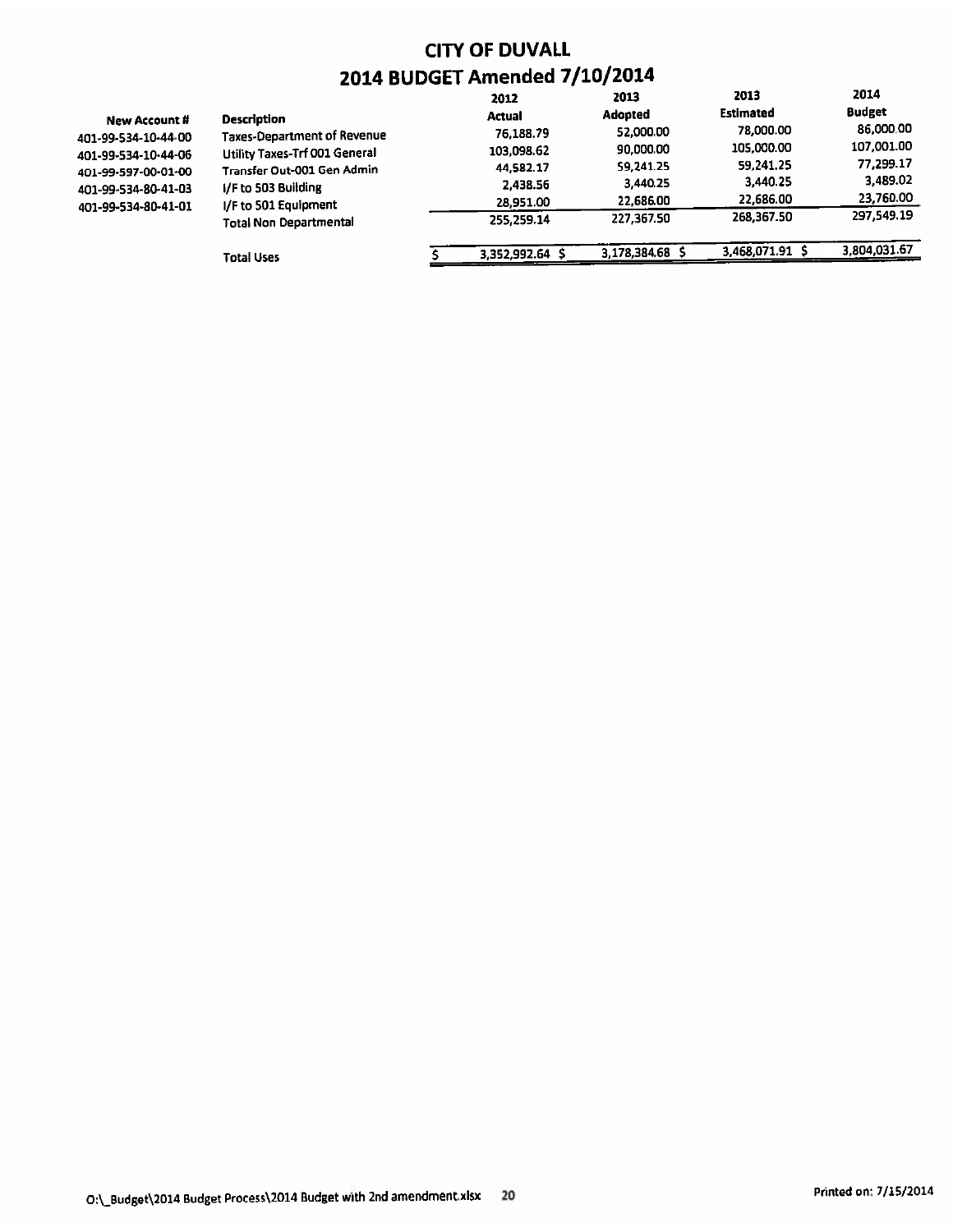|                     |                                                         |          | 2012            | 2013                     | 2013                       | 2014                       |
|---------------------|---------------------------------------------------------|----------|-----------------|--------------------------|----------------------------|----------------------------|
| New Account #       | <b>Description</b>                                      |          | <b>Actual</b>   | Adopted                  | Estimated                  | <b>Budget</b>              |
| SEWER UTILITY FUND  |                                                         |          |                 |                          |                            |                            |
| 402-00-308-80-00-00 | Beginning Fund Balance                                  |          | 1,633,345.99    | 1,774,325.67             | 1,774,325.67               | 1,518,167.34               |
|                     | <b>Total Beginning Fund Balance</b>                     | \$       | 1,633,345.99 \$ | 1,774,325.67 \$          | 1,774,325.67 \$            | 1,518,167.34               |
| 402-00-375-97-03-12 | FEMA Storm Damage 2012                                  |          | 628.55          |                          |                            |                            |
| 402-00-374-01-80-12 | State Storm Damage 2012                                 |          | 104.76          |                          |                            |                            |
| 402-00-334-03-80-00 | TIB Grant - Big Rock Rd.                                |          |                 | 260,667.00               |                            |                            |
| 402-00-343-50-00-00 | <b>Sewer Charges</b>                                    |          | 1,949,222.17    | 1,899,950.00             | 2,000,000.00               | 260,667.00                 |
| 402-00-343-59-00-00 | <b>Side Sewer Connection Fees</b>                       |          | 3,900.00        | 3,000.00                 | 3,000.00                   | 2,048,000.00               |
| 402-00-361-11-00-00 | Interest on Investments                                 |          | 4,385.89        | 4,500.00                 | 3,500.00                   | 3,000.00                   |
| 402-00-369-10-00-00 | Sales of Scrap & Junk                                   |          | 1.105.80        |                          |                            | 3,500.00                   |
| 402-00-391-80-00-00 | <b>PWTF Loan Proceeds</b>                               |          |                 | 1,169,333.00             |                            |                            |
|                     | <b>Total Revenues</b>                                   |          | 1,959,347.17    | 3,337,450.00             | 2,006,500.00               | 2,315,167.00               |
|                     |                                                         |          |                 |                          |                            |                            |
|                     | <b>Total Available Resources</b>                        |          | 3,592,693.16 \$ | 5,111,775.67 \$          | 3,780,825.67 \$            | 3,833,334.34               |
| 402-27-535-80-11-00 | Salaries & Wages                                        |          | 498,553.61      | 507,653.00               | 507,653.00                 | 454,434.00                 |
| 402-27-535-80-11-01 | <b>Salaries OT and Buyouts</b>                          |          |                 |                          |                            | 29,000.00                  |
| 402-27-535-80-21-00 | <b>Personnel Benefits</b>                               |          | 185,701.11      | 204,031.00               | 204,031.00                 | 195,095.00                 |
| 402-27-535-80-21-01 | <b>Benefits OT and Buyouts</b>                          |          |                 |                          |                            | 5,570.00                   |
| 402-27-535-80-31-00 | <b>Office &amp; Operating Supplies</b>                  |          | 49,163.69       | 55,350.00                | 55,350.00                  | 61,050.00                  |
| 402-27-535-80-32-00 | <b>Fuel</b>                                             |          | 15,541.87       | 11,000.00                | 11,000.00                  | 11,000.00                  |
| 402-27-535-80-35-00 | <b>Small Tools &amp; Minor Equipment</b>                |          |                 | 4,000.00                 | 4,000.00                   | 4,000.00                   |
| 402-27-535-80-35-01 | Computer Hardware & Software                            |          | 313.27          | 9,217.00                 | 9,217.00                   | 1,000.00                   |
| 402-27-535-40-43-00 | <b>Travel</b>                                           |          | 689.59          | 1,000.00                 | 1,000.00                   | 1,000.00                   |
| 402-27-535-40-49-00 | <b>Training</b>                                         |          | 970.81          | 2,700.00                 | 2,700.00                   | 3,200.00                   |
| 402-27-535-50-48-00 | Janitorial/HVAC/Fac Maint WWTP                          |          | 2,862.62        | 2,082.72                 | 2,082.72                   | 2,082.72                   |
| 402-27-535-50-48-01 | <b>Repair Distribution System</b>                       |          | 21,218.55       | 25,000.00                | 25,000.00                  | 30,000.00                  |
| 402-27-535-60-41-00 | <b>Bio Solids Handling</b>                              |          | 41,688.12       | 66,000.00                | 66,000.00                  | 48,000.00                  |
| 402-27-535-80-41-00 | <b>Professional Services</b>                            |          | 27,177.78       | 36,500.00                | 36,500.00                  | 39,000.00                  |
| 402-27-535-80-42-00 | <b>Communication &amp; Postage</b>                      |          | 10,758.03       | 8,300.00                 | 10,000.00                  | 10,000.00                  |
| 402-27-535-80-41-01 | Advertising                                             |          | 50.00           | $\blacksquare$           |                            |                            |
| 402-27-535-80-46-00 | Insurance                                               |          | 57,821.82       | 59,975.99                | 65,746.86                  | 72,321,55                  |
| 402-27-535-80-47-00 | <b>Public Utilities</b>                                 |          | 175,222.30      | 184,900.00               | 184,900.00                 | 185,900.00                 |
| 402-27-535-80-48-01 | Repairs & Maintenance                                   |          | 21,204.11       | 25,000.00                | 35,000.00                  | 41,000.00                  |
| 402-27-535-80-49-00 | <b>Miscellaneous</b>                                    |          | 4,299.78        | 6,850.00                 | 6,850.00                   | 6,850.00                   |
| 402-27-535-80-51-00 | Membership Fees & Permits-Govt                          |          | 15,619.08       | 23,650.00                | 23,650.00                  | 23,650.00                  |
| 402-27-594-35-48-00 | Inflow & Infiltration Design                            |          |                 | 30,000.00                | 30,000.00                  | 30,000.00                  |
| 402-27-594-35-63-00 | Other Improvements                                      |          | 91,757.53       | 390,000.00               | 390,000.00                 | 390,000.00                 |
| 402-27-594-35-63-04 | Replacement Auger/Conveyor                              |          |                 | 40,000.00                | 40,000.00                  |                            |
| 402-27-594-35-63-05 | Big Rock Sewer Main Project                             |          |                 | 1,430,000.00             | 460,000.00                 | 420,000.00                 |
|                     | <b>Total Sewer</b>                                      |          | 1,220,613.67    | 3,123,209.71             | 2,170,680.58               | 2,064,153.27               |
| 402-97-508-80-00-00 | <b>Ending Fund Balance</b>                              |          | 591,434.47      | 314,786.30               |                            |                            |
| 402-97-508-10-00-00 | <b>Restricted Fund Balance</b>                          |          | 847,891.20      |                          |                            | 30,467.22                  |
| 402-97-508-11-00-00 | Restricted Reserve DOE Loan                             |          | 335,000.00      | 847,891.20<br>335,000.00 | 780,259.63                 | 859,761.00                 |
|                     | <b>Total Ending Fund Balance</b>                        |          | 1.774,325.67    | 1,497,677.50             | 335,000.00<br>1,115,259.63 | 335,000.00<br>1,225,228.22 |
|                     |                                                         |          |                 |                          |                            |                            |
| 402-99-535-10-44-00 | Department of Revenue Tax                               |          | 50,703.39       | 65,000.00                | 55,000.00                  | 60,000.00                  |
| 402-99-535-10-44-06 | Interfund Taxes to 001                                  |          | 133,668.92      | 111,000.00               | 125,000.00                 | 130,000.00                 |
| 402-99-597-00-01-00 | Transfer Out-001 Gen Admin                              |          | 53,262,43       | 60,322.36                | 60,322.36                  | 89,441.22                  |
| 402-99-535-80-41-01 | I/F to 501 Equip                                        |          | 35,512.00       | 30,327.00                | 30,324.00                  | 27,386.00                  |
| 402-99-535-80-41-03 | I/F to 503 Building                                     |          | 2,664.58        | 3,759.10                 | 3,759.10                   | 3,814.38                   |
| 402-99-597-04-04-10 | Xfer Out-410 Bond Redemption                            |          | 221,942.50      | 220,480.00               | 220,480.00                 | 233,311.25                 |
| 402-97-597-04-08-00 | <b>Transfer to 408</b><br><b>Total Non Departmental</b> |          | 100,000.00      |                          |                            |                            |
|                     |                                                         |          | 597,753.82      | 490,888.46               | 494,885.46                 | 543,952.85                 |
|                     | <b>Total Uses</b>                                       | <u>s</u> | 3,592,693.16 \$ | 5,111,775.67 \$          | 3,780,825.67 \$            | 3,833,334.34               |

STORMWATER UTILITY FUND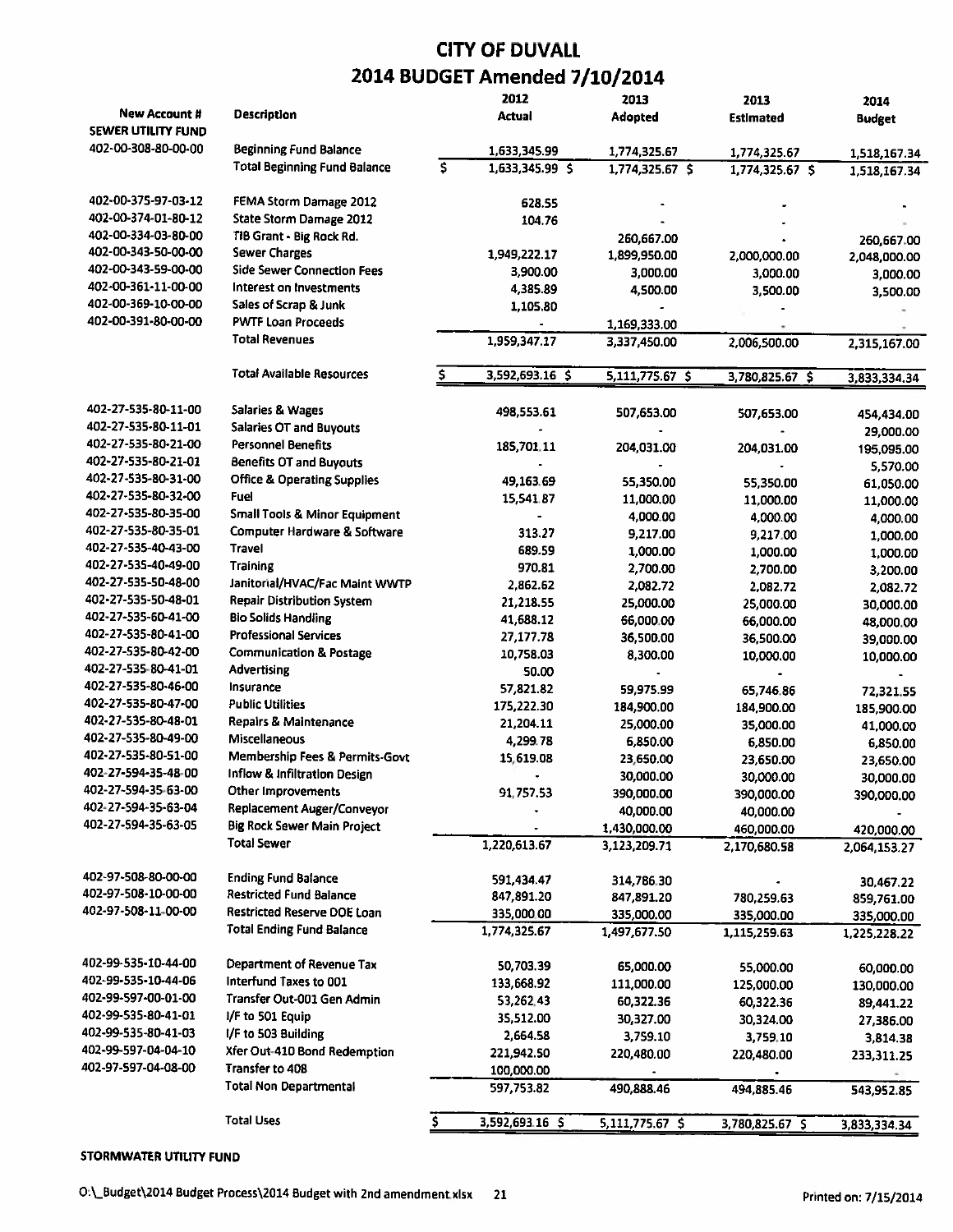|                     |                                          | 2012                | 2013          | 2013          | 2014                   |
|---------------------|------------------------------------------|---------------------|---------------|---------------|------------------------|
| New Account #       | Description                              | Actual              | Adopted       | Estimated     | <b>Budget</b>          |
| 404-00-308-80-00-00 | <b>Beginning Fund Balance</b>            | 334,631.65          | 269,969.97    | 269,969.97    | 349,923.74             |
|                     | <b>Total Beginning Fund Balance</b>      | \$<br>334,631.65 \$ | 269,969.97 \$ | 269,969.97 \$ | 349,923.74             |
| 404-00-375-97-03-12 | FEMA Storm 2012                          | 14,437.50           |               |               |                        |
| 404-00-334-03-11-00 | WS DOE NPDES Permit Grant                | 53,356.11           | 15,319.00     | 28,683.53     | 145,000.00             |
| 404-00-374-03-12-00 | DOE Grant Carrie Rae Pond                | 118,466.74          |               | 21,675.00     |                        |
| 404-00-337-07-01-00 | <b>KC Flood Control SROF</b>             |                     | 30,049.45     | 30,049.45     |                        |
| 404-00-343-10-00-00 | <b>Storm Drainage Fees</b>               | 618,821.45          | 637,000.00    | 642,000.00    | 657,408.00             |
| 404-00-361-11-00-00 | Interest on Investments                  | 696.76              | 900.00        | 600.00        | 600.00                 |
| 404-00-369-10-00-00 | Sales of Scrap & Junk                    | 85.25               | 200.00        | 500.00        | 200.00                 |
|                     | <b>Total Revenues</b>                    | 805,863.81          | 683,468.45    | 723,507.98    | 803,208.00             |
|                     | <b>Total Available Resources</b>         | 1,140,495.46 \$     | 953,438.42 \$ | 993,477.95 \$ | 1,153,131.74           |
|                     |                                          |                     |               |               |                        |
| 404-29-531-00-11-00 | Salaries & Wages                         | 327,207.67          | 341,274.00    | 341.274.00    | 286,153.00<br>6,000.00 |
| 404-29-531-00-11-01 | <b>Salaries OT and Buyouts</b>           |                     |               |               |                        |
| 404-29-531-00-21-00 | <b>Personnel Benefits</b>                | 123,757.32          | 136,840.00    | 136,840.00    | 114,207.00             |
| 404-29-531-00-21-01 | <b>Benefits OT and Buyouts</b>           |                     |               |               | 1,160.00               |
| 404-29-531-00-31-00 | <b>Office &amp; Operating Supplies</b>   | 9.390.81            | 8,000.00      | 8,000.00      | 8,000.00               |
| 404-29-531-00-32-00 | Fuel                                     | 7,849.72            | 6,300.00      | 6,300.00      | 6,300.00               |
| 404-29-531-00-35-00 | <b>Small Tools &amp; Minor Equipment</b> | 683.96              | 1,200.00      | 1,200.00      |                        |
| 404-29-531-00-35-02 | <b>NPDES Small Tools &amp; Equipment</b> | 1,117.80            | 1,200.00      | 1,200.00      | 1,200.00               |
| 404-29-531-00-35-01 | <b>Computer Hardware &amp; Software</b>  | 234.13              | 2,000.00      | 1,000.00      | 1,011.60               |
| 404-29-531-00-41-00 | <b>NPDES Professional Services</b>       | 13,744.88           | 10,000.00     | 10,000.00     | 143,800.00             |
| 404-29-531-00-43-00 | Travel                                   | 27.75               | 250.00        | 250.00        | 250.00                 |
| 404-29-531-00-49-00 | <b>Training</b>                          | 54.55               | 500.00        | 500.00        | 500.00                 |
| 404-29-531-00-48-01 | Storm Repair & Maintenance               | 639.81              | 9,000.00      | 9,000.00      | 30,000.00              |
| 404-29-531-00-41-01 | <b>Professional Services</b>             | 21,141.49           | 8,000.00      | 8,000.00      | 8,000.00               |
| 404-29-531-00-41-02 | <b>Financial Fee Study</b>               |                     |               |               | 20,000.00              |
| 404-29-531-00-42-00 | <b>Communication &amp; Postage</b>       | 5,730.40            | 4,000.00      | 6,000.00      | 6,000.00               |
| 404-29-531-00-41-03 | <b>Advertising</b>                       | 3,883.59            | 600.00        | 600.00        | 600.00                 |
| 404-29-531-00-46-00 | Insurance                                | 13,491.75           | 13,994.40     | 15,340.93     | 16,875.03              |
| 404-29-531-00-47-00 | <b>Public Utilities</b>                  | 1,949.77            | 1,305.50      | 1,305.00      | 1,305.00               |
| 404-29-531-00-48-00 | Janitorial/HVAC/Fac Maint                | 67.04               | ÷             |               |                        |
| 404-29-531-00-49-01 | <b>Membership Fees/Dues</b>              | 143.30              | 1,000.00      | 250.00        | 1,000.00               |
| 404-29-531-00-49-02 | Miscellaneous                            | 4,289.71            | 3,500.00      | 3,500.00      | 3,500.00               |
| 404-29-531-00-51-00 | DOE Storm Water Permit                   | 2,832.70            | 2,650.00      | 2,650.00      | 6,776.00               |
| 404-29-594-31-63-00 | Carrie Rae storm pond retrofi            | 168,666.00          |               | 200.00        |                        |
| 404-29-594-38-64-32 | <b>NPDES Permit Equipment</b>            |                     | 4,119.00      | 4,119.00      | 4,000.00               |
|                     | <b>Total Storm Drainage</b>              | 706,904.15          | 555,732.90    | 557,528.93    | 666,637.63             |
| 404-97-508-80-00-00 | <b>Ending Fund Balance</b>               | 5,003.97            | 10,593.08     | 41,336.58     | 75,500.82              |
| 404-97-508-10-00-01 | <b>Reserve for Detention Project</b>     |                     |               |               | 10,000.00              |
| 404-97-508-10-00-00 | <b>Restricted Fund Balance</b>           | 264,966.00          | 264,966.00    | 264,966.00    | 268,676.00             |
|                     | <b>Ending Fund Balance</b>               | 269,969.97          | 275,559.08    | 306,302.58    | 354,176.82             |
| 404-99-531-00-53-00 | Dept. of Revenue Excise Taxes            | 11,083.25           | 10,000.00     | 11,000.00     | 11,000.00              |
| 404-99-531-00-54-00 | Interfund Taxes to 001                   | 42,618.07           | 35,500.00     | 42,000.00     | 43,000.00              |
| 404-99-597-00-01-00 | Transfer to 001-Gen Fund Admin           | 38,008.86           | 48,105.15     | 48,105.15     | 57,258.73              |
| 404-99-531-00-41-01 | I/F to 501 Equipment                     | 69,892.90           | 25,694.00     | 25,694.00     | 18,170.00              |
| 404-99-531-00-41-03 | I/F to 503 Building                      | 2,018.26            | 2,847.29      | 2,847.29      | 2,888.56               |
|                     | <b>Total Non Departmental</b>            | 163,621,34          | 122,146.44    | 129,646.44    | 132,317.29             |
|                     | <b>Total Uses</b>                        | 1,140,495.46 \$     | 953,438.42 \$ | 993,477.95 \$ | 1,153,131.74           |
|                     |                                          |                     |               |               |                        |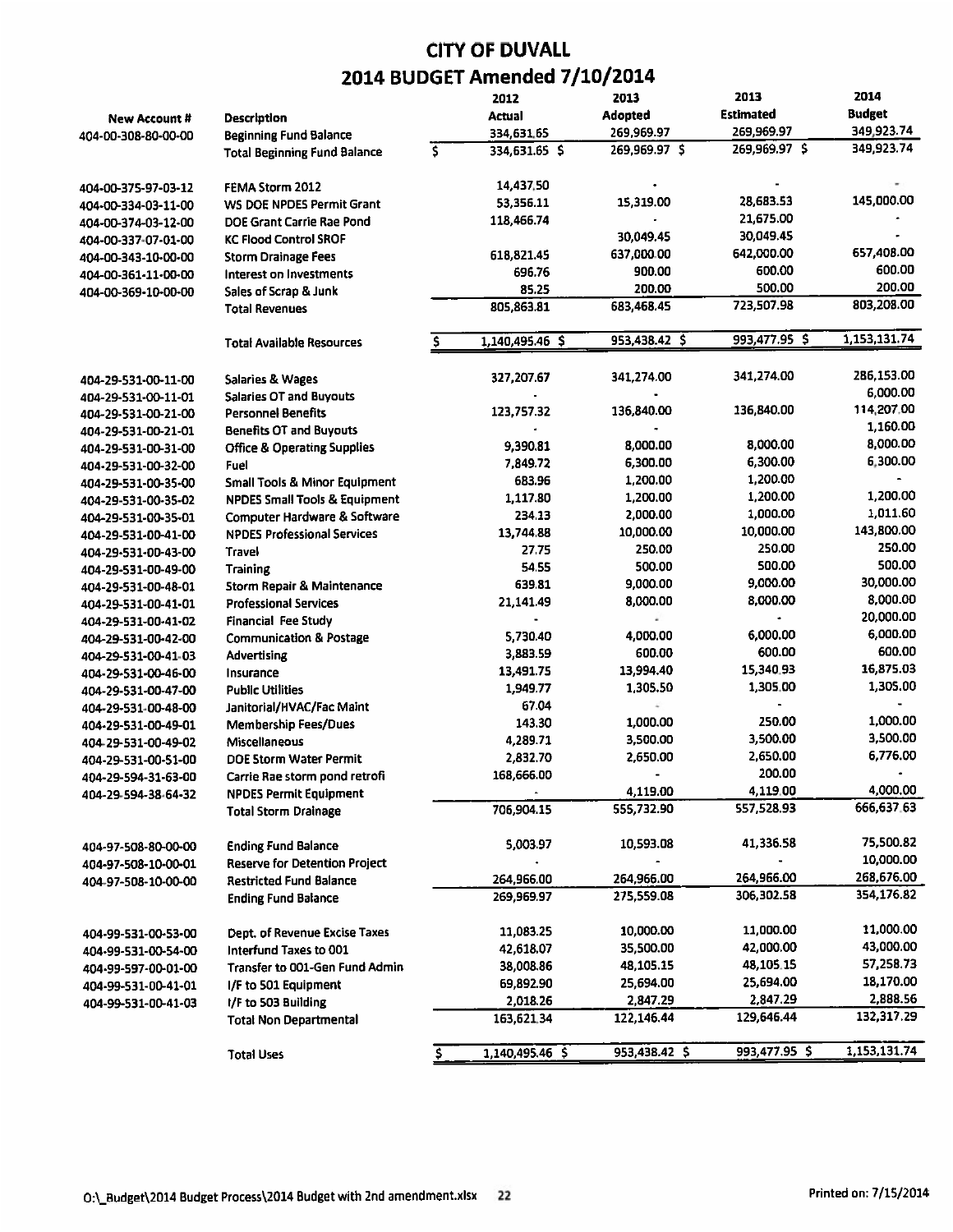|                                        |                                     |    | 2012            | 2013            | 2013             | 2014          |
|----------------------------------------|-------------------------------------|----|-----------------|-----------------|------------------|---------------|
| <b>New Account #</b>                   | Description                         |    | <b>Actual</b>   | <b>Adopted</b>  | <b>Estimated</b> | <b>Budget</b> |
| WATER UTILITY CAPITAL IMPROVEMENT FUND |                                     |    |                 |                 |                  |               |
| 407-00-308-80-00-00                    | <b>Beginning Fund Balance</b>       |    | 694,213.03      | 923,147.04      | 923,147.04       | 775,798.57    |
|                                        | <b>Total Beginning Fund Balance</b> | Ś  | 694,213.03 \$   | 923.147.04 S    | 923,147.04 S     | 775,798.57    |
| 407-00-361-11-00-00                    | Interest on Investments             |    | 2,108.88        | 1,650.00        | 1,650.00         | 1,650.00      |
| 407-00-379-40-00-00                    | Water Cap Improvement Chgs          |    | 532,480.00      | 341,785.00      | 307,080.00       | 195,000.00    |
|                                        | <b>Total Revenue</b>                |    | 534,588.88      | 343,435.00      | 308,730.00       | 196,650.00    |
|                                        | <b>Total Available Resources</b>    | S. | 1,228,801.91 \$ | 1,266,582.04 \$ | 1,231,877.04 \$  | 972,448.57    |
| 407-25-534-20-41-00                    | Water Comp Plan                     |    | 16,992.00       |                 |                  |               |
| 407-25-534-20-41-02                    | <b>Professional Services</b>        |    |                 |                 |                  |               |
| 407-25-594-34-65-00                    | Centennial Project water main       |    |                 | 185,000.00      | 185,000.00       |               |
| 407-25-594-34-63-11                    | Various Capital Projects 2014       |    |                 | 350,000.00      | 350,000.00       | 310,000.00    |
|                                        | <b>Total Water</b>                  |    | 16,992.00       | 535,000.00      | 535,000.00       | 310,000.00    |
| 407-97-508-80-00-00                    | <b>Ending Fund Balance</b>          |    | 923,147.04      | 447,335.40      | 410,530.40       | 386,395.67    |
|                                        | <b>Total Ending Fund Balance</b>    |    | 923,147.04      | 447,335.40      | 410.530.40       | 386,395.67    |
| 407-99-534-10-44-00                    | <b>Taxes-Department of Revenue</b>  |    | 8,967.49        | 2,500.00        | 4,600.00         | 2,925.00      |
| 407-99-591-34-78-03                    | PWTF Loan Princ 1995                |    | 49.674.65       | 49,674.66       | 49,674.66        | 49,674.66     |
| 407-99-591-34-78-04                    | PWTF Loan Princ 1997                |    | 15,525.25       | 15,525.24       | 15.525.24        | 15,525.24     |
| 407-99-592-34-83-03                    | PWTF Loan Interest 1995             |    | 3,973.97        | 2.980.48        | 2,980.48         | 1,986.99      |
| 407-99-592-34-83-04                    | PWTF Loan Interest 1997             |    | 931.51          | 776.26          | 776.26           | 621.01        |
| 407-99-597-34-04-10                    | <b>Transfer to Fund 410</b>         |    | 209,590.00      | 212,790.00      | 212.790.00       | 205,320.00    |
|                                        | <b>Total Non Departmental</b>       |    | 288,662.87      | 284,246.64      | 286,346.64       | 276,052.90    |
|                                        | <b>Total Uses</b>                   |    | 1,228,801.91 \$ | 1,266,582.04 \$ | 1,231,877.04 S   | 972,448.57    |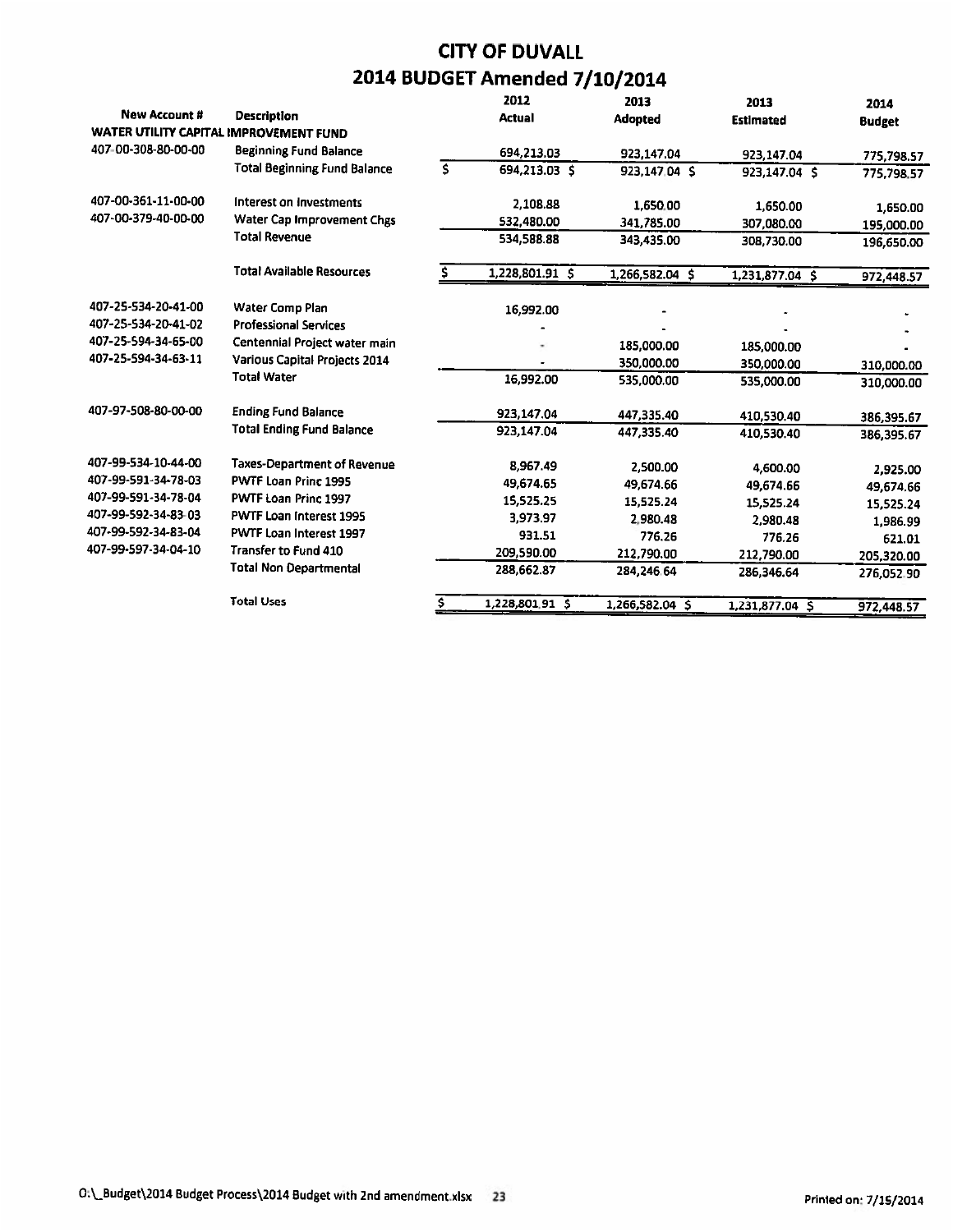|                                        |                                     |     | 2012           | 2013          | 2013             | 2014          |
|----------------------------------------|-------------------------------------|-----|----------------|---------------|------------------|---------------|
| <b>New Account #</b>                   | Description                         |     | Actual         | Adopted       | <b>Estimated</b> | <b>Budget</b> |
| SEWER UTILITY CAPITAL IMPROVEMENT FUND |                                     |     |                |               |                  |               |
| 408-00-308-80-00-00                    | <b>Beginning Fund Balance</b>       |     | 66,246.17      | 103,068.59    | 103,068.59       | 419,336.86    |
|                                        | <b>Total Beginning Fund Balance</b> | \$  | $66,246.17$ \$ | 103,068.59 \$ | 103,068.59 \$    | 419,336.86    |
| 408-00-361-11-00-00                    | Interest on Investments             |     | 354.16         | 300.00        | 400.00           | 350.00        |
| 408-00-362-50-00-00                    | Rental property income              |     | (8,598.50)     |               |                  |               |
| 408-00-362-55-02-00                    | VTC Rent-City of Duvall             |     | 12,351.36      | 12,684.85     | 14,000.00        | 14,850.59     |
| 408-00-362-55-03-00                    | <b>VTC Rent-Duvall Diesel</b>       |     | 41,350.31      | 43,714.01     | 39,000.00        | 39,493.78     |
| 408-00-362-55-04-00                    | <b>VTC Rent-Chase Race</b>          |     | 15,798.37      | 16,350.53     | 14,500.00        | 14,745.58     |
| 408-00-362-55-05-00                    | VTC Rent-Sno-Valley Glass           |     | 15,009.71      | 14,105.62     | 12,606.00        | 12,738.73     |
| 408-00-362-55-06-00                    | VTC Rent-T J Dance Studio           |     | 20,126.68      | 19,408.64     | 17.340.00        | 17,527.77     |
| 408-00-362-55-07-00                    | VTC Rent-Tae Kwan Do                |     | 15,343.92      | 14,680.73     | 13,120.00        | 13,258.08     |
| 408-00-362-55-08-00                    | VTC Rent-WSB Sheetmetal             |     | 36,847.98      | 37,691.86     | 30,000.00        | 18,500.00     |
| 408-00-362-55-09-00                    | VTC Rent-Scheuer/Perf Pump          |     | 8,464.53       | 7,484.47      | 6,600.00         | 6,734.42      |
| 408-00-362-55-10-00                    | <b>VTC Rent - Access Auto</b>       |     | 3,822.00       | 4,005.30      | 3,500.00         | 3,586.75      |
| 408-00-362-55-11-00                    | <b>VTC Rent - Duvall Flowers</b>    |     | 5,362.50       | 9,548.15      | 8,500.00         | 8,621.59      |
| 408-00-362-55-12-00                    | <b>VTC Rent - CCT</b>               |     |                |               | 5,000.00         | 16,500.00     |
| 408-00-379-50-00-00                    | Sewer Area Connect Chgs *New        |     | 138,404.88     | 301,623.00    | 401,623.00       | 361,000.00    |
| 408-00-397-04-02-00                    | Transfer in from 402                |     | 100,000.00     |               |                  |               |
|                                        | <b>Total Revenues</b>               |     | 404,637.90     | 481,597.16    | 566,189.00       | 527,907.29    |
|                                        | <b>Total Available Resources</b>    |     | 470,884.07 \$  | 584,665.75 \$ | 669,257.59 \$    | 947,244.15    |
|                                        | <b>Construction - General</b>       |     | 595.55         |               |                  |               |
| 408-27-595-61-63-00                    | <b>Total Sewer</b>                  |     | 595.55         |               | ×.               |               |
|                                        |                                     |     |                |               |                  |               |
| 408-97-508-80-00-00                    | <b>Ending Fund Balance</b>          |     | 103,068.59     | 217,110.59    | 280,415.66       | 594,473.99    |
|                                        | <b>Total Ending Fund Balance</b>    |     | 103.068.59     | 217,110.59    | 280,415.66       | 594,473.99    |
| 408-99-586-00-44-00                    | Leasehold Excise Tax - City         |     | 12,834.02      | 16,500.00     | 9,786.77         |               |
| 408-99-518-20-41-01                    | Advertising for VTC                 |     |                | 600.00        |                  |               |
| 408-99-535-10-44-00                    | Dept. of Revenue Excise Taxes       |     | 2,320.75       | 400.00        | 7,000.00         | 6,915.00      |
| 408-99-591-38-70-07                    | DOE WWTP Const Loan-Principal       |     | 313.113.69     | 314.682.85    | 314,682.85       | 316,259.88    |
| 408-99-592-35-83-07                    | DOE WWTP Const Loan-Int             |     | 21,441.47      | 19,872.31     | 19,872.31        | 18,295.28     |
| 408-99-535-80-41-00                    | I/F building R&M to 503             |     | 17,510.00      | 15,500.00     | 37,500.00        | 11,300.00     |
|                                        | <b>Total Non Departmental</b>       |     | 367,219.93     | 367,555.16    | 388,841.93       | 352,770.16    |
|                                        | <b>Total Uses</b>                   | \$. | 470,884.07 \$  | 584,665.75 \$ | 669,257.59 \$    | 947,244.15    |
|                                        |                                     |     |                |               |                  |               |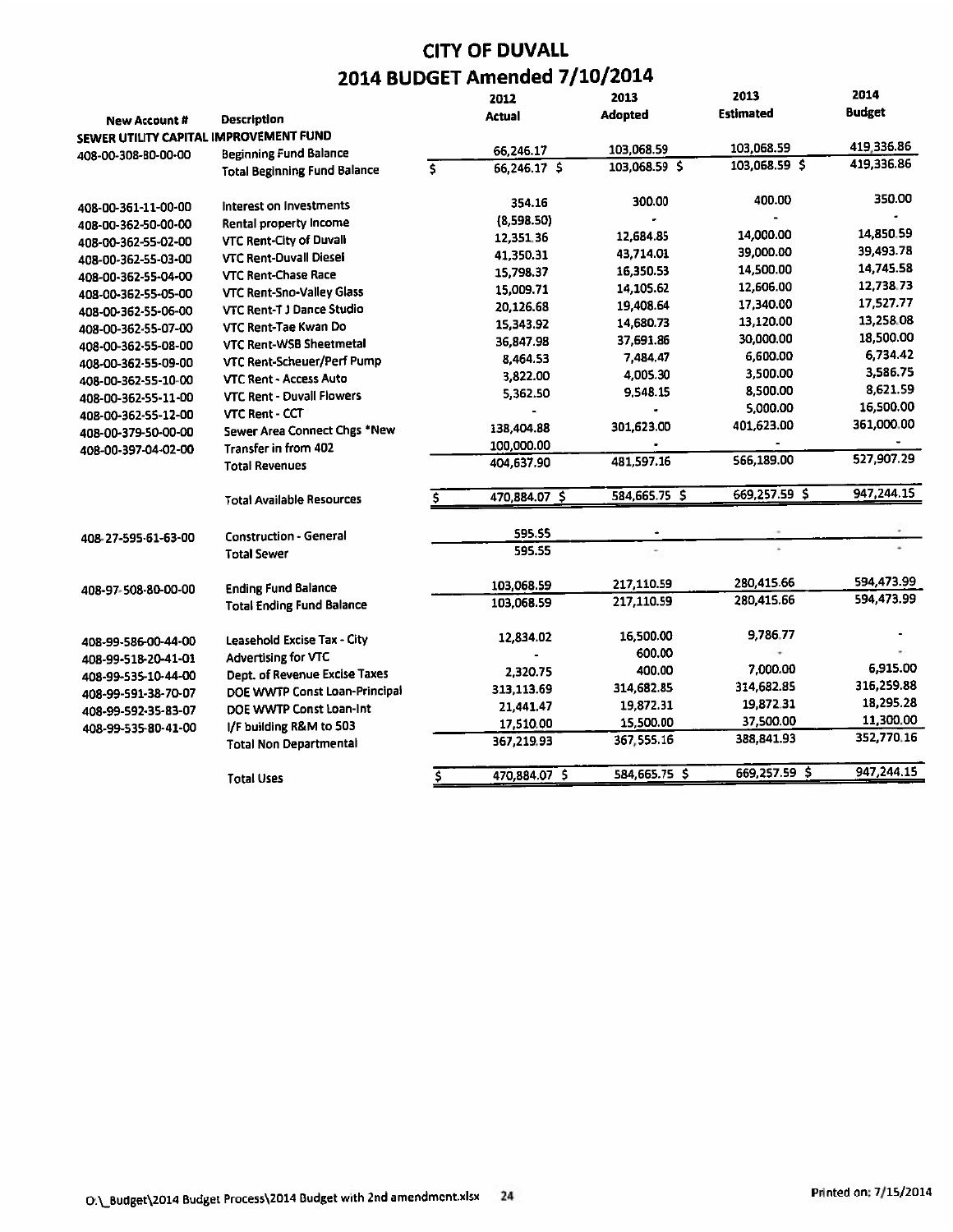| <b>New Account #</b> | <b>Description</b>                          |    | 2012<br><b>Actual</b> | 2013<br>Adopted | 2013<br><b>Estimated</b> | 2014<br><b>Budget</b> |
|----------------------|---------------------------------------------|----|-----------------------|-----------------|--------------------------|-----------------------|
|                      | STORMWATER UTILITY CAPITAL IMPROVEMENT FUND |    |                       |                 |                          |                       |
| 409-00-308-80-00-00  | <b>Beginning Fund Balance</b>               |    | 6,374.89              | 11,654.77       | 11,654.77                | 10,718.86             |
|                      | <b>Total Beginning Fund Balance</b>         | Ś. | 6,374.89 \$           | 11,654.77 \$    | 11,654.77 \$             | 10,718.86             |
| 409-00-361-11-00-00  | Interest on Investments                     |    | 23.00                 | 15.00           | 15.00                    | 15.00                 |
| 409-00-379-83-00-00  | Storm Drainage Area Charges                 |    | 5,403.70              | 5,472.00        | 8,500.00                 | 12,000.00             |
|                      | <b>Total Revenues</b>                       |    | 5,426.70              | 5,487.00        | 8,515.00                 | 12,015.00             |
|                      | <b>Total Available Resources</b>            |    | 11,801.59 \$          | 17,141.77 \$    | 20,169.77 \$             | 22,733.86             |
| 409-29-531-00-41-00  | <b>Professional Services</b>                |    | 53.32                 |                 |                          |                       |
| 409-29-594-31-65-00  | <b>Centennial Project</b>                   |    |                       | 11,000.00       | 11,000.00                |                       |
|                      | <b>Total Strom Drainage</b>                 |    | 53.32                 | 11,000.00       | 11,000.00                |                       |
| 409-97-508-80-00-00  | <b>Ending Fund Balance</b>                  |    | 11,654.77             | 6,041.77        | 9,069.77                 | 22,553.86             |
|                      | <b>Total Ending Fund Balance</b>            |    | 11,654.77             | 6,041.77        | 9,069.77                 | 22,553.86             |
| 409-99-531-00-44-00  | Taxes-Department of Revenue                 |    | 93.50                 | 100.00          | 100.00                   | 180.00                |
|                      | <b>Total Non Departmental</b>               |    | 93.50                 | 100.00          | 100.00                   | 180.00                |
|                      | <b>Total Uses</b>                           |    | 11,801.59 \$          | 17,141.77 S     | 20,169.77 \$             | 22,733.86             |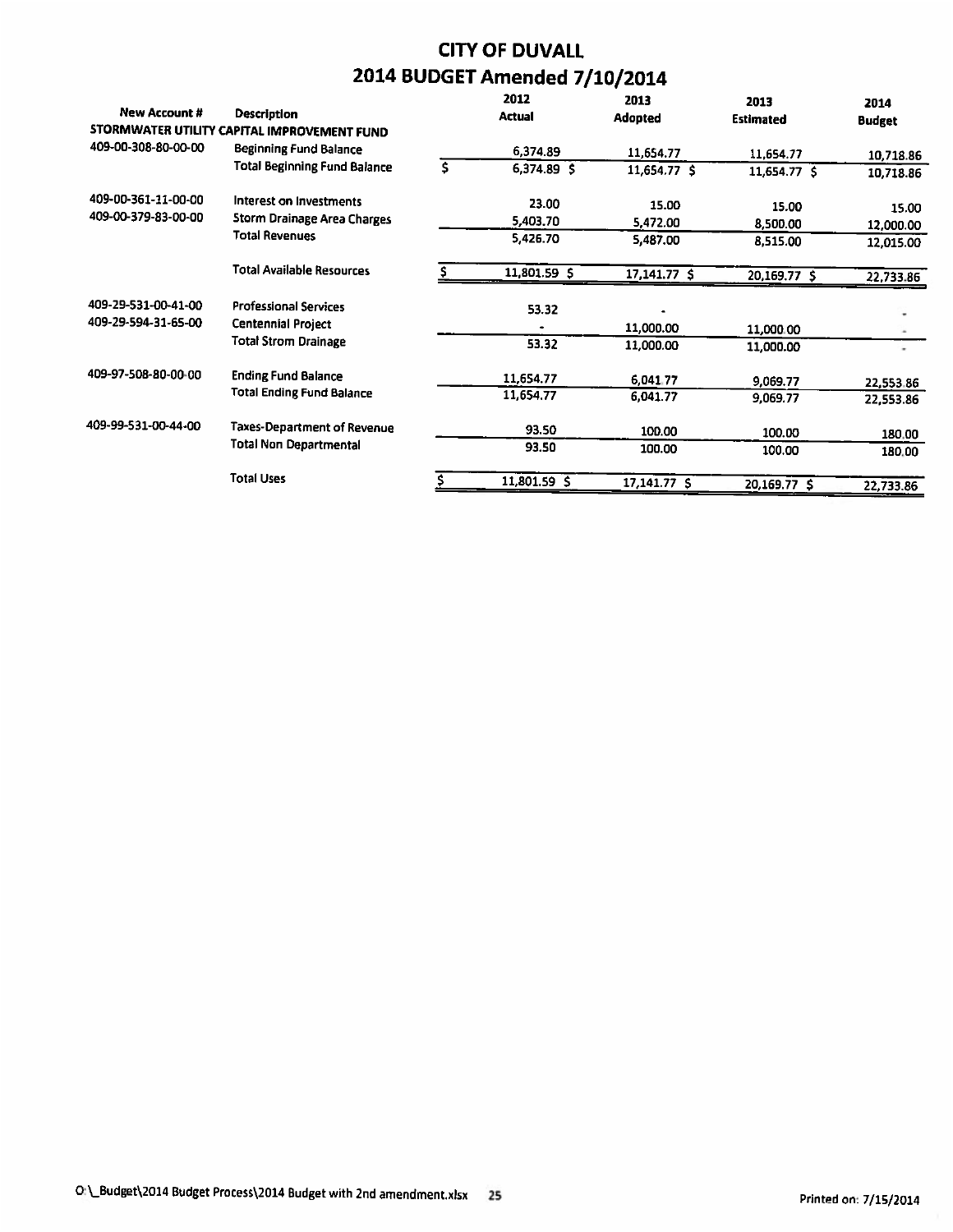|                                        |                                     |    | 2012          | 2013          | 2013             | 2014          |
|----------------------------------------|-------------------------------------|----|---------------|---------------|------------------|---------------|
| New Account #                          | <b>Description</b>                  |    | Actual        | Adopted       | <b>Estimated</b> | <b>Budget</b> |
| UTILITY REVENUE BOND DEBT SERVICE FUND |                                     |    |               |               |                  |               |
| 410-00-308-80-00-00                    | <b>Beginning Fund Balance</b>       |    | 57,328.58     | 57,419.73     | 57,419.73        | 17,695.72     |
|                                        | <b>Total Beginning Fund Balance</b> | Ś. | 57,328.58 \$  | 57,419.73 \$  | 57,419.73 \$     | 17,695.72     |
| 410-00-361-11-00-00                    | Interest on Investments             |    | 276.42        | 300.00        | 200.00           | 200.00        |
| 410-00-397-04-02-00                    | Tsfr In from Fund 402 Sewer         |    | 221,942.50    | 220,480.00    | 220,480.00       | 233,311.25    |
| 410-00-397-04-07-00                    | Tsfr In from Fund 407 WCIP          |    | 209,590.00    | 212,790.00    | 212,790.00       | 205,320.00    |
| 410-00-397-04-11-00                    | Tsfr In from Fund 411 Bnd Rsrv      |    | 670.03        | 750.00        | 400.00           | 400.00        |
|                                        | <b>Total Revenues</b>               |    | 432,478.95    | 434,320.00    | 433,870.00       | 439,231.25    |
|                                        | <b>Total Available Resources</b>    |    | 489,807.53 \$ | 491,739.73 \$ | 491,289.73 \$    | 456,926.97    |
|                                        | <b>Ending Fund Balance</b>          |    | 57,419.74     | 57,469.73     | 57.019.73        | 17,295.72     |
| 410-97-508-80-00-00                    | <b>Ending Fund Balance</b>          |    | 57,419.74     | 57,469.73     | 57,019.73        | 17,295.72     |
| 410-99-592-35-89-00                    | <b>Professional Services</b>        |    | 977 16        | 1,000.00      | 1.000.00         | 1,000.00      |
| 410-99-591-34-72-04                    | Principal Redemption-2004 Bond      |    | 170,000.00    | 180,000.00    | 180,000.00       | 180,000.00    |
| 410-99-591-35-72-00                    | 2011 Bonds Principal                |    | 195,000.00    | 195,000.00    | 195,000.00       | 210,000.00    |
| 410-99-592-34-83-04                    | Int Payment-2004 Bonds              |    | 39,590.00     | 32,790.00     | 32,790.00        | 25,320.00     |
| 410-99-592-35-83-11                    | 2011 Bond Interest                  |    | 26,820.63     | 25,480.00     | 25,480.00        | 23,311.25     |
|                                        | <b>Total Non Departmental</b>       |    | 432,387.79    | 434,270.00    | 434,270.00       | 439,631.25    |
|                                        | <b>Total Uses</b>                   |    | 489,807.53 \$ | 491,739.73 \$ | 491,289.73 \$    | 456,926.97    |
|                                        |                                     |    |               |               |                  |               |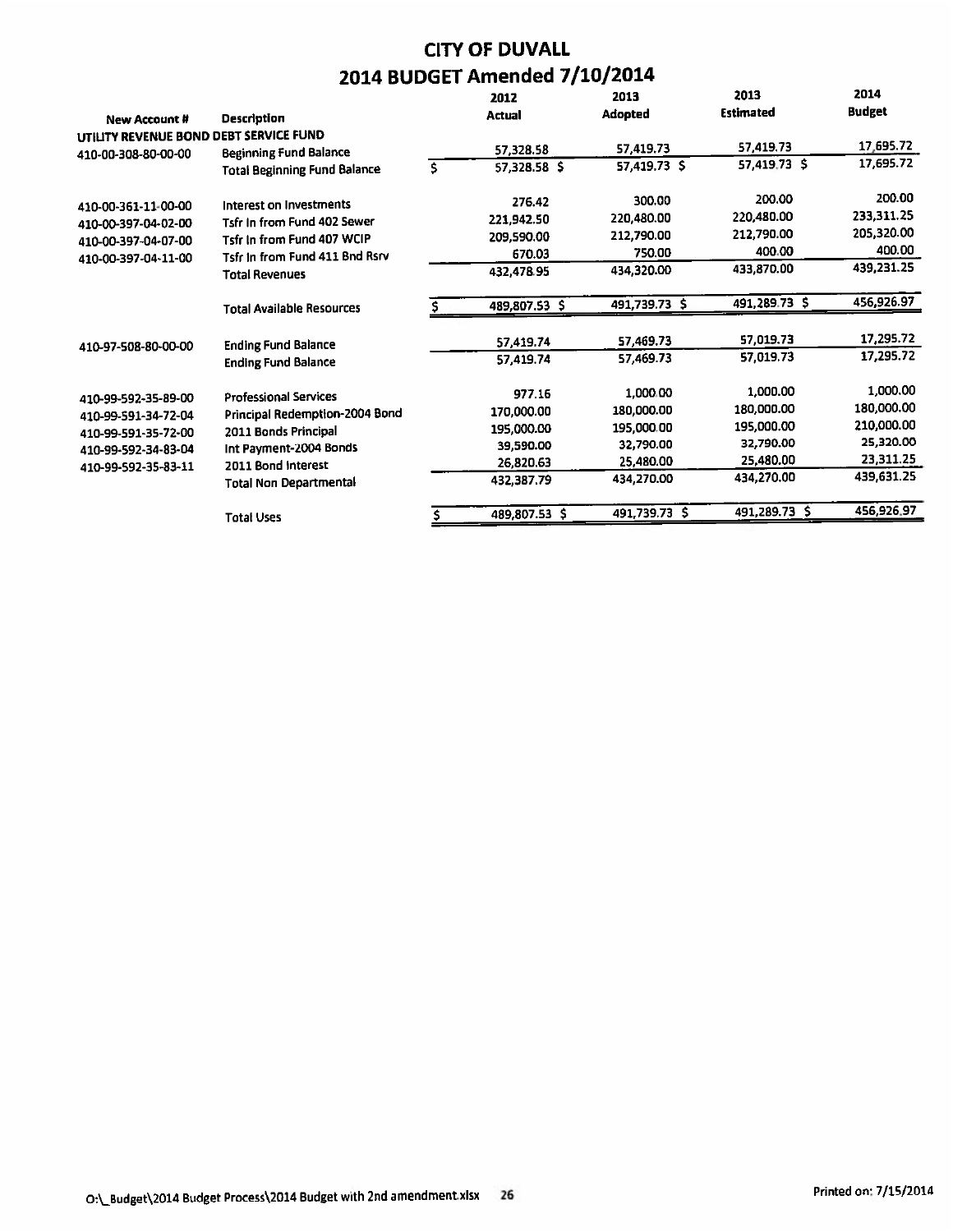| <b>New Account #</b>                   | <b>Description</b>                  |    | 2012<br><b>Actual</b> | 2013<br>Adopted | 2013<br><b>Estimated</b> | 2014<br><b>Budget</b> |
|----------------------------------------|-------------------------------------|----|-----------------------|-----------------|--------------------------|-----------------------|
| UTILITY REVENUE BOND DEBT RESERVE FUND |                                     |    |                       |                 |                          |                       |
| 411-00-308-80-00-00                    | <b>Beginning Fund Balance</b>       |    | 261,850.00            | 261,850.00      | 261,850.00               | 261,850.00            |
|                                        | <b>Total Beginning Fund Balance</b> | s. | 261.850.00 \$         | 261,850.00 \$   | 261.850.00 \$            | 261,850.00            |
| 411-00-361-11-00-00                    | Interest on Investments             |    | 670.03                | 750.00          | 400.00                   | 400.00                |
|                                        | Total Revenues                      |    | 670.03                | 750.00          | 400.00                   | 400.00                |
|                                        | <b>Total Available Resources</b>    |    | 262,520.03 \$         | 262,600.00 \$   | 262,250.00 \$            | 262,250.00            |
| 411-97-508-80-00-00                    | <b>Ending Fund Balance</b>          |    | 261,850.00            | 261,850.00      | 261.850.00               | 261,850.00            |
| 411-99-597-04-10-00                    | <b>Ending Fund Balance</b>          |    | 261,850.00            | 261,850.00      | 261,850.00               | 261,850.00            |
| 411-99-597-04-04-10                    | Tsfr to Fund 410 Bond Redemption    |    | 670.03                | 750.00          | 400.00                   | 400.00                |
|                                        | <b>Total Non Departmental</b>       |    | 670.03                | 750.00          | 400.00                   | 400.00                |
|                                        | Total Uses                          |    | 262.520.03 \$         | 262,600.00 \$   | 262.250.00 \$            | 262,250.00            |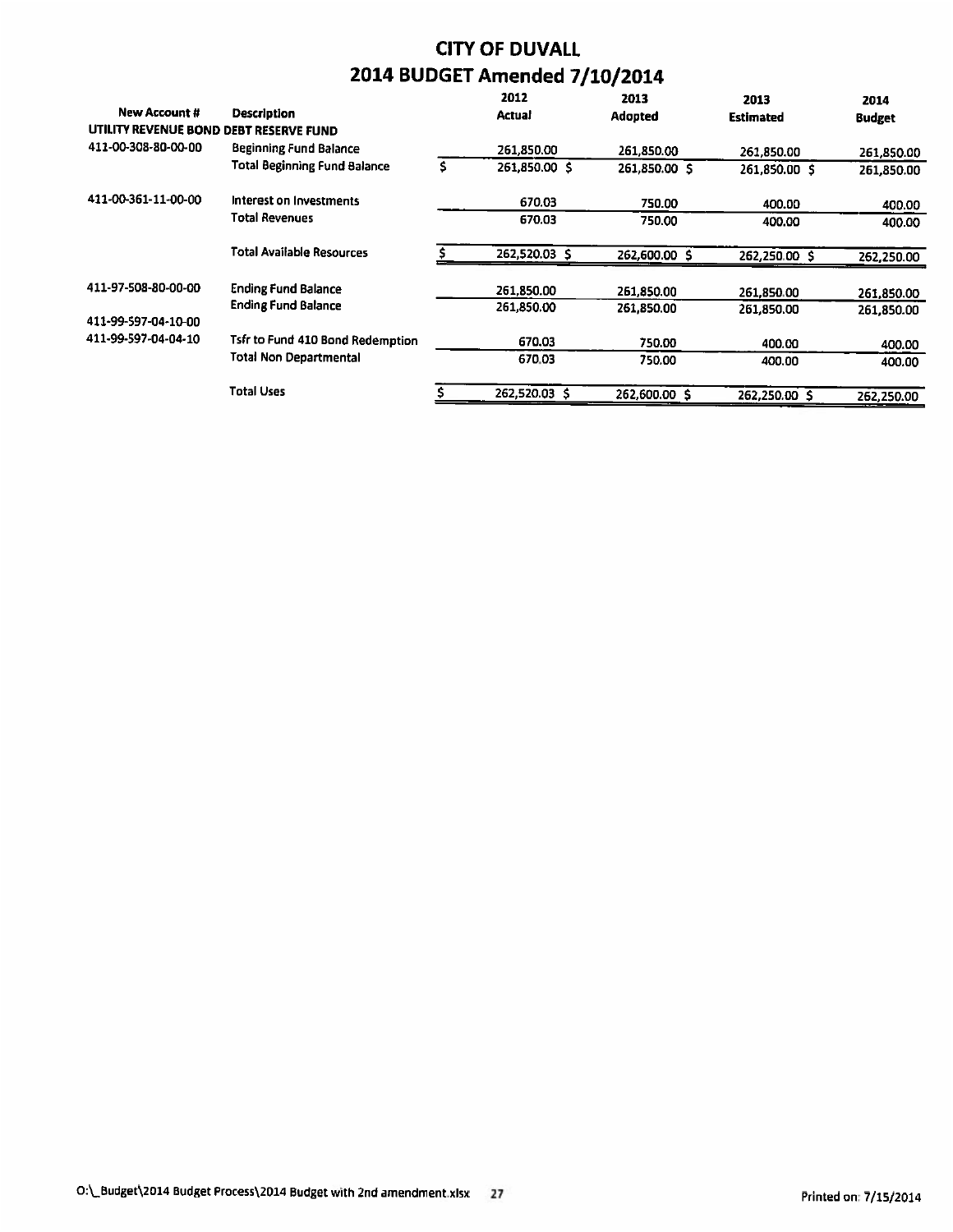|                       |                                                              |    | 2012           | 2013            | 2013             | 2014          |
|-----------------------|--------------------------------------------------------------|----|----------------|-----------------|------------------|---------------|
| <b>New Account #</b>  | Description                                                  |    | Actual         | Adopted         | <b>Estimated</b> | <b>Budget</b> |
| <b>EQUIPMENT FUND</b> |                                                              |    |                |                 |                  |               |
| 501-00-308-80-00-00   | <b>Beginning Fund Balance</b>                                |    | 60,501.58      | 472,675.41      | 472,675.41       | 545,374.38    |
|                       | <b>Total Beginning Fund Balance</b>                          | \$ | 60,501.58 \$   | $472,675.41$ \$ | $472,675.41$ \$  | 545,374.38    |
|                       |                                                              |    | 17,164.25      |                 |                  |               |
| 501-00-375-97-03-12   | FEMA Storm Damage 2012                                       |    | 5,266.96       |                 |                  |               |
| 501-00-374-01-80-12   | <b>State Storm Damage 2012</b>                               |    | 6,769.00       | 7,634.00        | 7,634.00         | 8,512.00      |
| 501-00-348-20-00-10   | I/F from general fund R&M                                    |    | 23,607.00      | 23,607.00       | 23.607.00        | 28,607.00     |
| 501-00-348-20-00-11   | I/F from Police R&M                                          |    | 5,032.00       | 5,675.00        | 5,675.00         | 5,586.00      |
| 501-00-348-20-10-10   | I/F from Fund 101 Street                                     |    | 401.00         | 452.00          | 452.00           | 670.00        |
| 501-00-348-20-10-60   | I/F from Parks R&M 106 Big Rock                              |    | 9,262.00       | 10,447.00       | 10,447.00        | 10,406.00     |
| 501-00-348-20-40-10   | I/F from Water R&M                                           |    |                | 14,063.00       | 14,063.00        | 11,994.00     |
| 501-00-348-20-40-20   | I/F from Sewer R&M                                           |    | 12,469.00      | 11,954.00       | 11,954.00        | 7,958.00      |
| 501-00-348-20-40-40   | I/F from Storm R&M                                           |    | 10,598.00      | 9,898.00        | 9,898.00         | 8,663.00      |
| 501-00-348-21-00-10   | 1/F from general fund Replacement                            |    | 7,080.00       |                 | 64,850.00        | 61,850.00     |
| 501-00-348-21-00-11   | I/F from Police Replacement                                  |    | 33,000.00      | 64,850.00       | 408.00           | 681.00        |
| 501-00-348-21-00-12   | I/F from Parks Replacement                                   |    | 10,419.00      | 408.00          | 5,234.00         | 5,684.00      |
| 501-00-348-21-10-10   | I/F from Street Fund Replacement                             |    |                | 5,234.00        |                  | 10,590.00     |
| 501-00-348-21-40-10   | I/F from Water Replacement                                   |    | 19,689.00      | 9,746.00        | 9,746.00         | 12,206.00     |
| 501-00-348-21-40-20   | 1/F from Sewer Replacement                                   |    | 23,043.00      | 12,908.00       | 12,908.00        |               |
| 501-00-348-21-40-40   | I/F from Storm Replacement                                   |    | 59,294.90      | 10,887.00       | 10,887.00        | 8,098.00      |
| 501-00-348-22-00-10   | I/F from general fund small equip                            |    |                | 1,822.00        | 1,822.00         | 2,261.00      |
| 501-00-348-22-10-10   | I/F from Fund 101 Street small equip                         |    |                | 1,355.00        | 1,355.00         | 1,484.00      |
| 501-00-348-22-10-60   | I/F from Parks 106 Big Rock small equip                      |    |                | 108.00          | 108.00           | 178.00        |
| 501-00-348-22-40-10   | I/F from Water small equip                                   |    |                | 2,493.00        | 2.493.00         | 2,764.00      |
| 501-00-348-22-40-20   | I/F from Sewer small equip                                   |    |                | 3,356.00        | 3,356.00         | 3,186.00      |
| 501-00-348-22-40-40   | I/F from Storm small equip                                   |    |                | 2,853.00        | 2,853.00         | 2,114.00      |
| 501-00-397-01-03-00   | I/F From 103 Fund                                            |    | 395,875.32     |                 |                  |               |
| 501-00-361-11-00-00   | Interest on Investments                                      |    | 1,192.21       | 1,000.00        | 800.00           | 800.00        |
| 501-00-369-10-00-00   | Sales of Scrap & Junk                                        |    | 16.50          |                 |                  |               |
| 501-00-395-10-00-00   | <b>Sales of Fixed Assets</b>                                 |    |                |                 | 5,500.00         |               |
|                       | <b>Total Revenues</b>                                        |    | 640,179.14     | 200,750.00      | 206,050.00       | 194,292.00    |
|                       | <b>Total Available Resources</b>                             | s  | 700,680.72 \$  | 673,425.41 \$   | 678,725.41 \$    | 739,666.38    |
|                       | Maint Contracts - Bldg Dept                                  |    |                |                 |                  |               |
| 501-06-548-50-48-00   | <b>Total Building</b>                                        |    |                |                 |                  |               |
|                       |                                                              |    |                |                 |                  |               |
| 501-07-548-65-48-00   | Maint-Police Equip                                           |    | 22.046.65      | 23,607.00       | 23,607.00        | 23,607.00     |
| 501-07-548-65-48-01   | <b>Maint Contracts-Police</b>                                |    | 1,103.44       |                 |                  |               |
| 501-07-594-21-64-00   | <b>Equip Purchase-Police</b>                                 |    | 45,966.23      | 64,850.00       | 64,850.00        | 38,979.00     |
| 501-07-594-21-64-02   | Vehicle Purchase - Police                                    |    |                |                 |                  |               |
|                       | <b>Total Police</b>                                          |    | 69,116.32      | 88,457.00       | 88,457.00        | 62,586.00     |
| DO NOT USE            | Maint Pub Wks Veh & Equipment                                |    | 9.08           |                 |                  |               |
|                       | <b>Total Engineering</b>                                     |    | 9.08           |                 |                  |               |
|                       |                                                              |    |                |                 |                  |               |
| 501-99-548-60-48-00   | Maint/Rep Public Works Equip<br><b>Total Street</b>          |    |                |                 |                  |               |
|                       |                                                              |    |                | \$              | \$<br>\$         | 10,000.00     |
| 501-27-548-60-35-00   | UV Equipment - Sewer                                         |    | \$             |                 |                  | 4,000.00      |
| 501-27-548-60-48-00   | Vehicle Rep/Maint - Sewer                                    |    | $\blacksquare$ |                 |                  | 14,000.00     |
|                       | <b>Total Sewer</b>                                           |    |                |                 |                  |               |
|                       |                                                              |    | 272,675.41     | 318,256.41      | 323,556.41       | 310,556.38    |
| 501-97-508-80-00-00   | <b>Ending Fund Balance</b><br><b>Restricted Fund Balance</b> |    | 200,000.00     | 200,000.00      | 200,000.00       | 200,000.00    |
| 501-97-508-10-00-01   |                                                              | \$ | 472,675.41 \$  | 518,256.41 \$   | 523,556.41 \$    | 510,556.38    |
|                       | <b>Ending Fund Balance</b>                                   |    |                |                 |                  |               |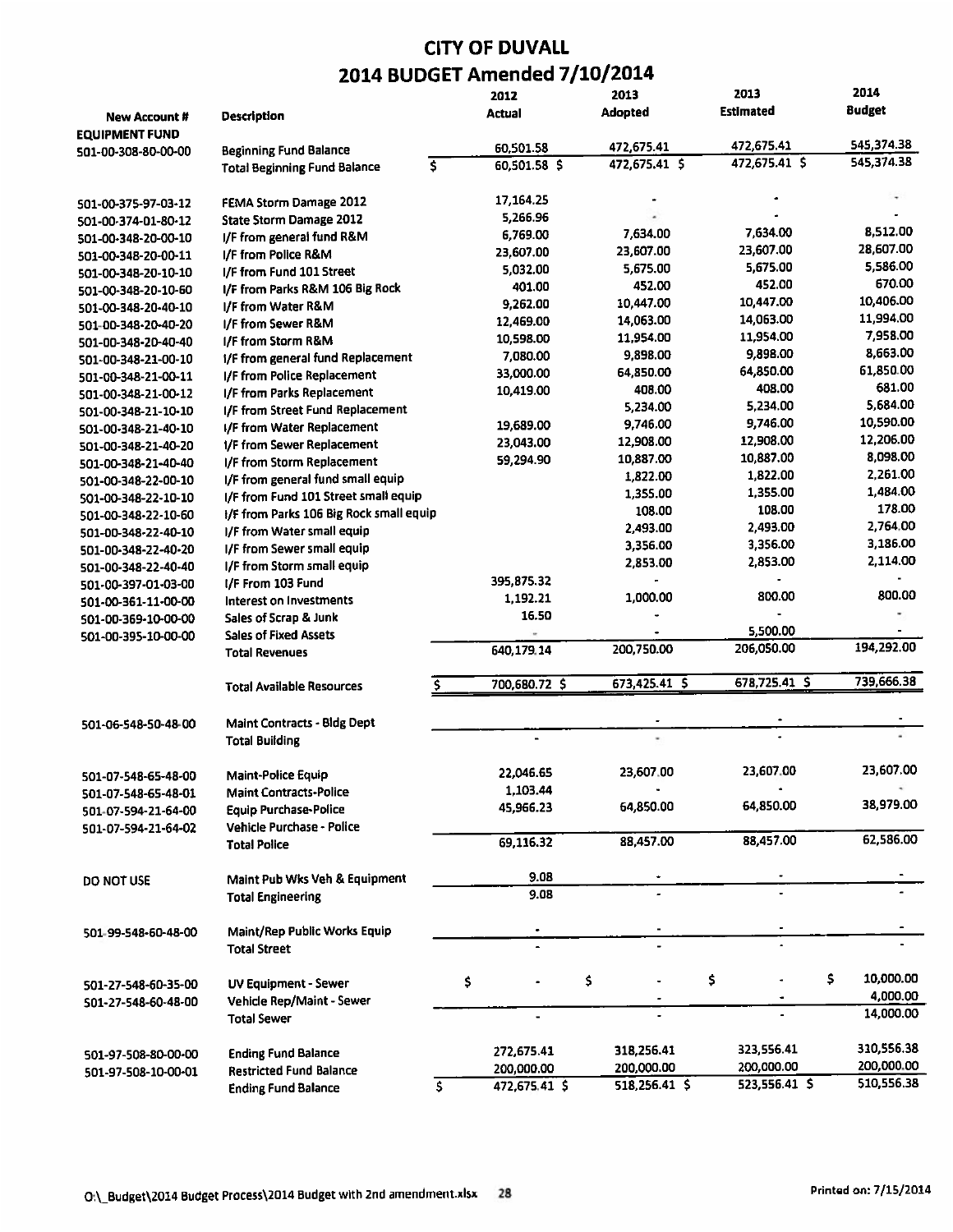|                      |                               | 2012          | 2013          | 2013             | 2014          |
|----------------------|-------------------------------|---------------|---------------|------------------|---------------|
| <b>New Account #</b> | <b>Description</b>            | Actual        | Adopted       | <b>Estimated</b> | <b>Budget</b> |
| 501-99-548-60-35-01  | Info Tech - Hardware/Software | 4,067.12      |               |                  |               |
| 501-99-548-65-31-00  | PW small equipment            |               | 11,987.00     | 11,987.00        | 11,987.00     |
| 501-99-548-65-48-00  | Maint - PW Equip              | 5,573.51      | 31,125.00     | 31,125.00        | 32,490.00     |
| 501-99-548-65-48-02  | Maint-Sewer equip             | 34,081.47     | 15,100.00     | 15,100.00        | 12,635.00     |
| 501-99-594-48-64-00  | Equip. Purchase - PW Maint    | 95,667.62     | 8,500.00      | 8,500.00         | 95,412.00     |
| 501-99-594-18-64-02  | <b>City Hall Phone System</b> | 19,490.19     |               |                  |               |
|                      | <b>Total Non Departmental</b> | 158,879.91    | 66.712.00     | 66,712.00        | 152,524.00    |
|                      | <b>Total Uses</b>             | 700,680.72 \$ | 673,425.41 \$ | 678,725.41 \$    | 739,666.38    |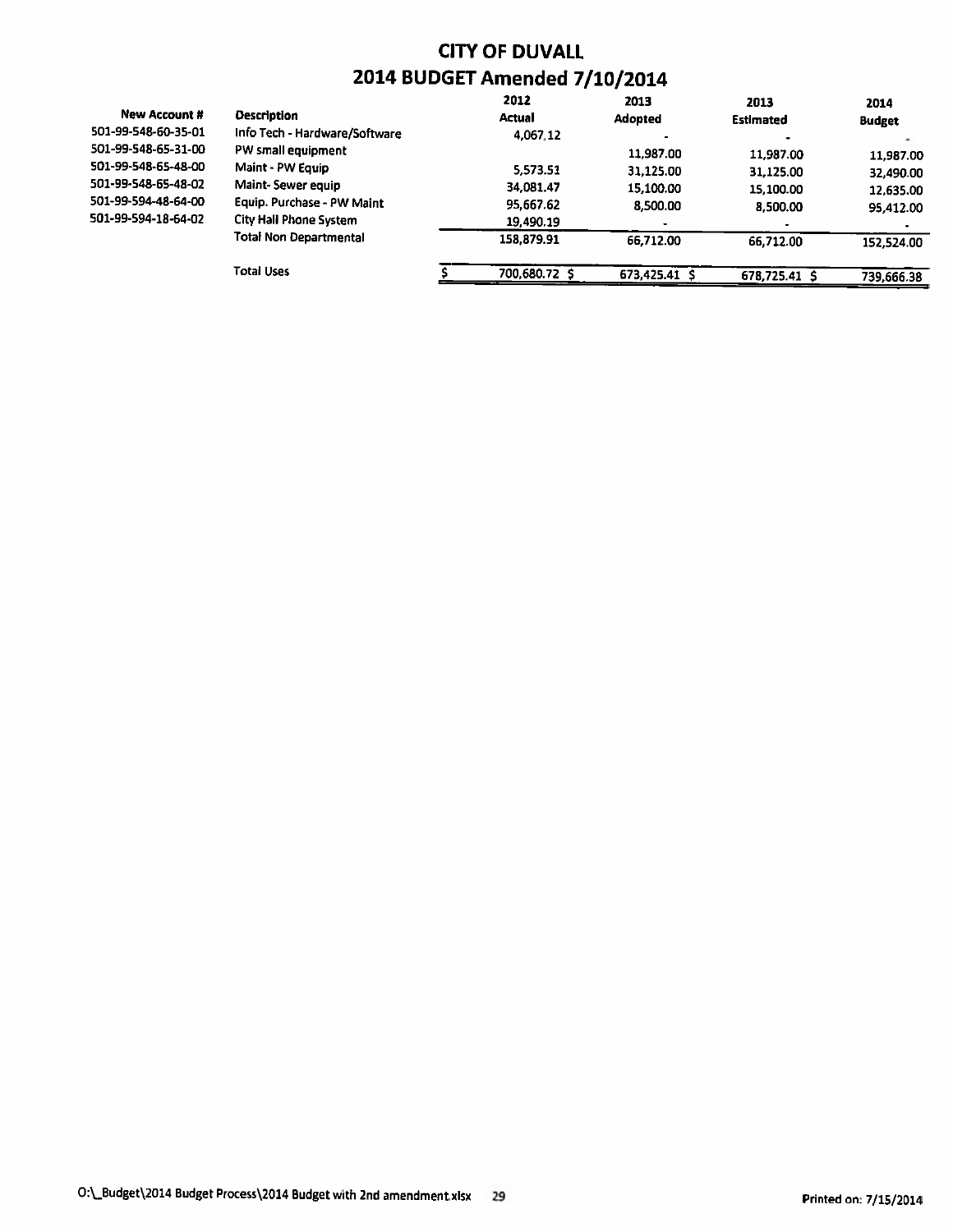|                                  |                                          | 2012               | 2013           | 2013             | 2014               |
|----------------------------------|------------------------------------------|--------------------|----------------|------------------|--------------------|
| <b>New Account #</b>             | Description                              | Actual             | <b>Adopted</b> | <b>Estimated</b> | <b>Budget</b>      |
| <b>BUILDING MAINTENANCE FUND</b> |                                          |                    |                |                  |                    |
| 503-00-308-80-00-00              | <b>Beginning Fund Balance</b>            | 12,964.70          | 9,203.60       | 9,203.60         | 37,134.98          |
|                                  | <b>Total Beginning Fund Balance</b>      | \$<br>12,964.70 \$ | $9,203.60$ \$  | 9,203.60 \$      | 37,134.98          |
| 503-00-337-07-04-00              | <b>KC 4 Culture Grant-Dougherty</b>      | 5,610.00           | 8,274.00       | 8,274.00         |                    |
| 503-00-361-11-00-00              | Interest on Investments                  | 24.86              | 20.00          | 20.00            | 20.00              |
| 503-00-348-92-01-00              | I/F City Hall                            | 15,000.00          | 12,000.00      | 12,000.00        | 12,000.00          |
| 503-00-348-92-02-00              | 1/F Community Center                     | 7,150.00           | 7,690.00       | 10,690.00        | 27,630.00          |
| 503-00-348-92-03-00              | I/F Depot Building                       | 4,590.00           | 3,320.00       | 3,320.00         | 5,390.00           |
| 503-00-348-92-04-00              | I/F Dougherty House                      | 11,040.00          | 6,950.00       | 6,950.00         | 5,530.00           |
| 503-00-348-92-05-00              | I/F Visitor Center                       | 5,000.00           | 13,236.00      | 13,236.00        | 8,354.04           |
| 503-00-348-92-06-00              | I/F PW                                   | 3,200.00           | 13,676.00      | 13,676.00        | 14,452.00          |
| 503-00-348-92-07-00              | I/F Police 001                           | 25,520.00          | 20,940.00      | 20,940.00        | 23,477.00          |
| 503-00-348-92-08-00              | <b>I/F VTC 408</b>                       | 17,510.00          | 15,500.00      | 37,500.00        | 11,300.00          |
|                                  | <b>Total Revenues</b>                    | 94,644.86          | 101,606.00     | 126,606.00       | 108,153.04         |
|                                  | <b>Total Available Resources</b>         | 107,609.56 \$      | 110,809.60 \$  | 135,809.60 \$    | 145,288.02         |
| 503-99-518-30-47-01              | <b>City Hall Utilities</b>               | 6,364.25           | 6,500.00       | 6,500.00         | 6,500.00           |
| 503-99-518-30-48-01              | City Hall R&M                            | 6,987.71           | 5,500.00       | 5,500.00         | 5,500.00           |
|                                  | <b>Total City Hall</b>                   | 13,351.96          | 12,000.00      | 12,000.00        | 12,000.00          |
| 503-13-518-30-41-02              | <b>Community Center Prof Svcs</b>        |                    |                |                  | 21,000.00          |
| 503-13-518-30-42-02              | <b>Community Center - communications</b> | 637.00             | 1,000.00       | 480.00           | 480.00             |
| 503-13-518-30-47-02              | <b>Community Center - utilities</b>      | 4,359.37           | 4,650.00       | 4,300.00         | 4,080.00           |
| 503-13-518-30-48-02              | <b>Community Center R&amp;M</b>          | 1,159.03           | 2,040.00       | 5,040.00         | 2,070.00           |
| 503-13-518-30-49-02              | <b>Community Center Misc.</b>            |                    |                |                  |                    |
|                                  | <b>Total Community Center</b>            | 6,155.40           | 7,690.00       | 9,820.00         | 27,630.00          |
| 503-14-518-30-47-03              | <b>Depot Building Utilities</b>          | 961.67             | 1,200.00       | 1,051,00         | 1,080.00           |
| 503-14-518-30-48-03              | <b>Depot Building R&amp;M</b>            | 2,802.56           | 2,120.00       | 2,120.00         | 4,310.00           |
|                                  | <b>Total Depot Building</b>              | 3,764.23           | 3,320.00       | 3,171.00         | 5,390.00           |
| 503-17-518-20-44-04              | Dougherty Leasehold Tax                  | 77.04              |                | 150.00           | 150.00             |
| 503-17-518-30-42-04              | <b>Dougherty House Communications</b>    | 946.65             | 1,000.00       | 696.00           | 650.00<br>3,130.00 |
| 503-17-518-30-47-04              | <b>Dougherty House Utilities</b>         | 4,264.97           | 1,650.00       | 1,650.00         |                    |
| 503-17-518-30-48-04              | Dougherty House R&M                      | 9,345.95           | 4,300.00       | 300.00           | 1,600.00           |
| 503-17-518-30-49-04              | <b>Dougherty House Misc.</b>             | 529.40             |                |                  |                    |
| 503-17-594-73-62-04              | Dougherty House R & M                    |                    | 8,274.00       | 2,796.00         | 5,530.00           |
|                                  | <b>Total Dougherty House</b>             | 15,164.01          | 15,224.00      |                  |                    |
| 503-99-518-30-47-05              | <b>Visitor Center Utilities</b>          | 379.63             | 10,000.00      | 6,000.00         | 4,320.00           |
| 503-99-518-30-48-05              | <b>Visitor Center R&amp;M</b>            | 3,044.73           | 3,236.00       | 6,000.00         | 4,034.04           |
| 503-99-518-30-49-05              | <b>Visitor Center Misc.</b>              | 151.64             |                |                  |                    |
|                                  | <b>Total Visitor Center</b>              | 3,576.00           | 13,236.00      | 12,000.00        | 8,354.04           |
| 503-07-518-30-47-07              | <b>Police Building Utilities</b>         | 14,905.52          | 14,736.00      | 14,736.00        | 14,956.00          |
| 503-07-518-30-48-07              | <b>Police Building R&amp;M</b>           | 13,760.51          | 6,204.00       | 6,204.00         | 8,521.00           |
|                                  | <b>Total Police Building</b>             | 28,666.03          | 20,940.00      | 20,940.00        | 23,477.00          |
| 503-99-518-30-47-06              | <b>PW Building Utilities</b>             | 2,072.53           | 3,616.00       | 3,616.00         | 3,616.00           |
| 503-99-518-30-48-06              | PW Building R&M                          | 3,527.82           | 4,236.00       | 4,236.00         | 4,236.00           |
|                                  | <b>Total PW Building</b>                 | 5,600.35           | 7,852.00       | 7,852.00         | 7,852.00           |
| 503-99-518-30-47-07              | PW Maint Shop Utilities                  | 409.22             | 4,224.00       | 5,000.00         | 5,000.00           |
| 503-99-518-30-48-07              | PW Maint Shop R&M                        | 291.95             | 1,600.00       | 1,600.00         | 1,600.00           |
|                                  | <b>Total PW Building</b>                 | 701.17             | 5,824.00       | 6,600.00         | 6,600.00           |
| 503-99-518-30-47-08              | <b>VTC Utilities</b>                     | 5,941.43           | 6,500,00       | 4,824.00         | 5,100.00           |
| 503-99-518-30-48-08              | <b>VTC R&amp;M 408</b>                   | 15,485.38          | 8,700.00       | 30,700.00        | 27,200.00          |